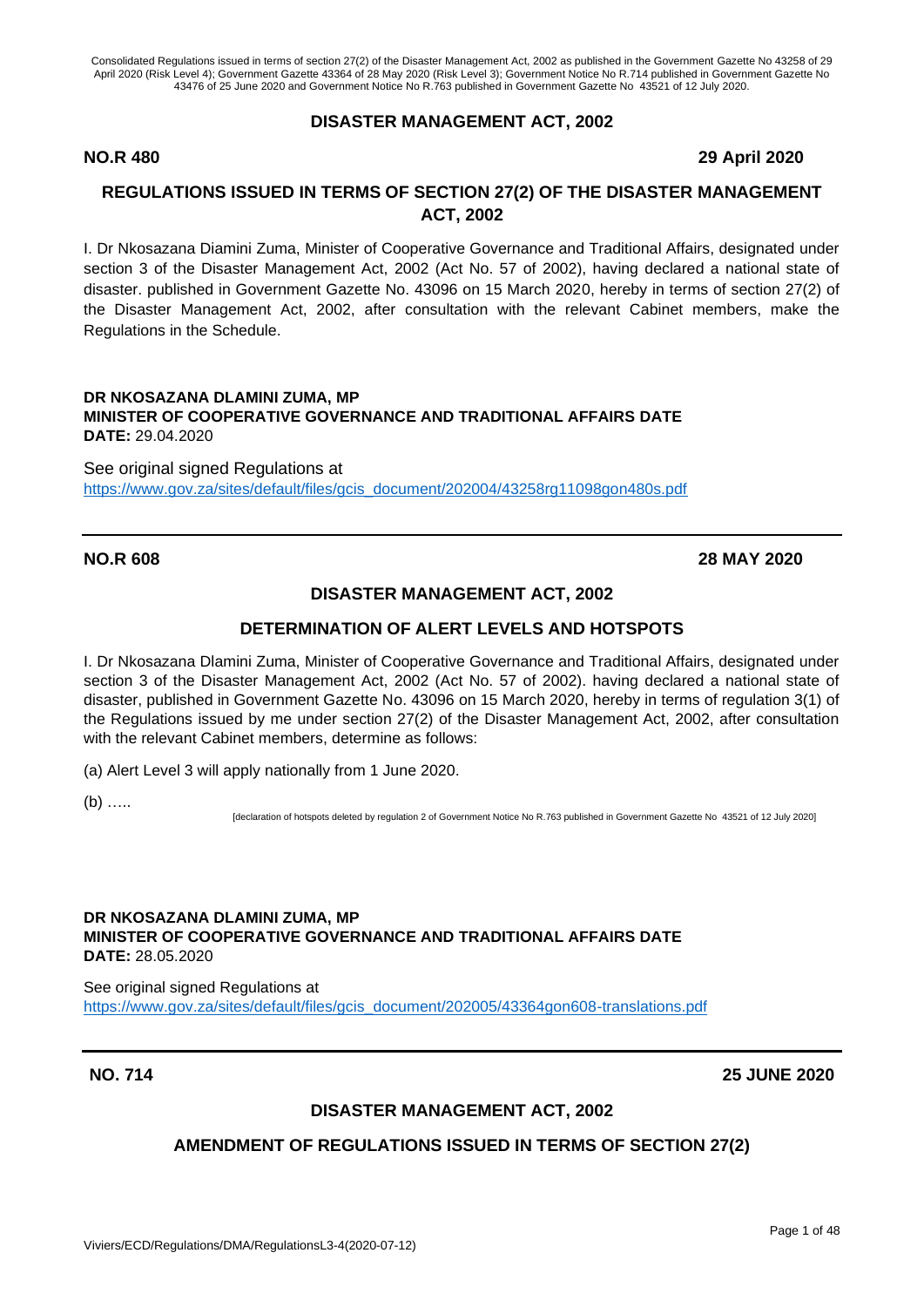I, Dr Nkosazana Diamini Zuma, Minister of Cooperative Governance and Traditional Affairs, designated under section 3 of the Disaster Management Act, 2002 (Act No. 57 of 2002), having declared a national state of disaster, published in Government Gazette No. 43096 of 15 March 2020, and extended by Government Notice No. R. 646 of 5 June 2020, hereby in terms of section 27(2) of the Disaster Management Act, 2002, after consultation with the relevant Cabinet members, make the Regulations in the Schedule.

#### **DR NKOSAZANA DLAMINI ZUMA, MP MINISTER OF COOPERATIVE GOVERNANCE AND TRADITIONAL AFFAIRS DATE DATE:** 25.06.2020

See original signed Regulations at [https://www.justice.gov.za/legislation/notices/2020/20200625-gg43476gon714\\_Cogta.pdf](https://www.justice.gov.za/legislation/notices/2020/20200625-gg43476gon714_Cogta.pdf)

## **\_\_\_\_\_\_\_\_\_\_\_\_\_\_\_\_\_\_\_\_\_\_\_\_\_\_\_\_\_\_\_\_\_\_\_\_\_\_\_\_\_\_\_\_\_\_\_\_\_\_\_\_\_\_\_\_\_\_\_\_\_\_\_\_\_\_\_\_\_\_\_\_\_\_\_\_\_\_\_\_\_\_\_\_\_\_\_ DEPARTMENT OF CO-OPERATIVE GOVERNANCE AND TRADITIONAL AFFAIRS**

**NO. 763 12 JULY 2020**

#### **DISASTER MANAGEMENT ACT, 2002: AMENDMENT OF REGULATIONS ISSUED IN TERMS OF SECTION 27(2)**

I, Dr Nkosazana Diamini Zuma, Minister of Cooperative Governance and Traditional Affairs, designated under section 3 of the Disaster Management Act, 2002 (Act No. 57 of 2002), having declared a national state of disaster, published in Government Gazette No. 43096 of 15 March 2020, and extended by Government Notice No. R. 646 of 5 June 2020, hereby in terms of section 27(2) of the Disaster Management Act, 2002, after consultation with the relevant Cabinet members, make the Regulations in the Schedule.

#### **DR NKOSAZANA DLAMINI ZUMA, MP MINISTER OF COOPERATIVE GOVERNANCE AND TRADITIONAL AFFAIRS DATE DATE:** 12.07.2020

See original signed Regulations at [https://www.gov.za/sites/default/files/gcis\\_document/202007/43521gon763.pdf](https://www.gov.za/sites/default/files/gcis_document/202007/43521gon763.pdf)

#### **IMPORTANT**

You may print copies of these Regulations for your own or your organisation's use. You may quote freely from these Regulations provided you make reference to the correct Government Notice number. You may not sell copies of these Regulations.

DISCLAIMER: While every effort has been made to ensure that this document is error free, should any discrepancy be found, the official version of these Regulations and any subsequent amendments to these Regulations, printed in the Government Gazette, will always take precedence over the information in this document.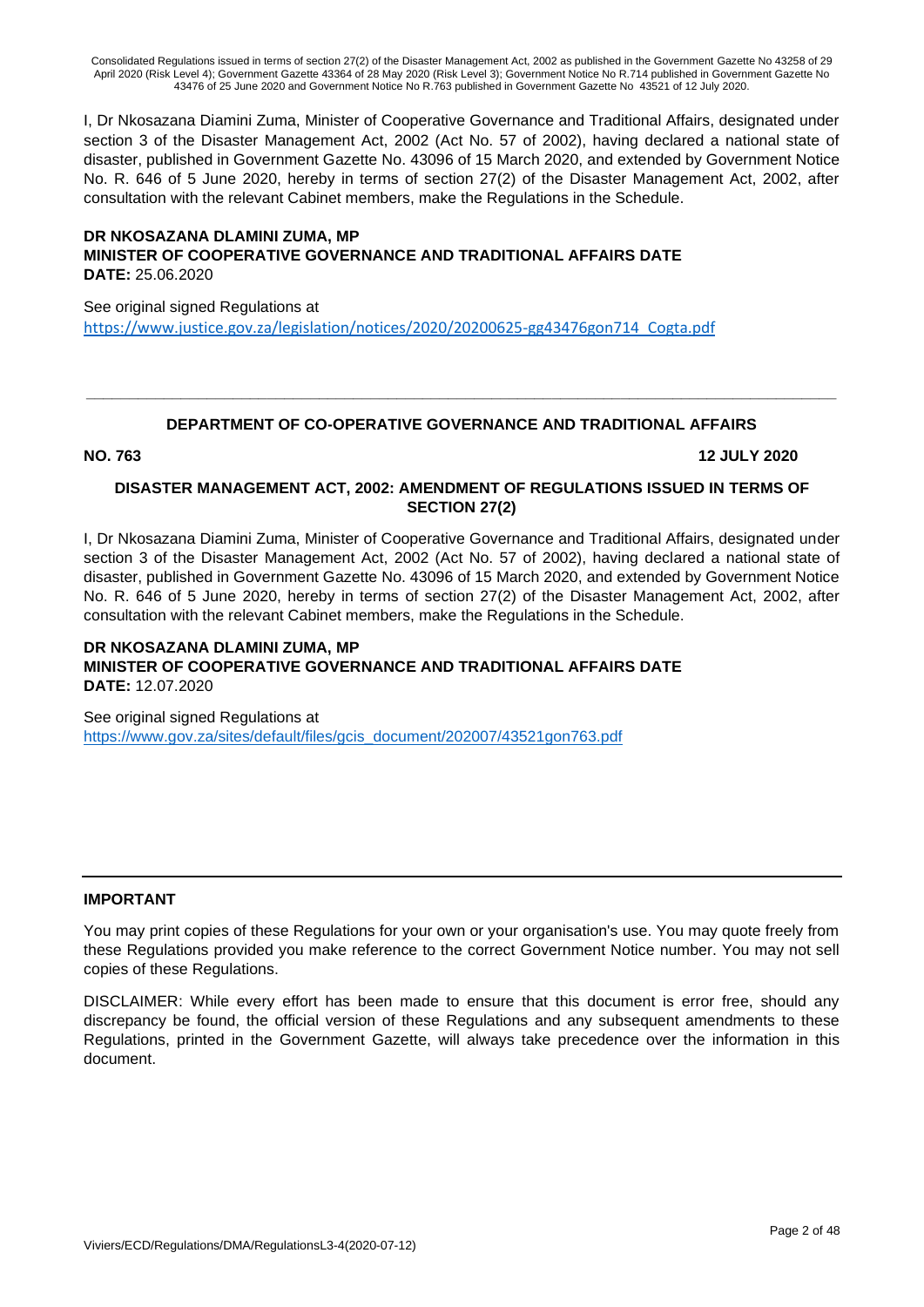## **SCHEDULE CLASSIFICATION OF REGULATIONS**

## **CHAPTER 1 DEFINITIONS AND APPLICATION**

- 1. Definitions
- 2. Repeal and transitional provisions
- 3. Application of Regulations

## **CHAPTER 2**

## **GENERAL PROVISIONS APPLICABLE DURING NATIONAL STATE OF DISASTER**

- 4. Authority to issue directions
- 5. General measures to contain the spread of COVID -19
- 6. Refusal of medical examination. prophylaxis. treatment. isolation and quarantine
- 7. Isolation or quarantine of persons
- 8. Contact tracing
- 9. Release of resources
- 10. Shelters and sites identified by the State during national state of disaster
- 11. Emergency Procurement Procedures
- 12. Powers and indemnity
- 13. Resolution of disputes
- 14. Offences and penalties

## **CHAPTER 3 ALERT LEVEL 4**

- 15. Determination of Alert Level
- 16. Movement of persons
- 17. Movement of children
- 18. Attendance of funerals
- 19. Prohibition on evictions
- 20. Public transport
- 21. Closure of borders
- 22. Movement of cargo
- 23. Gatherings
- 24. Places and premises closed to the public
- 25. Controlled visits by members of the public
- 26. Sale. dispensing or transportation of liquor
- 27. Tobacco products, e- cigarettes and related products
- 28. Operation of economic sectors
- 29. Energy and petroleum products supply
- 30. Mining Operations
- 31. Offences and penalties

## **CHAPTER 4 ALERT LEVEL 3**

- 32. Application of Alert Level
- 33. Movement of persons
- 34. Movement of children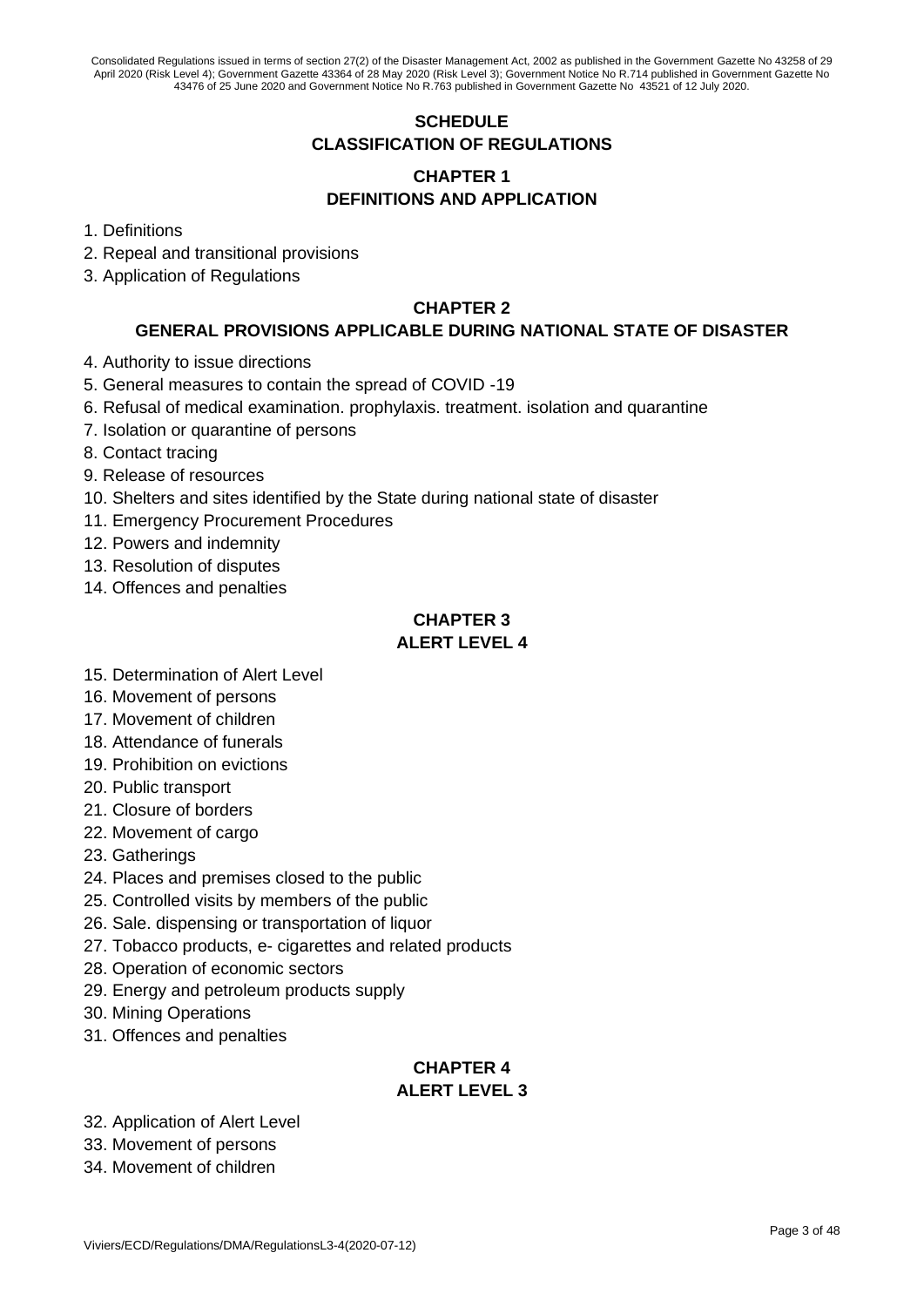- 35. Attendance of funerals
- 36. Prohibition on evictions
- 37. Gatherings
- 38. Prohibition of initiation practices
- 39. Places and premises closed to public
- 40. Controlled visits by members of public
- 41. Closure of borders
- 42. Transportation of cargo
- 43. Public transport
- 44. Sale, dispensing or transportation of liquor
- 45. Tobacco products. e- cigarettes and related products
- 46. Operation of economic and public sector
- 47. Compliance officers
- 48. Offences and penalties

#### **TABLE 1**

Alert Level 4

#### **TABLE 2**

Alert Level 3

#### **ANNEXURE A**

#### **Form No.**

- 1. Order for a person to go to a site of isolation, quarantine facility, or for a person to go for medical examination
- 2. Permit to perform an essential or permitted service
- 3. Permit for the movement of children to travel to another province, metropolitan area or district
- 3A. Certificate for learners or students to travel to another province /metropolitan area /district
- 3B. Permit to transport learners or students to another province /metropolitan area /district
- 4. Permit to travel to another province, metropolitan area or district for a funeral
- 5. Sworn affidavit by person who wishes to attend a funeral in another province metropolitan area or district
- 6. Sworn affidavit by person who intends to travel to or from another province during Alert Level 3

|                            | <b>ANNEXURE B</b> |
|----------------------------|-------------------|
| Essential goods for import |                   |
| Permitted goods for export | <b>ANNEXURE C</b> |
|                            | <b>ANNEXURE D</b> |
| <b>Essential services</b>  |                   |
| Workplace plans            | <b>ANNEXURE E</b> |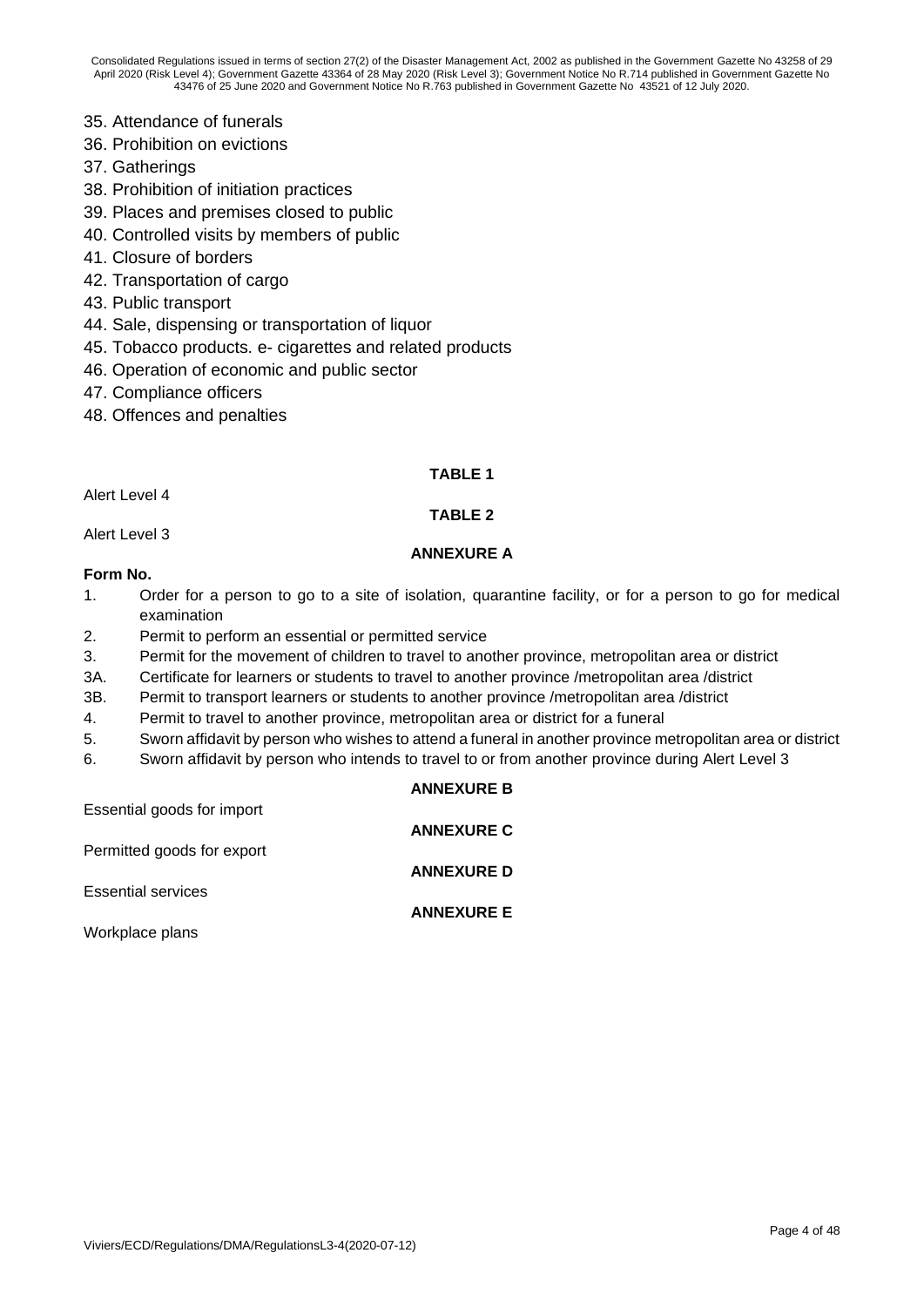## **CHAPTER 1**

## **DEFINITIONS AND APPLICATION**

#### **Definitions**

1. In these Regulations, unless the context otherwise indicates-

**'adequate space'** means not more than one person per one and a half metres of floor space:

**'Alert Level'** means the determination made under sub-regulation 3(2);

**'clinical case'** means a patient that presents with clinical signs and symptoms of COVID -19;

**'Constitution'** means the Constitution of the Republic of South Africa, 1996;

**'COVID -19'** means the Novel Coronavirus (2019- nCov2) which is an infectious disease caused by a virus that has previously not been scientifically identified in humans, which emerged during 2019 and was declared a global pandemic by the WHO in 2020;

**'Criminal Procedure Act'** means the Criminal Procedure Act, 1977 (Act No 51 of 1977);

**'directions'** means the directions contemplated in section 27(2) of the Act, issued by a Cabinet member relating to his or her line functions, after consultation with the Cabinet members responsible for cooperative governance and traditional affairs and justice and correctional services;

**'donor'** means an individual, corporation or organisation that is a contributor of cash, kind and /or other assets;

**'enforcement officer'** includes a member of the South African Police Service, the South African National Defence Force. metro police. traffic officers, immigration inspectors; and a peace officer as defined in section 1 of the Criminal Procedure Act;

**'essential goods for import'** means the goods listed in Annexure B:

**'essential services'** means the services listed in Annexure D;

**'gathering'** means any assembly, concourse or procession in or on-

- (a) any public road, as defined in the National Road Traffic Act, 1996 (Act No. 93 of 1996): or
- (b) any other building, place or premises. including wholly or partly in the open air, and

including, but not limited to, any premises or place used for any sporting, entertainment, funeral, recreational, religious, or cultural purposes; but excludes a workplace and a place of residence for those persons ordinarily residing at the residence:

**'health protocols'** means the COVID-19 health protocols determined by the Director General of Health;

**'head of an institution'** means the accounting officer of a public institution and the chief executive officer or the equivalent of a chief executive officer of a private institution;

**'hotspot'** means a geographical area or cluster of geographical areas;

[definition inserted by regulation 3 of Government Notice No R.608 published in Government Gazette No 43364 of 28 May 2020]

**'institution'** means any public or private institution, including a sole practitioner and any other business owned and operated by a single person, that is engaged in the supply or distribution of a good or service as set out in the Table 1, or which regulates such supply or distribution, including professional regulatory bodies designated in directions made in terms of regulation 4 of the Regulations;

**'institutions of higher learning'** means 'higher education college' and 'higher education institution' as defined in section 1 of the Higher Education Act. 1997 (Act No. 101 of 1997);

**'isolation'** means separating a sick individual with a contagious disease from healthy individuals that are not infected with such disease in a manner that aims to prevent the spreading of infection or contamination:

**'laboratory confirmed case'** means a patient who has been diagnosed with COVID -19 by means of a laboratory diagnostic method approved by the Department of Health: 'liquor' means -

- (a) any liquor product, as defined in section 1 of the Liquor Products Act, 1989 (Act No 60 of 1989):
- (b) beer or traditional African beer; or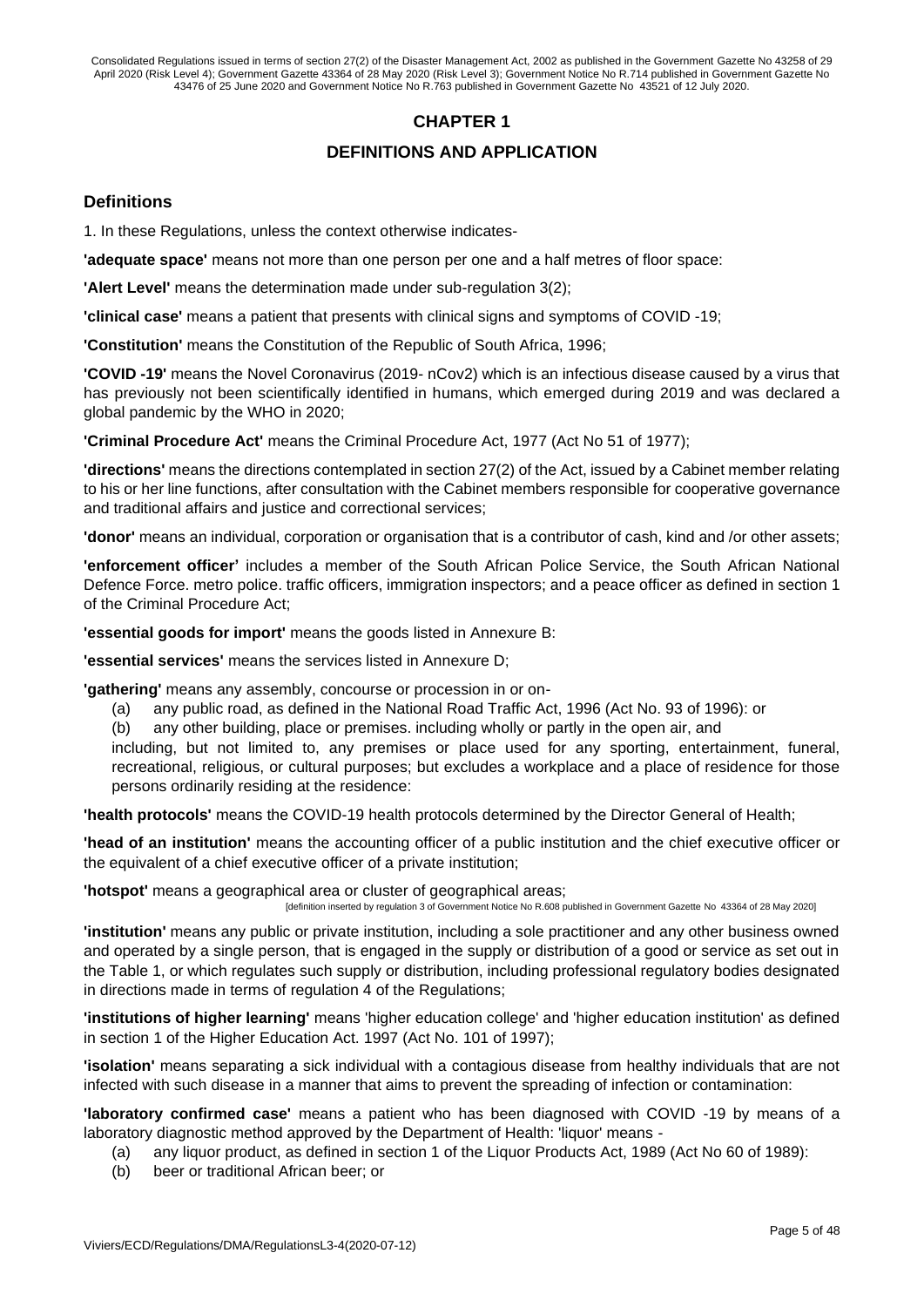(c) any other substance or drink declared to be liquor under the Liquor Act, 2003 (Act No. 59 of 2003), but does not include methylated spirits;

**'lockdown'** means the period between 23H59 on 26 March 2020, until 23H59 on 30 April 2020,

**'movement'** means entering or leaving a place of residence or, in the case of people not ordinarily resident in the Republic, their place of temporary residence while in the Republic. 'national state of disaster means the national state of disaster declared by Government Notice No. R. 313 of 15 March 2020:

**`permitted goods'** means Part E in the Table 1:

**`permitted goods for export'** means the goods listed in Annexure C:

**'permitted services'** means the services permitted in Table:

**'quarantine'** means the restriction of activities or separation of a person, who was or may potentially have been exposed, to COVID-19 and who could potentially spread the disease to other non -exposed persons, to prevent the possible spread of infection or contamination to healthy individuals;

**'the Regulations'** means the regulations published by Government Notice No. R. 480 of 29 April 2020 as amended by Government Notice No. R. 608 of 28 May 2020 and Government Notice No. R. 714 of 25 June 2020;

[definition inserted by regulation 1 of Government Notice No R.608 published in Government Gazette No 43232 of 28 May 2020]

**'school'** means a school as defined in section 1 of the South African Schools Act, 1984 (Act No. 84 of 1996);

**'the Act'** means the Disaster Management Act, 2002 (Act No. 57 of 2002): and

**'WHO'** means the World Health Organisation.

#### **Repeal and transitional provisions**

**2.** (1) The regulations published by Government Notice No. 318 of 18 March 2020, as amended by Government Notice Nos. R. 398 of 25 March 2020, R.419 of 26 March 2020, R. 446 of 2 April 2020. R. 465 of 16 April 2020 and R. 471 of 20 April 2020, are hereby repealed.

(2) Despite the repeal of the regulations referred to in sub-regulation (1), any regulation, for purposes of the disposal of any investigation, prosecution or any criminal or legal proceedings or the appointment made in regulation 8(13), remains in force as if such regulation had not been repealed.

(3) Despite the repeal of the regulations referred to in sub-regulation (1), all directions issued in terms of those Regulations shall continue to apply unless, varied, amended or withdrawn by the Cabinet member responsible for such directions.

#### **Determination of Alert Level**

**3.** (1) The Cabinet member responsible for cooperative governance and traditional affairs must upon the recommendation of the Cabinet member responsible for health and in consultation with Cabinet, determine by notice in the Gazette, which of the following Alert Levels apply at a national, provincial, metropolitan or district level or in a hotspot:

- (a) 'Alert Level 1';
- (b) 'Alert Level 2';
- (c) 'Alert Level 3';
- (d) 'Alert Level 4'; and
- (e) 'Alert Level 5'.

(2) The Alert Level determined to apply at a national level applies to all provinces, metropolitan areas and districts, unless a different alert level is otherwise determined.

(3) Movement of persons may be restricted in and out of a hotspot.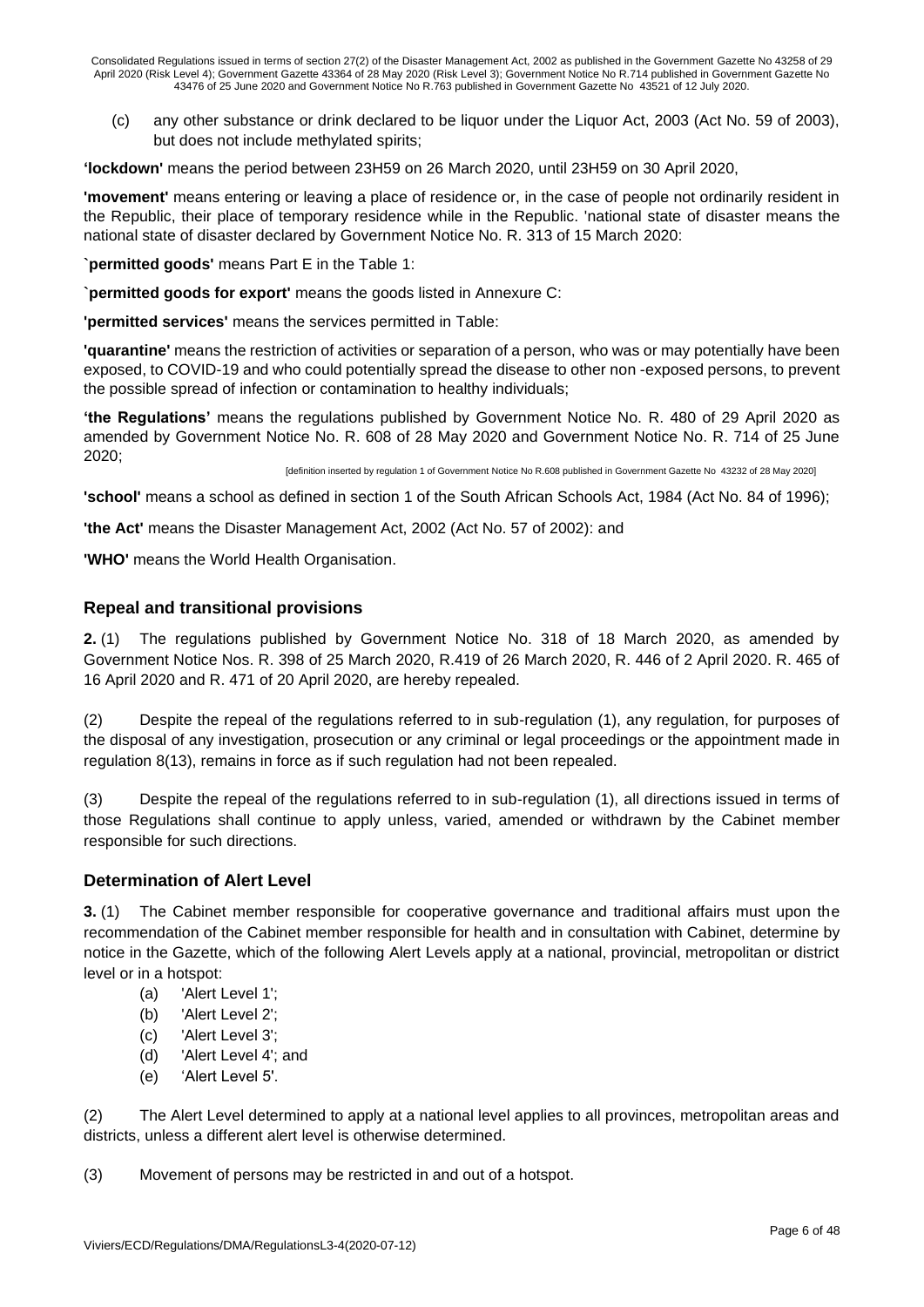(4) The Cabinet member responsible for health must after consultation with the member of the Executive Council responsible for health of the relevant province identify a hotspot by taking into account—

- (a) the number of active cases per 100,000 population;
- (b) the rate of increase of active cases;
- (c) the availability of hospital beds and related resources; and
- (d) any other factor relevant for the purposes of containment of COVID-19.

(5) The Cabinet member responsible for cooperative governance and traditional affairs may upon the recommendation of the Cabinet member responsible for health, determine by notice in the Gazette a hotspot as identified, and the additional restrictions that may apply.

(6) The Cabinet member for health shall oversee the implementation of a plan developed in consultation with the member of the Executive Council responsible for health in the relevant province to contain the spread of infection in a hotspot which shall include, but not be restricted to health measures such as intensive surveillance and intervention measures, increased deployment of personnel, increased testing, management of quarantine and isolation sites and increased resources for health services.

[regulation 3 substituted by regulation 4 of Government Notice No R.608 published in Government Gazette No 43364 of 28 May 2020]

## **CHAPTER 2**

## **GENERAL PROVISIONS APPLICABLE DURING NATIONAL STATE OF DISASTER**

#### **Authority to issue directions**

- **4.** (1) The Cabinet member responsible for health may
	- (a) issue directions to address. prevent and combat the spread of COVID -19 in any area of
		- (i) the Republic of South Africa, which directions may include the -
		- (ii) recruitment and training of human resources from the Department of Health and other entities responsible for the handling of COVID -19 mortal remains;
		- (iii) deployment of human resources from the Department of Health to identified sites to render services;
		- (iv) sourcing of human resources from the Expanded Public Works Programme. Retired health professionals and Non -Governmental Organisations to render services in identified sites;
		- (v) provision of health equipment, sanitation materials and medical supplies; (v) identification and establishment of mortuaries that will accommodate all COVID19 mortal remains;
		- (vi) disposal of COVID -19 mortal remains: and
	- (b) vary the directions referred to in paragraph (a) as the circumstances require.
- (2) The Cabinet member responsible for justice and correctional Services may
	- (a) issue directions to address. prevent and combat the spread of COVID-19 in all Correctional Centres and Remand Detention Facilities in the Republic of South Africa;
	- (b) where appropriate, issue directions to address, prevent and combat the spread of COVID19 in all courts and court precincts in the Republic of South Africa;
	- (c) issue directions for voluntary alternative dispute resolution mechanisms, pursuant to regulation 13, to resolve COVID -19 disputes and related matters; and
	- (d) vary the directions referred to in paragraphs (a) to (c) as the circumstances require.
- (3) The Cabinet members responsible for basic and higher education
	- (a) issue directions to address, prevent and combat the spread of COVID -19 in all schools and institutions of higher learning; and
	- (b) vary the directions referred to in (a) as the circumstances require,
- (4) The Cabinet member responsible for police may-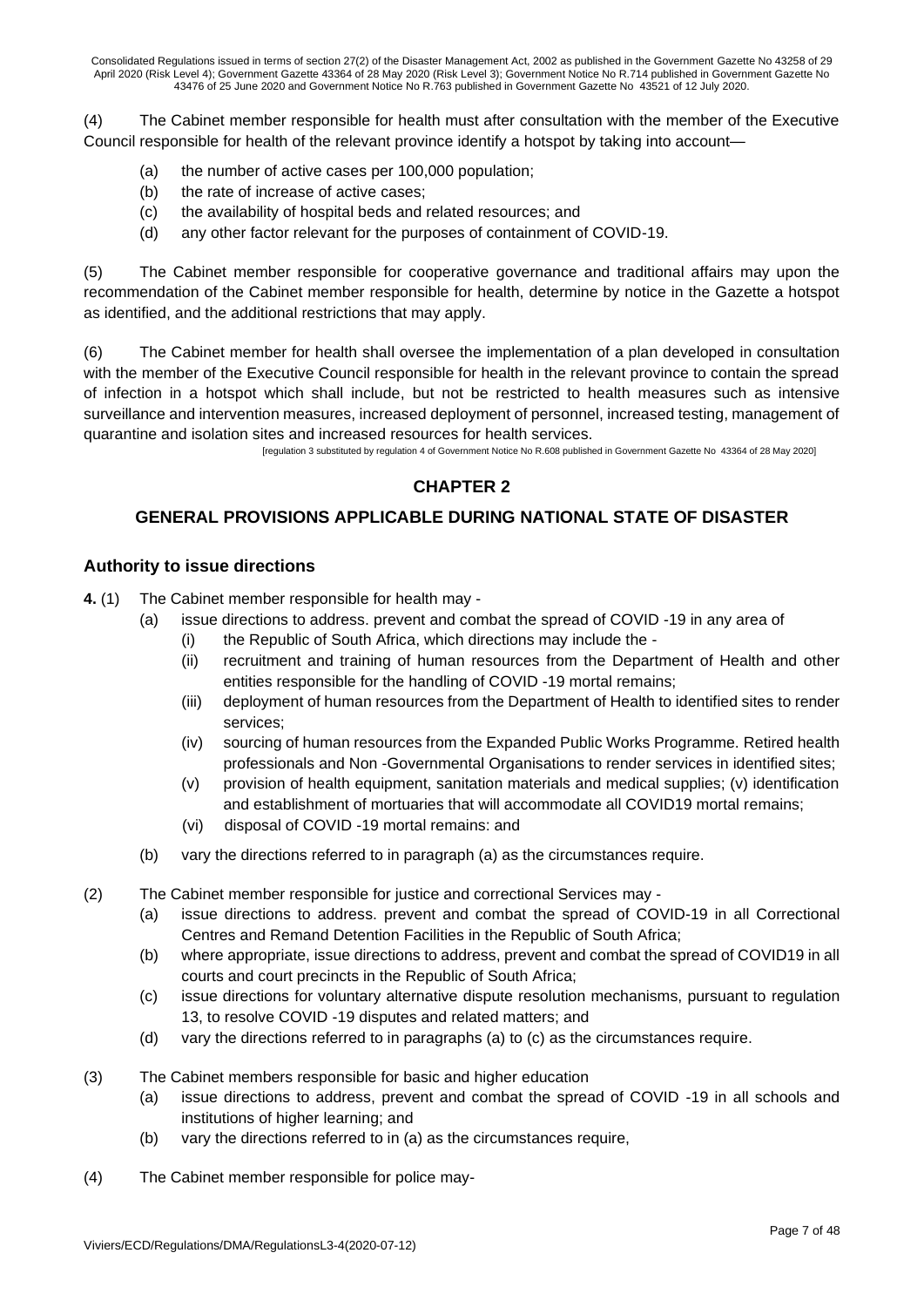- (a) issue directions to address, prevent and combat the spread of COVID -19 in all police stations, police precincts, and holding cells; and
- (b) vary the directions referred to in paragraph (a) as the circumstances require.
- (5) The Cabinet member responsible for social development may
	- (a) issue directions to address, prevent and combat the spread of COVID -19 in all Department of Social Development facilities: and
	- (b) vary the directions referred to in paragraph (a) as the circumstances require.
- (6) The Cabinet member responsible for trade, industry and competition may
	- (a) issue directions to-
		- (i) protect consumers from excessive, unfair, unreasonable or unjust pricing of goods and services during the national state of disaster; and
		- (ii) maintain security and availability of the supply of goods and services during the national state of disaster:
	- (b) issue directions to address, prevent and combat the spread of COVID-19; and (c) vary the directions referred to in paragraphs (a) and (b) as the circumstances require.
- (7) The Cabinet member responsible for transport may-
	- (a) issue directions to address, prevent and combat the spread of COVID-19 in matters falling within his or her mandate: and
	- (b) vary the directions referred to in paragraph (a) as the circumstances require.

(8) The Cabinet member responsible for home affairs may issue directions to allow a person to enter or exit the Republic for emergency medical attention for a life- threatening condition, or for a South African, or foreign national to be repatriated to their country of nationality or permanent residence.

(9) The Cabinet member responsible for small business may-

- (a) issue directions to address, prevent and combat the spread of COVID-19 in matters falling within his or her mandate; and
- (b) vary the directions referred to in paragraph (a) as the circumstances require.

(10) Any Cabinet member may issue and vary directions. as required, within his or her mandate, to address, prevent and combat the spread of COVID -19, and its impact on matters relevant to their portfolio, from time to time, as may be required, including –

- (a) disseminating information required for dealing with the national state of disaster;
- (b) implementing emergency procurement procedures;
- (c) taking any other steps that may be necessary to prevent an escalation of the national state of disaster, or to alleviate, contain and minimise the effects of the national state of disaster; or
- (d) taking steps to facilitate international assistance.

(11) All directions issued in terms of these Regulations shall continue to apply unless, varied, amended or withdrawn by the Cabinet member responsible for such directions.

(12) Directions with regard to health and social services and trade, industry and competition may be issued to designate services which are necessary to provide or maintain essential health and social services and international trade or industrial activities.

(13) Directions may be issued and varied, as required. to address, prevent and combat the spread of COVID-19, from time to time, including –

- (a) disseminating information required for dealing with the national state of disaster;
- (b) implementing emergency procurement procedures;
- (c) taking any other steps that may be necessary to prevent an escalation of the national state of disaster, or to alleviate, contain and minimise the effects of the national state of disaster; or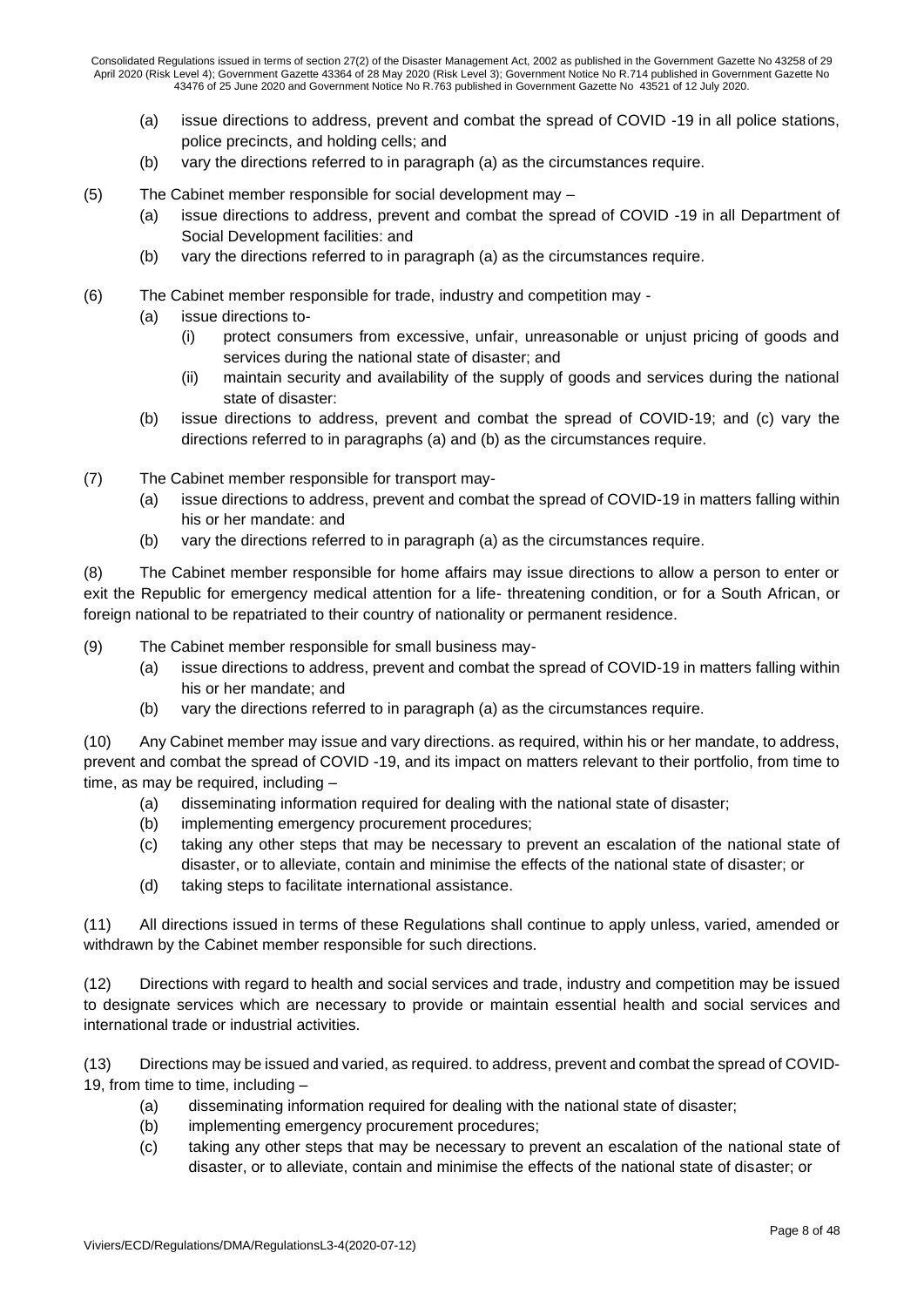(d) taking steps to facilitate international assistance.

(14) All directions issued in terms of these Regulations shall continue to apply unless, varied, amended or withdrawn by the Cabinet member responsible for such directions.

## **General measures to contain the spread of COVID -19**

- **5.** (1) The wearing of-
	- (a) a cloth face mask;
	- (b) a homemade item; or
	- (c) another appropriate item,

that covers the nose and mouth, is mandatory for every person when in a public place. [sub-regulation (1) substituted by regulation 3(a) of Government Notice No R.763 published in Government Gazette No 43521 of 12 July 2020]

- (2) No person will be allowed to-
	- (a) use, operate, perform any service on any form of public transport;
	- (b) enter or be in a building, place or premises, including government buildings, places or premises, used by the public to obtain goods or services; or
	- (c) be in any public open space,

if he or she is not wearing a cloth face mask, homemade item, or another appropriate item that covers the nose and mouth.

[sub-regulation (2) substituted by regulation 3(b) of Government Notice No R.763 published in Government Gazette No 43521 of 12 July 2020]

(2A) The prohibition in sub-regulation (2)(c) shall not apply to a person who undertakes vigorous exercise in a public place, provided that the person maintains a distance of at least three metres from any other person, and subject to directions on what is considered to be vigorous, issued by the Cabinet member responsible for health.

[sub-regulation (2A) inserted by regulation 3(c) of Government Notice No R.763 published in Government Gazette No 43521 of 12 July 2020]

- (3) (a) An employer must provide every employee with a cloth face mask, homemade item, or another appropriate item that covers the nose and mouth, when in the workplace.
	- (b) An employer may not allow any employee to perform any duties or enter the employment premises if the employee is not wearing a cloth face mask, homemade item, or another appropriate item that covers the nose and mouth while performing his or her duties.
	- (c) The principal of a school, or owner or manager of an early childhood development centre must take all reasonable steps to ensure the relevant authority supplies the school or early childhood development centre with sufficient cloth face masks, homemade items, or other appropriate items that covers the nose and mouth to provide to a learner of that school or early childhood development centre who does not have a cloth face mask, homemade item, or another appropriate item that covers the nose and mouth.
	- (d) Directions on the use of a cloth face mask, homemade item, or another appropriate item that covers the nose and mouth, in early childhood development centres, shall be issued by the Cabinet member responsible for social development after consultation with the Cabinet members responsible for cooperative governance and traditional affairs and health.
	- (e) Should a learner arrive at school or early childhood development centre without a cloth face mask, homemade item, or another appropriate item that covers the nose and mouth-
		- (i) the learner may be provided with an appropriate item that covers the nose and mouth, if possible; or
		- (ii) if the school or early childhood development centre cannot provide such learner with an appropriate item that covers the nose and mouth, such learner must be isolated and his or her parent, guardian or caregiver must be contacted to, without delay
			- (aa) bring, for the learner, a cloth face mask, homemade item, or another appropriate item that covers the nose and mouth to the school or early childhood development centre; or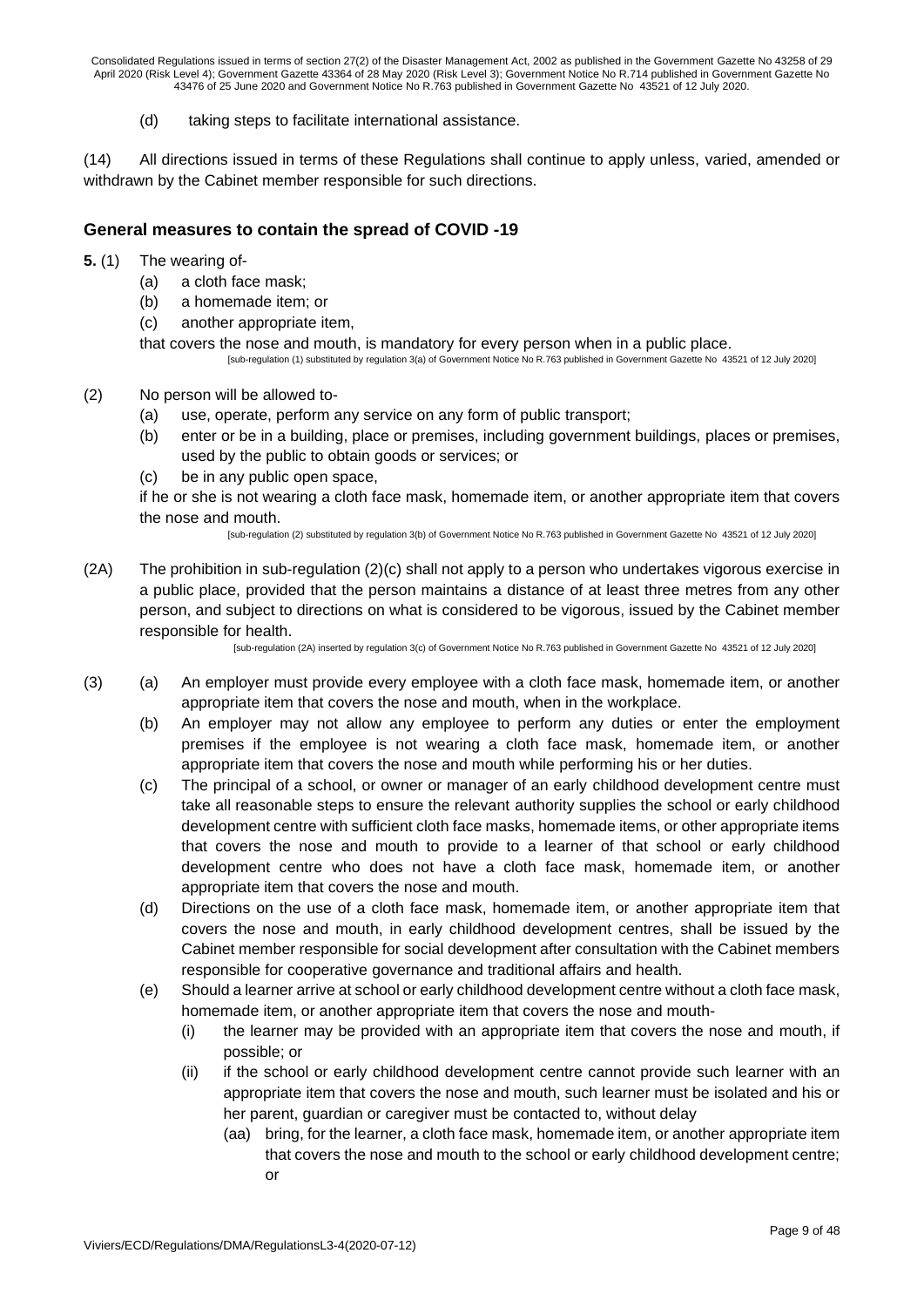#### (bb) arrange for safe transport for the learner back home.

[sub-regulation (3) substituted by regulation 3(c) of Government Notice No R.763 published in Government Gazette No 43521 of 12 July 2020]

(4) Every business premises, including, but not limited to a supermarket, shop, grocery store. retail store. wholesale produce market or pharmacy shall -

- (a) determine their area of floor space in square metres;
- (b) based on the information contemplated in paragraph (a), determine the number of customers and employees that may be inside the premises at any time with adequate space available;
- (c) take steps to ensure that persons queuing inside or outside the premises are able to maintain a distance of one and a half metres from each other;
- (d) provide hand sanitisers for use by the public and employees at the entrance to the premises; and
- (e) assign, in writing, an employee or any other suitable person. as the compliance employee, who must ensure-
	- (i) compliance with the measures provided for in paragraphs (a) to (d); and
	- (ii) that all directions in respect of hygienic conditions and limitation of exposure to persons with COVID -19 are adhered to.
- (5) All employers must. adopt measures to promote physical distancing of employees, including-
	- (a) enabling employees to work from home or minimising the need for employees to be physically present at the workplace:
	- (b) the provision for adequate space;
	- (c) restrictions on face to face meetings:
	- (d) special measures for employees with known or disclosed health issues or comorbidities, or with any condition which may place such employees at a higher risk of complications or death if they are infected with COVID -19;
	- (e) special measures for employees above the age of 60 who are at a higher risk of complications or death if they are infected with COVID-19.

(6) The requirements as set out in sub-regulation (4) applies with the necessary changes. to any other building that is not provided for by sub-regulation (4).

(7) All courier and delivery services shall provide for minimized personal contact during delivery.

#### **Refusal of medical examination, prophylaxis, treatment, isolation and quarantine**

**6.** (1) No person who has been confirmed as a clinical or a laboratory confirmed case as having contracted COVID -19, or who is suspected of having contracted COVID-19. or who has been in contact with a person who is a carrier of COVID-19, may refuse to-

- (a) submit to a medical examination, including, but not limited to, the taking of any bodily sample which is authorised in law;
- (b) be admitted to a health establishment or a quarantine or isolation site; or
- (c) submit to mandatory prophylaxis, treatment, isolation or quarantine, in order to prevent transmission:

Provided that if a person does not comply with the instruction or order of the enforcement officer, that person must be placed in quarantine for a period not exceeding 48 hours, pending a warrant being issued by a competent Court, on application by an enforcement officer for the medical examination contemplated in paragraph (a).

(2) A warrant contemplated in sub-regulation (1) may be issued by a magistrate, if it appears from information on oath or affirmation by an enforcement officer-

(a) that a person is confirmed as having been infected with COVID -19;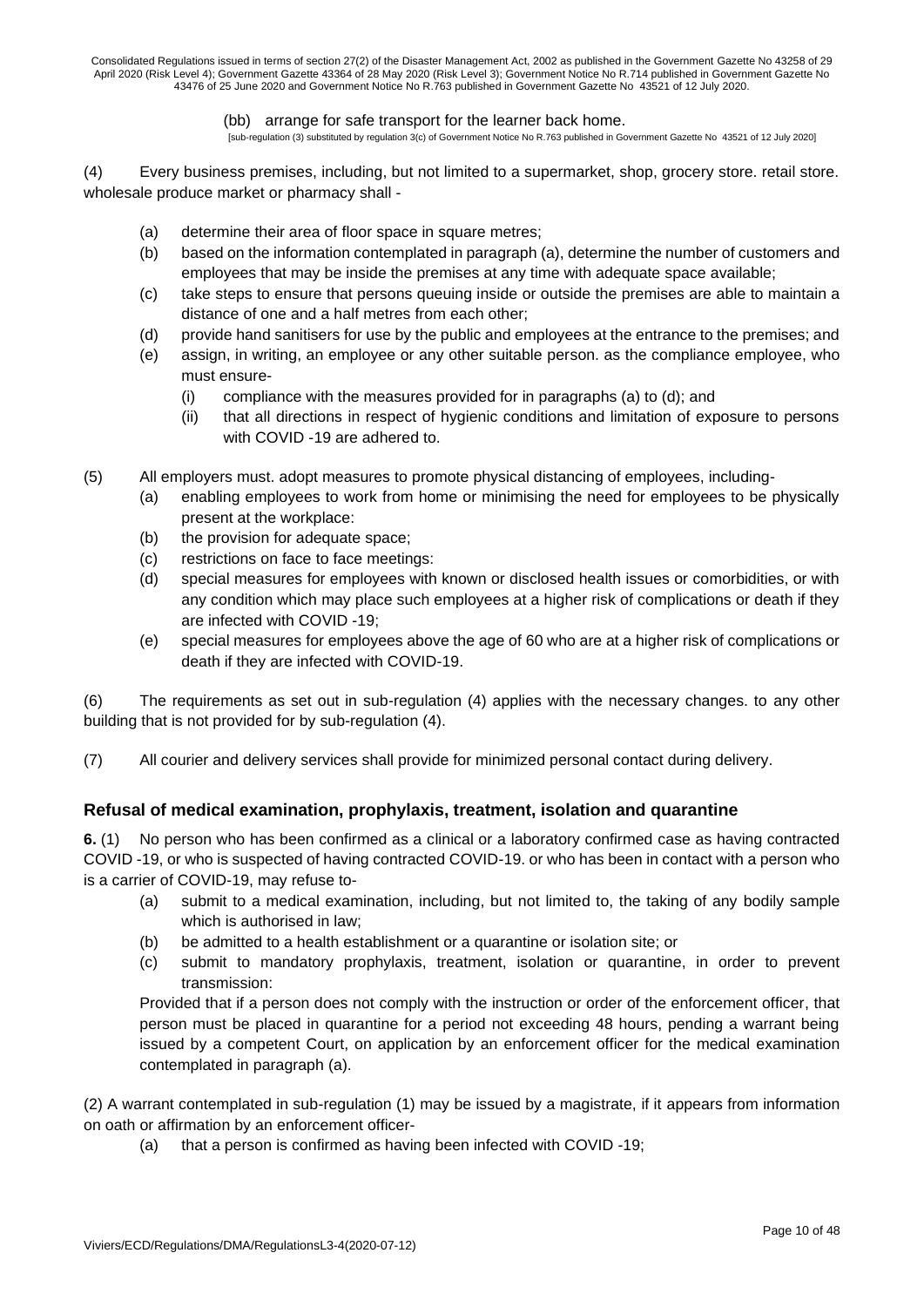(b) who is on reasonable grounds suspected of having contracted COVID-19, or who has been in contact with, or who is on reasonable grounds suspected as having been in contact with a person who is a carrier of, or infected with COVID-19.

(3) The warrant may impose restrictions on the powers of the enforcement officer as the magistrate may deem fit.

- (4) A warrant issued in terms of this regulation remains in force until-
	- (a) it is executed:
	- (b) it is cancelled by the person who issued it or, if such person is not available, by any other magistrate:
	- (c) the expiry of ninety days from the date of its issue; or
	- (d) the purpose for the issuing of the warrant has lapsed,

whichever occurs first.

#### **Isolation or quarantine of persons**

**7.** (1) Any person who is a clinical case. or who is on reasonable grounds suspected to be infected or contaminated with COVID -19, or who has been in contact with a person who is infected or contaminated with COVID -19. must comply with –

- (a) an oral instruction of, or a written direction, issued by a medical practitioner, a person authorised by the medical practitioner, a nurse or an enforcement officer to subject himself or herself to screening to determine his or her COVID -19 status; or
- (b) a written direction, issued by a medical practitioner, a person authorised by the medical practitioner, a nurse or an enforcement officer to-
	- (i) voluntarily travel to or be taken to a health establishment or any other place for purposes of isolation or quarantine; or
	- (ii) quarantine himself or herself in accordance with the instructions of such medical practitioner or person authorised by him or her, or a nurse,

pending the determination of his or her COVID -19 status, as a precautionary measure to contain the transmission of COVID-19.

(2) If a person refuses to quarantine himself or herself. or travel to a site of isolation or quarantined facility as directed, a magistrate in whose jurisdiction such a person is, must make an order as contemplated in Form 1 of Annexure A, to compel such a person to quarantine himself or herself, travel to such site of isolation, quarantined facility, or medical screening.

- (3) The
	- (a) Cabinet member responsible for public works and infrastructure:
	- (b) member of the provincial Executive Council responsible for public works; or
	- (c) accounting officers of municipalities,

must identify and make available sites to be used as isolation and quarantine facilities as the need arises and provide a list thereof to the Department of Health for resourcing.

## **COVID -19 Database**

[heading substituted by regulation 2(a) of Government Notice No R.714 published in Government Gazette No 43476 of 25 June 2020]

- **8.** (1) In this regulation-
	- (a) "**COVID -19 Database**" means the database established by the National Department of Health in terms of sub-regulation (2); and
	- (b) "**COVID -19 Designated Judge**" means a judge designated in terms of sub-regulation (13). [substitute the phrase "COVID -19 Tracing Database" wherever it appears for the phrase "COVID -19 Database by regulation 2(b) of Government Notice No R.714 published in Government Gazette No 43476 of 25 June 2020]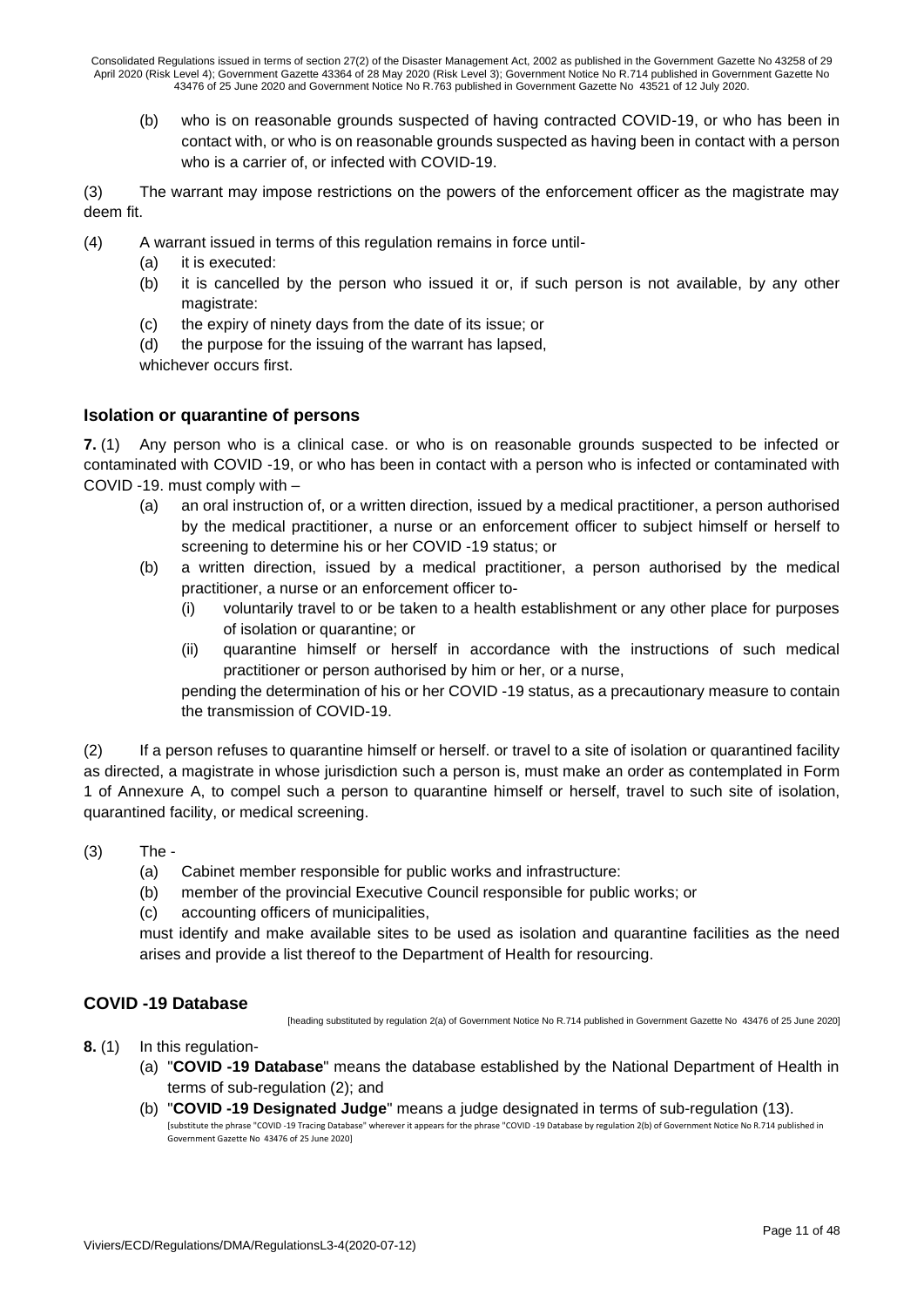(2) The National Department of Health shall develop and maintain a national database in order to guide appropriate responses in addressing, preventing or combatting the spread of COVID-19, including contact tracing and geospatial hotspot mapping.

[sub-regulation (2) substituted by regulation 2(c) of Government Notice No R.714 published in Government Gazette No 43476 of 25 June 2020]

(3) The COVID -19 Database may include all information considered necessary for the National Department of Health to guide appropriate responses in addressing, preventing or combatting the spread of COVID -19, including but not limited to:

- (a) the first name and surname, identity or passport numbers, residential address and other address where such person could be located, and cellular phone numbers of all persons who have been tested for COVID19;
- (b) the COVID -19 test results of all such persons; and
- (c) the details of the known or suspected contacts of any person who tested positive for COVID-19. [sub-regulation (3) substituted by regulation 2(d) of Government Notice No R.714 published in Government Gazette No 43476 of 25 June 2020]

(4) The information contained in the COVID -19 Database and any information obtained through this regulation is confidential.

(5) No person may disclose any information contained in the COVID -19 Database or any information obtained through this regulation unless authorized to do so and unless the disclosure is necessary for the purpose of addressing, preventing or combatting the spread of COVID-19.

(6) Where any person is to be tested for COVID -19, the person taking the sample for purposes of testing must obtain as much of the following information as is available at the time of taking the sample-

- (a) the first name and surname, identity or passport number, residential address, and cellular phone numbers of the person tested; and
- (b) a copy or photograph of the passport, driver's licence, identity card, identity book of the person tested:

and promptly submit this information, along with any information it has regarding likely contacts of the person tested, to the Director -General: Health for inclusion in the COVID -19 Database.

(7) Where any laboratory has tested a sample for COVID -19, the laboratory must promptly transmit to the Director-General: Health, for inclusion in the COVID -19 Database -

- (a) all details the laboratory has, including the first name and surname, identity or passport numbers, residential address and cellular phone numbers, regarding the person tested;
- (b) the COVID -19 test result concerned.

(8) The National Institute for Communicable Diseases (NICD) must transmit to the Director-General: Health. for inclusion in the COVID -19 Database -

- (a) all details the NICD has, including the first name and surname. identity or passport numbers, residential address and cellular phone numbers of any person tested for COVID-19;
- (b) the results of the COVID -19 test concerned; and
- (c) any information the NICD has regarding likely contacts of the person tested.

(9) Every accommodation establishment must, promptly after the coming into force of this regulation, transmit to the Director -General: Health, for inclusion in the COVID -19 Database, the following information regarding every person staying at the accommodation establishment during the period of lockdown-

- (a) the first name and surname, identity or passport number, residential address and cellular phone numbers of the person concerned; and
- (b) a copy or photograph of the passport. driver's licence, identity card or identity book of the person concerned.

(10) The Director -General: Health may. in writing and without prior notice to the person concerned, direct an electronic communications service provider licensed under the Electronic Communications Act, 2005 (Act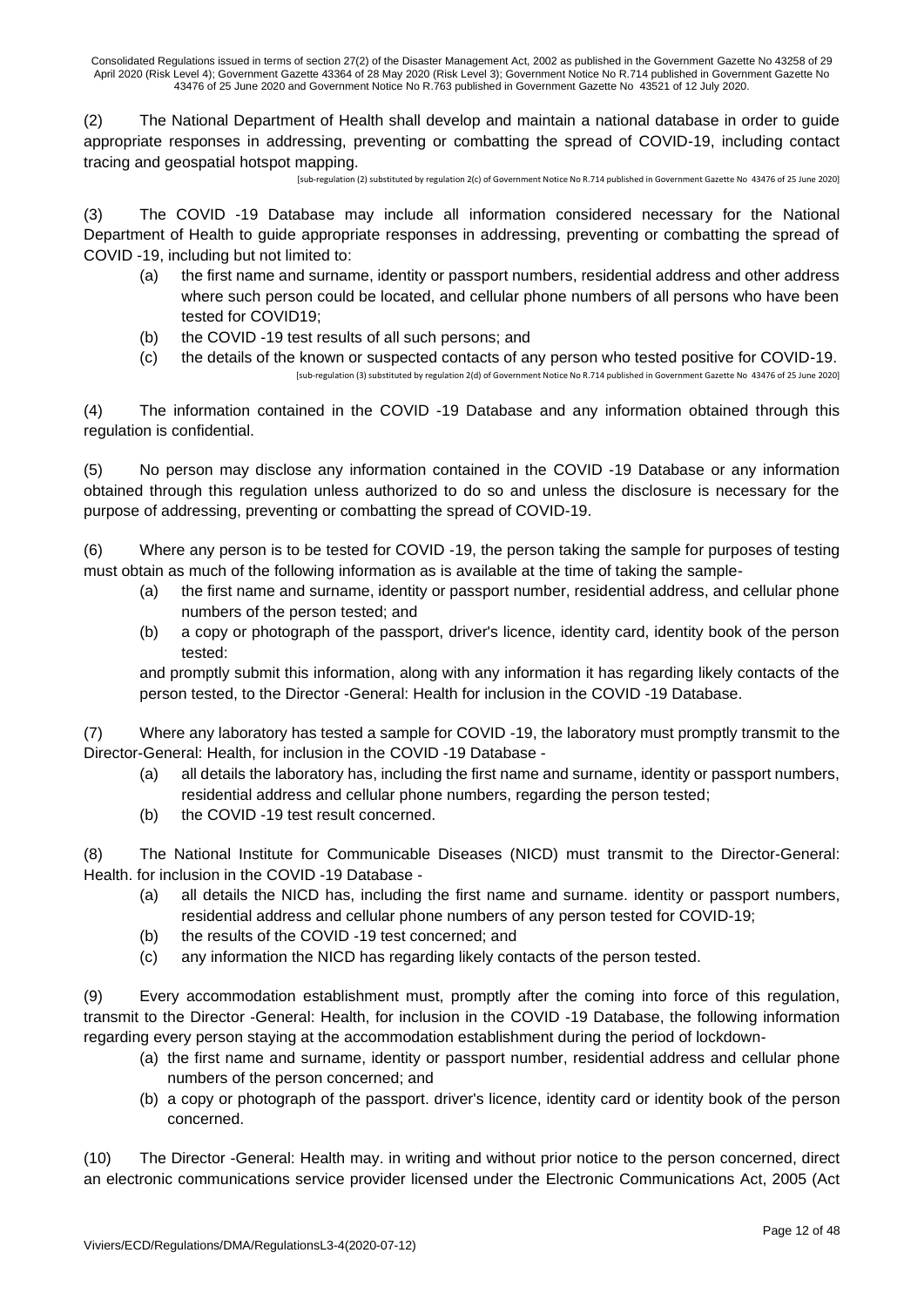No. 36 of 2005) to provide him or her, for inclusion in the COVID -19 Database, with such information as that electronic communications service provider has available to it regarding-

- (a) the location or movements of any person known or reasonably suspected to have contracted COVID -19; and
- (b) the location or movements of any person known or reasonably suspected to have come into contact, during the period 5 March 2020 to the date on which the national state of disaster has lapsed or has been terminated. with a person contemplated in subparagraph (a),

and the electronic communications service provider must promptly comply with the directive concerned.

- (11) The information referred to in sub-regulation (10)-
	- (a) may only be obtained in relation to the location or movements of persons during the period 5 March 2020 to the date on which the national state of disaster has lapsed or has been terminated;
	- (b) may only be obtained, used or disclosed by authorised persons and may only be obtained, used and disclosed when necessary for the purposes of addressing, preventing or combatting the spread of COVID19 through the contact tracing process or geospatial hotspot mapping; [paragraphs (b) substituted by regulation 2(e) of Government Notice No R.714 published in Government Gazette No 43476 of 25 June 2020]
	- (c) where relevant to the contact tracing process, or geospatial hotspot mapping, must be included in the COVID -19 Database; and
	- [paragraphs (c) substituted by regulation 2(f) of Government Notice No R.714 published in Government Gazette No 43476 of 25 June 2020] (d) apart from what is included in the COVID -19 Database, may only be retained by the Director - General: Health for a period of six weeks after being obtained and shall thereafter be destroyed.

(12) Nothing in this regulation entitles the Director -General: Health or any other person to intercept the contents of any electronic communication.

(13) The Cabinet member responsible for justice and correctional services has. in terms of section 7(1)(a) read with paragraph (d) of the definition of 'service' in section 1(1) of Judges' Remuneration and Conditions of Employment Act, 2001 (Act No. 47 of 2001), appointed a Constitutional Court Judge who has been discharged from active service to perform service as a COVID -19 Designated Judge as provided for in the Regulations.

(14) The Director -General: Health must file a weekly report with the COVID-19 Designated Judge setting out the names and details of all persons whose location or movements were obtained in terms of sub-regulation (10)(a) and 10(b) respectively.

(15) The COVID -19 Designated Judge may make such recommendations to the Cabinet members responsible for cooperative governance and traditional affairs, health and justice and correctional services as he or she deems fit regarding the amendment or enforcement of this regulation in order to safeguard the right to privacy while ensuring the ability of the Department of Health to engage in urgent and effective measures to address, prevent and combat the spread of COVID-19.

[sub-regulation (15) substituted by regulation 2(g) of Government Notice No R.714 published in Government Gazette No 43476 of 25 June 2020]

(16) The Director -General: Health shall. within six weeks after the national state of disaster has lapsed, or has been terminated, notify every person whose information has been obtained in terms of sub-regulation (10) that information regarding their location or movements was obtained in terms of sub-regulation (10).

(17) Within six weeks after the national state of disaster has lapsed or has been terminated -

- (a) the information on the COVID -19 Database shall be de- identified;
- (b) the de- identified information on the COVID -19 Database shall be retained and used only for research, study and teaching purposes;
- (c) all information on the COVID -19 Database which has not been de- identified shall be destroyed; and
- (d) the Director -General. Health shall file a report with the COVID-19 Designated Judge recording the steps taken in this regard. and the steps taken pursuant to sub-regulation (16).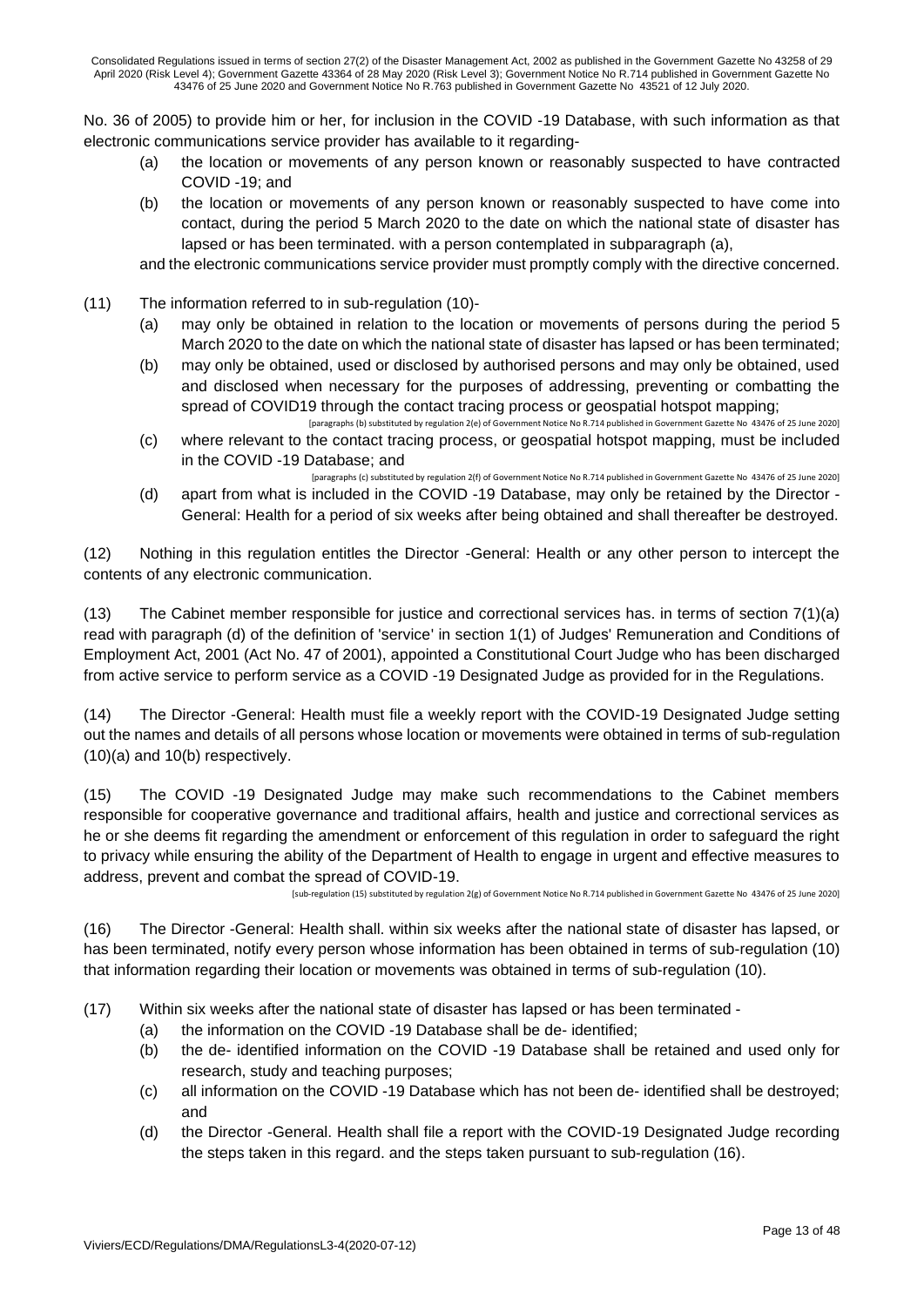(18) Upon receipt of the report in sub-regulation (17)(d), the COVID-19 Designated Judge shall be entitled to give directions as to any further steps to be taken to protect the right to privacy of those persons whose data has been collected, which directions must be complied with.

(19) The report required by sub-regulation (17)(d) and any directions given in terms of sub-regulation (18) shall be tabled in Parliament.

(20) The National Department of Health may develop and implement electronic systems or applications to be used on mobile devices or computers in order to collect, on a voluntary basis, information from members of the public for inclusion in the COVID -19 Database, provided that-

- (a) the information may only be collected and used in order to guide appropriate responses in addressing, preventing and combatting the spread of COVID-19, including for the purposes of geospatial hotspot mapping;
- (b) the information concerned is only obtained from users of mobile devices and computers on a voluntary and opt-in basis;
- (c) in order to obtain the necessary consent from the user of the mobile device or computer, the terms and conditions of the electronic system or application must explain and request the user's express consent regarding -
	- (i) which information will be collected and stored via the electronic system or application;
	- (ii) the means by which the information will be collected and stored;
	- (iii) the purposes for which any information will be collected and used;
	- (iv) the entities or persons to which that information will be transmitted, and under what conditions;
	- (v) whether the information will be kept on the user's mobile device or a centralised server;
	- (vi) the period for which the information will be retained; and
	- (vii) the notice that will be given to users when the information has been destroyed.

(21) The National Department of Health may receive, on a voluntary basis, information regarding members of the public from electronic systems or applications operated by private entities for inclusion in the COVID-19 Database, provided that -

- (a) the information may only be received and used in order to guide appropriate responses in addressing, preventing and combatting the spread of COVID-19, including for the purposes of geospatial hotspot mapping;
- (b) the private entity concerned has obtained the information concerned from users of mobile devices and computers on a voluntary and opt-in basis; and
- (c) the private entity concerned has obtained the express consent of the user concerned to transmit the information to the National Department of Health for inclusion on the COVID-19 Database.

(22) The Director -General of Health may, in writing and subject to the provisions of subregulation (23), appoint any organ of state outside the Department of Health or private entities to provide services necessary for the carrying out of his or her powers and functions under this regulation.

(23) The appointment of entities in terms of sub-regulation (22) may only take place where it is not reasonably possible for the services to be performed by the Department of Health itself due to the Department of Health not having the necessary expertise, equipment or personnel available or due to the delays that would result from the Department of Health performing the services itself.

- (24) Where entities are appointed in terms of sub-regulation (22)-
	- (a) the appointed entities are bound by these Regulations as if it were the Director -General of Health or an official appointed by him or her;
	- (b) the appointed entities shall conclude a written agreement with the Director-General of Health which records that the appointed entities have understood this regulation and accepts that it and its employees are bound to comply with it;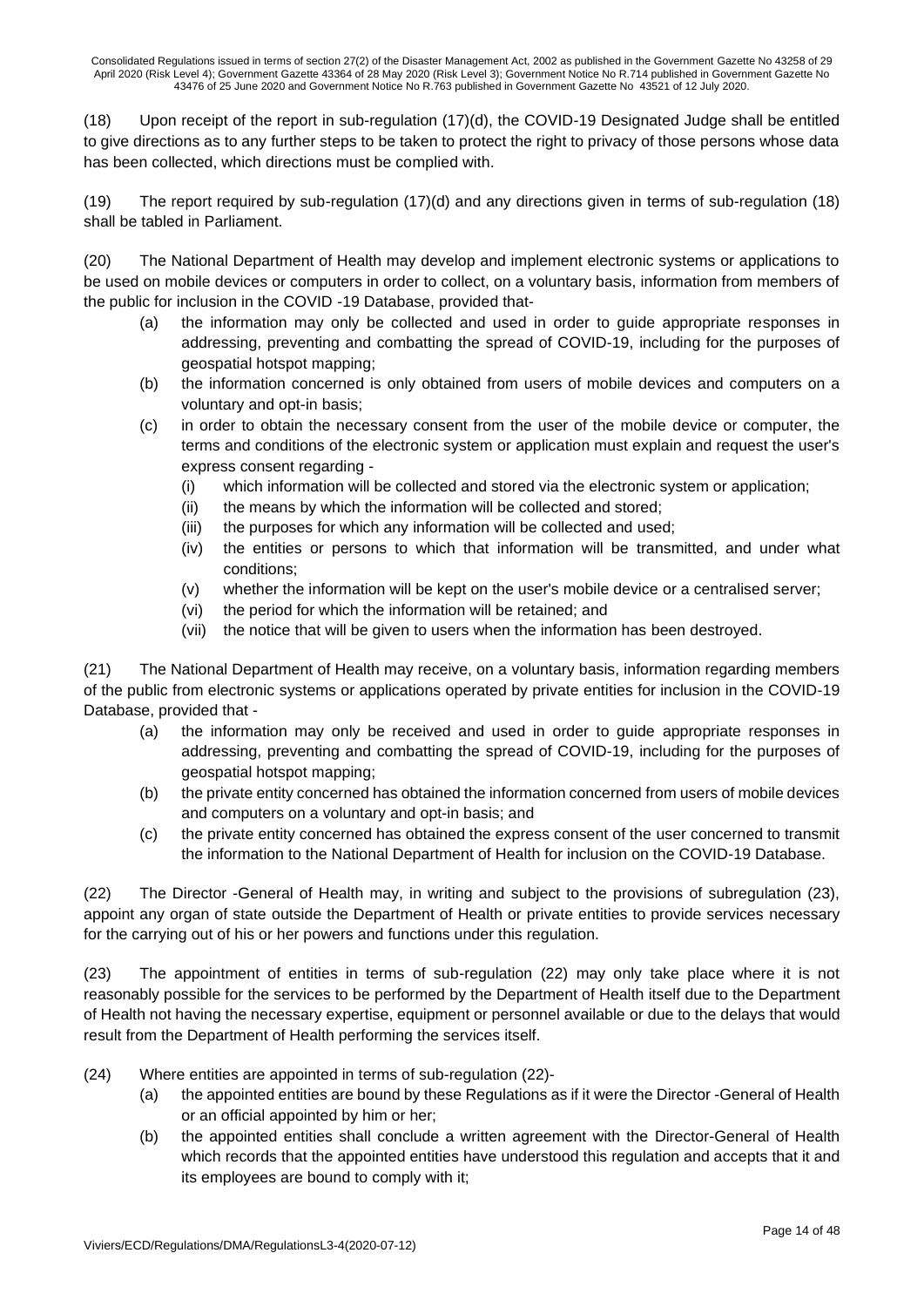- (c) every employee of an appointed entity who has access to any of the information or data obtained pursuant to the appointment of the entity shall sign an undertaking recording that she or he has understood this regulation and accept that he or she is bound to comply with it;
- (d) information stored by the appointed entities or transferred to or from the appointed entities must be in an encrypted form, save where this is not possible in achieving the purposes of this regulation, and access must be subject to password protection;
- (e) logs of every person who has had access to the data in encrypted or unencrypted form must be kept by the appointed entities, including the person's name, function, the date on which and the reason for which the data was accessed, which logs must be submitted by the appointed entities to Director -General of Health every two weeks;
- (f) only personal data that is adequate, relevant and limited to what is necessary in relation to the purpose may be processed;
- (g) the appointed entities will keep any information or data obtained pursuant to its appointment separate from any of the appointed entities other information or data;
- (h) following the end of the appointment period, the appointed entities may not retain any of the information or data obtained pursuant to its appointment, whether in original or duplicate form;
- (i) the appointed entities may not disclose any information or data obtained pursuant to their appointment with any other person or entity, other than where expressly permitted in writing by the Director -General of Health for the purposes of this regulation; and
- (j) the Director -General of Health shall inform the COVID-19 Designated Judge of the appointment of entities concerned.

[sub-regulations (20) to (24) inserted by regulation 2(h) of Government Notice No R.714 published in Government Gazette No 43476 of 25 June 2020]

## **Release of resources**

**9.** (1) The Department of Defence must, for the duration of the declared national state of disaster. within its available resources -

- (a) release and mobilise available resources, including human resources, stores, equipment, ships, aircraft platforms, vehicles and facilities; and
- (b) ensure the delivery of essential services,

as may be required. to prevent, limit, contain, combat and manage the spreading of COVID-19.

(2) National organs of state must, within their available resources, release their personnel for the rendering of emergency services, as contemplated in section 27(2)(b) of the Act.

(3) Institutions within national, provincial and local government must make resources, other than funding, available to implement these Regulations or directions issued in terms of section 27(2) of the Act regarding the national state of disaster.

- (4) Institutions within national, provincial and local government must
	- (a) make funding available: and
	- (b) as far as possible. without affecting service delivery in relation to the realisation of the rights contemplated in sections 26 to 29 of the Constitution. shift funding. within its budget to implement these Regulations or directions issued in terms of section 27(2) of the Act, regarding the national state of disaster.

(5) The National Treasury and provincial treasuries must take the necessary steps in terms of applicable legislation to implement these Regulations and directions issued in terms of section 27(2) of the Act, in relation to the national state of disaster.

(6) Donor funding received by institutions, subject to the Public Finance Management Act. 1999 (Act No. 1 of 1999) or the Local Government: Municipal Finance Management Act, 2003 (Act Np. 56 of 2003), to assist with the national state of disaster must be-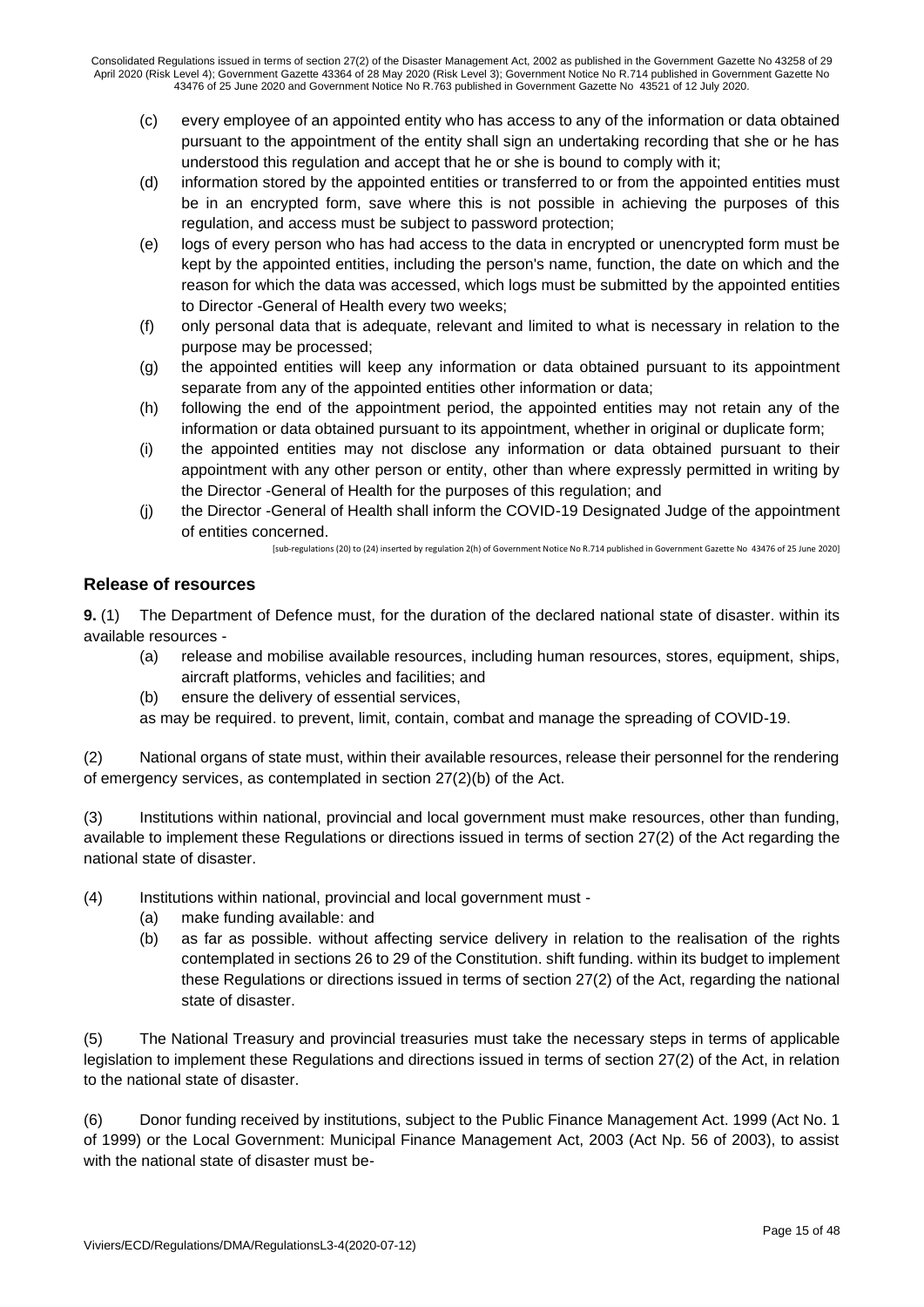- (a) paid into the Reconstruction and Development Fund, established by the Reconstruction and Development Fund Act, 1994 (Act No. 7 of 1994): and
- (b) used strictly for purposes of implementing these Regulations and directions issued in terms of section 27(2) of the Act in relation to the national state of disaster.

## **Shelters and sites identified by the State during national state of disaster**

- **10.** (1) The State shall identify-
	- (a) temporary shelters for homeless people that comply with the necessary health protocols and adequate spacing standards as provided for in guidelines published by the Director General of Health; and
	- (b) temporary sites for quarantine and self-isolation that comply with the necessary health protocols and adequate spacing standards, as provided for in guidelines published by the Director General of Health, for persons who cannot isolate or quarantine in their homes.

(2) The provision of the State's resources contemplated in sub-regulation (1) shall be for the duration of the national state of disaster, and the use thereof will be subject to conditions determined by the Cabinet member responsible for such resources.

## **Emergency Procurement Procedures**

- **11.** Emergency procurement for institutions is subject to-
	- (a) the Public Finance Management Act, 1999 (Act No. 1 of 1999), and the applicable emergency provisions in the Regulations or Instructions made under section 76 of that Act: and
	- (b) the Municipal Finance Management Act, 2003 (Act No. 56 of 2003), and the applicable emergency provisions in the Regulations made under that Act.

#### **Powers and indemnity**

**12.** These Regulations do not limit any powers or indemnities of security services provided for in any law.

#### **Resolution of disputes**

**13.** (1) The parties to a civil dispute against the State or any organ of State. which may potentially result in litigation, may-

- (a) either before or after the commencement of litigation but before the granting of judgment by the court, agree to refer the dispute to mediation; or
- (b) before the commencement of litigation, agree to refer the dispute to arbitration.
- (2) Where the parties agree to mediation or arbitration:
	- (a) the Office of the Solicitor General shall assist the parties in coordinating and overseeing the process; and
	- (b) the parties may agree that a judge who has retired from active service shall act as the mediator or arbitrator as the case may be, in which event no fees shall be payable to such mediator or arbitrator.

(3) The Office of the State Attorney in whose area of jurisdiction a dispute arises shall immediately upon knowledge of such dispute engage the party raising the dispute, or such party's legal representative, in considering mediation or arbitration.

#### **Offences and penalties**

**14.** (1) Any person who intentionally misrepresents that he, she or any other person is infected with COVID-19 is guilty of an offence and on conviction liable to a fine or to imprisonment for a period not exceeding six months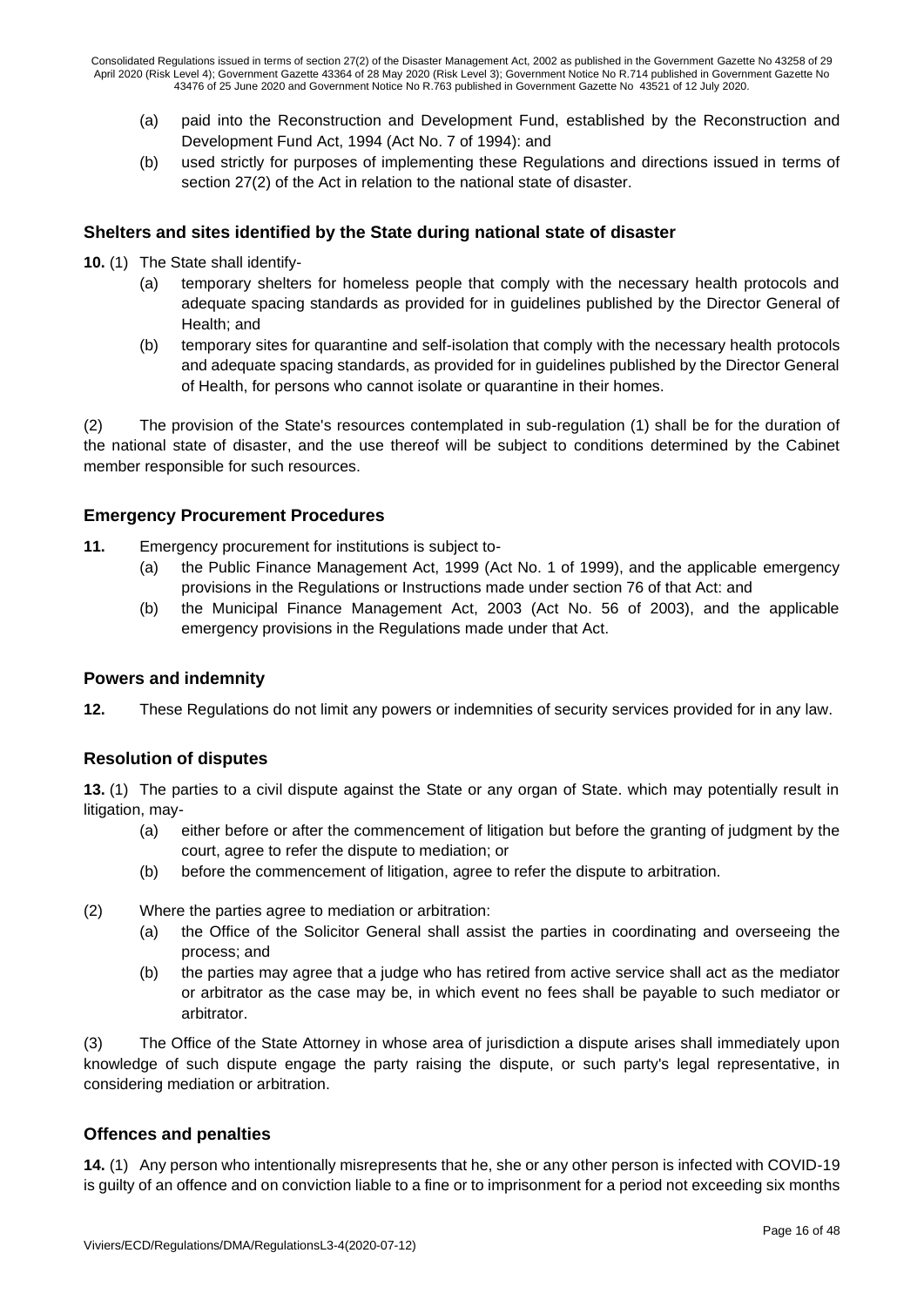or to both such fine and imprisonment. (2) Any person who publishes any statement. through any medium, including social media, with the intention to deceive any other person about-

- (a) COVID-19;
- (b) COVID -19 infection status of any person; or
- (c) any measure taken by the Government to address COVID -19.

commits an offence and is liable on conviction to a fine or imprisonment for a period not exceeding six months, or both such fine and imprisonment.

(3) Any person who intentionally exposes another person to COVID -19 may be prosecuted for an offence, including assault, attempted murder or murder.

- (4) A person who fails to comply with-
	- (a) an obligation imposed in terms of regulation 8(5),8 (9). 8(11), 8(17); or
	- (b) a direction issued in terms of regulation 8(10) or 8(18):

of these Regulations commits an offence and is. on conviction, liable to a fine or to imprisonment for a period not exceeding six months or to both such fine and imprisonment.

- (5) A driver or operator of any form of public transport who fails to take reasonable steps to ensure compliance with regulation 5(2)(a) commits an offence and is liable on conviction to a fine or to imprisonment for a period not exceeding six months or to both such fine and imprisonment.
- (6) A manager or owner of a building, place or premises, including a government building place or premises, used by the public to obtain goods or services who fails to take reasonable steps to ensure compliance with regulation 5(2)(b) commits an offence and is liable on conviction to a fine or to imprisonment for a period not exceeding six months or to both such fine and imprisonment.
- (7) An employer who fails to take reasonable steps to ensure compliance with regulation 5(3)(a) or (b) commits an offence and is liable on conviction to a fine or to imprisonment for a period not exceeding six months or to both such fine and imprisonment.
- (8) A principal of a school, or manager or owner of an early childhood development centre, who fails to take reasonable steps to ensure compliance with regulation  $5(3)(c)$  or (e) commits an offence and is liable on conviction to a fine or to imprisonment for a period not exceeding six months or to both such fine and imprisonment.

[sub-regulations (5) to (8) inserted by regulation 4 of Government Notice No R.763 published in Government Gazette No 43521 of 12 July 2020]

#### **CHAPTER 3**

#### **ALERT LEVEL 4**

#### **Determination of Alert Level**

**15.** (1) The Cabinet member responsible for cooperative governance and traditional affairs, in terms of regulation 3(2), declares, upon the recommendation of the Cabinet member responsible for health, and in consultation with Cabinet, that Alert Level 4 will be applicable from 1 May 2020 in the Republic of South Africa and will remain in force up to the declaration of different Alert Levels for the duration of the national state of disaster.

(2) The regulations set out in this Chapter apply during Alert Level 4.

#### **Movement of persons**

**16.** (1) Every person is confined to his or her place of residence.

- (2) A person may only leave their place of residence to-
	- (a) perform an essential or permitted service, as allowed in Alert Level 4;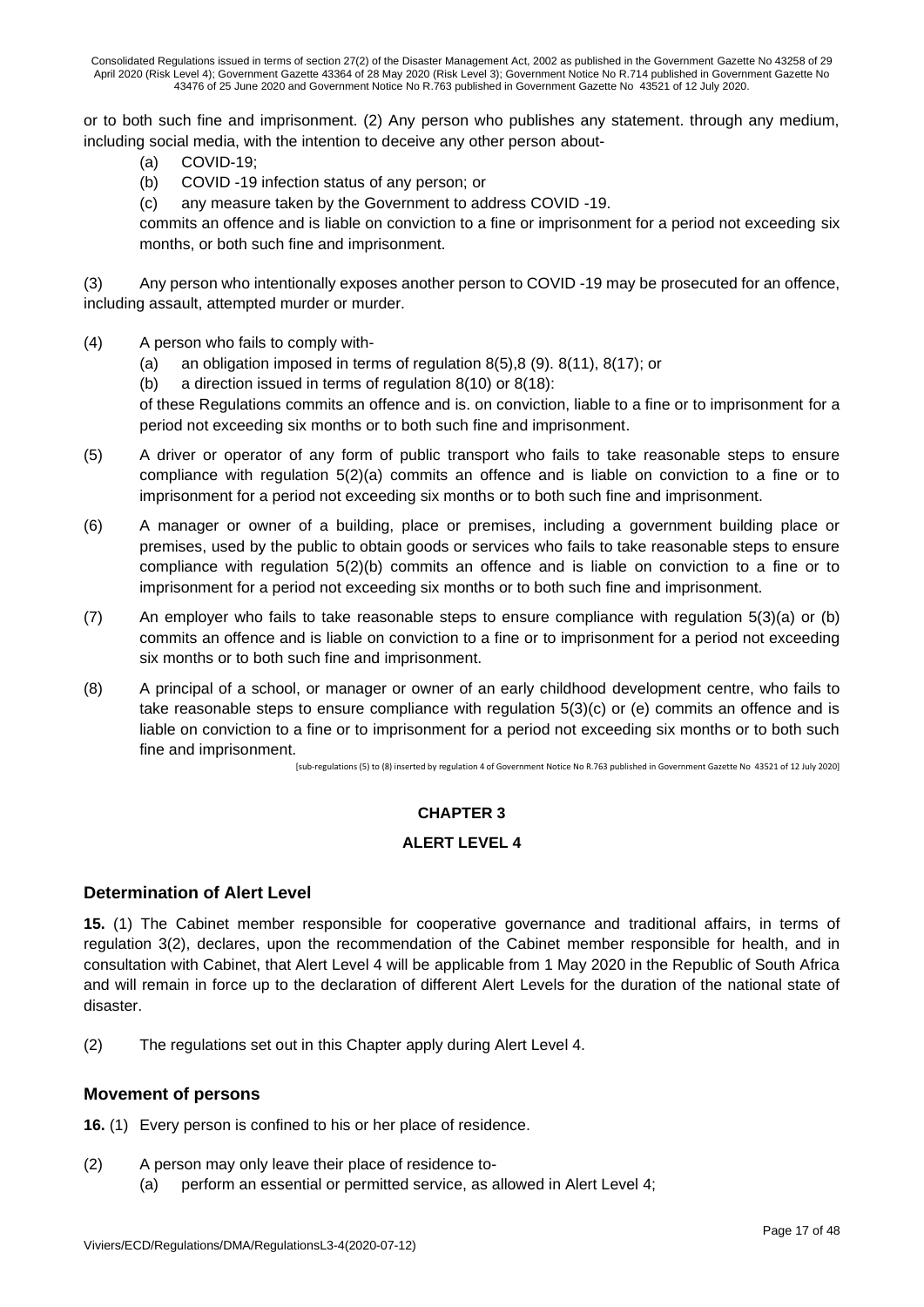- (b) go to work where a permit which corresponds with Form 2 of Annexure A, has been issued;
- (c) buy permitted goods;
- (d) obtain services that are allowed to operate as set out in Table 1 to the Regulations:
- (e) move children, as allowed;
- (f) walk, run or cycle between the hours of 06H00 to 09H00, within a five kilometre radius of their place of residence: Provided that this is not done in organised groups.

(3) Every person is confined to his or her place of residence from 20H00 until 05H00 daily, except where a person has been granted a permit to perform an essential or permitted service as listed in Annexure D, or is attending to a security or medical emergency.

- (4) Movement between provinces. metropolitan areas and districts are prohibited except-
	- (a) for workers who have a permit to perform an essential or permitted service who have to commute to and from work on a daily basis:
	- (b) the attendance of a funeral, as allowed;
	- (c) the transportation of mortal remains; and
	- (d) for learners who have to commute to and from school or higher education institutions on a daily basis during periods when those institutions are permitted to operate.

(5) Any person who was not at their place of residence. or work before the lockdown period and who could not travel between provinces, metropolitan and district areas during the lockdown, will be permitted, on a onceoff basis, to return to their places of residence or work and will be required to stay in such place until the end of Alert Level 4.

(6) All industries. businesses. entities, both private and in the public sector, which are permitted to operate during Alert Level 4, must-

- (a) designate a COVID -19 compliance officer who will oversee the:
	- (i) implementation of the plan referred to in subregulation (b): and
	- (ii) adherence to the standards of hygiene and health protocols relating to COVID -19 at the workplace:
- (b) develop a plan for the phased in return of their employees to the workplace, prior to reopening the workplace for business, which plan must correspond with Annexure E and be retained for inspection and contain the following information:
	- (i) which employees are permitted to work;
	- (ii) what the plans for the phased -in return of their employees to the workplace are;
	- (iii) what health protocols are in place to protect employees from COVID-19; and
	- (iv) the details of the COVID -19 compliance officer;
- (c) phase in the return of their employees to work to manage the return of employees from other provinces, metropolitan and district areas: and
- (d) develop measures to ensure that the workplace meets the standards of health protocols, adequate space for employees and social distancing measures for the public and service providers, as required.

(5) The Cabinet member responsible for home affairs, or a person designated by him or her, may allow a person to enter or exit the Republic for emergency medical attention for a life- threatening condition, or for a South African, or foreign national to be repatriated to their country of nationality or permanent residence.

(6) All foreign tourists who arrived in the Republic prior to the lockdown period, which ended on 30 April 2020, and who remained in the Republic, must remain in their place of temporary residence in the Republic for the duration of Alert Level 4, as the case may be, and may be subject to screening for COVID -19 and be quarantined or isolated as required: Provided that the evacuation of foreign tourists where arrangements, including an arrangement for the evacuation by air charter, has been made by the relevant embassy, may be allowed: Provided further that a tourist is escorted to the point of exit where he or she may be screened again.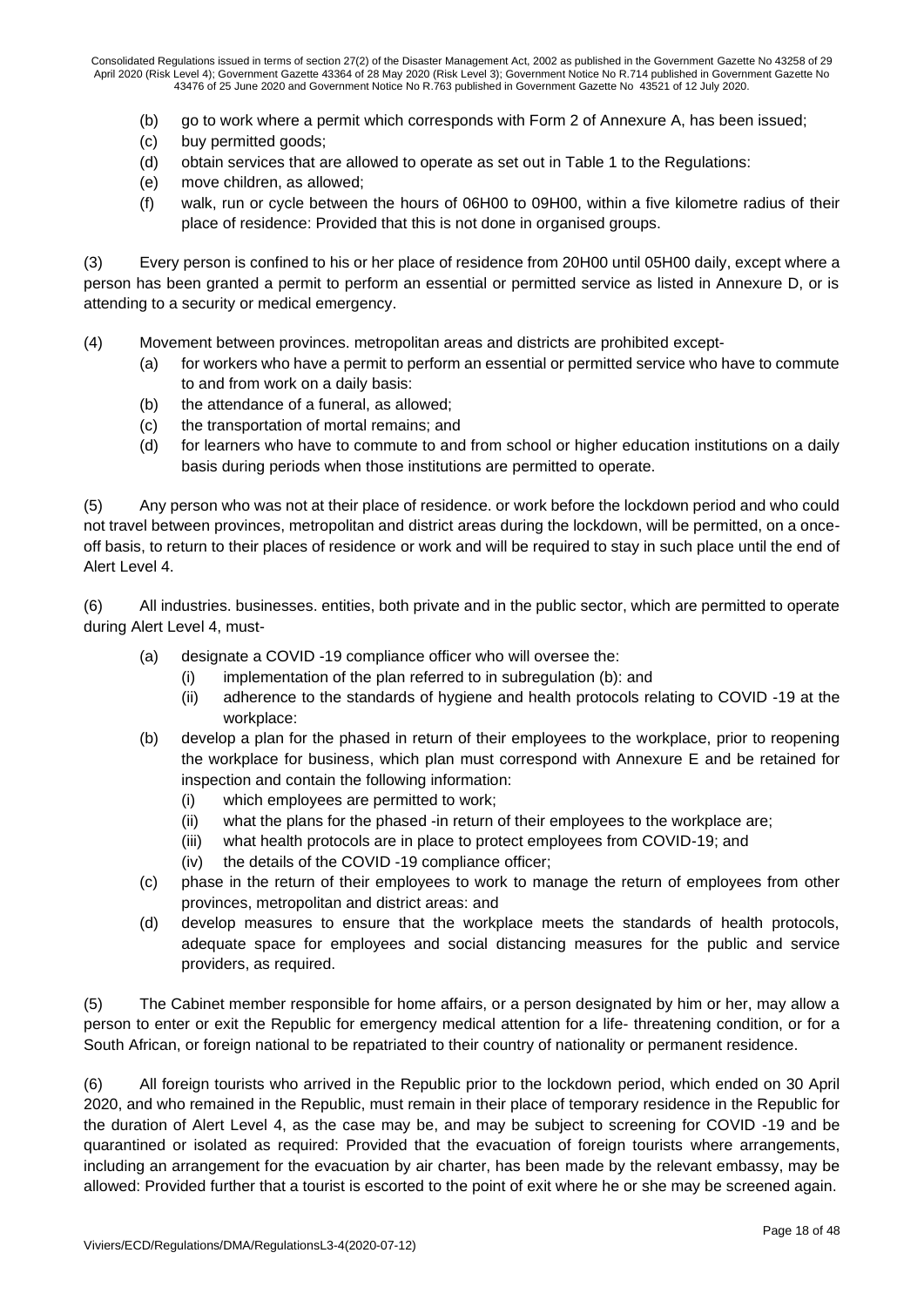## **Movement of children**

**17.** (1) The movement of children between co-holders of parental responsibilities and rights or a caregiver, as defined in section 1(1) of the Children's Act. 2005 (Act No. 38 of 2005), in the same metropolitan area or district municipality is allowed subject to the following if the co- holders of parental responsibilities and rights or a caregiver is in possession of-

- (a) a court order; or
- (b) a parental responsibilities and rights agreement or parenting plan, registered with the family advocate
- (c) a permit issued by a magistrate where which corresponds with Form 3 of Annexure A if the documentation in paragraphs (a) and (b) is not available.

(2) The movement of children between co- holders of parental responsibilities and rights or a caregiver, as defined in section 1(1) of the Children's Act, 2005 (Act No. 38 of 2005), between different metropolitan areas, district municipalities or provinces is allowed if the co-holders of parental responsibilities and rights or a caregiver is in possession of a permit issued by a magistrate which corresponds with Form 3 of Annexure A.

(3) Any child who was not at the residence of their primary caregiver before the lockdown period and who could not travel between provinces, metropolitan and district areas during the lockdown will be permitted, on a once off basis, to return to the residence of their primary caregiver if the co- holders of parental responsibilities and rights or a caregiver is in possession of a permit issued by a magistrate which corresponds with Form 3 of annexure A.

(4) The household to which the child has to move, must be free of COVID -19.

- $(5)$  (a) Before a magistrate issues a permit referred to in regulation  $17(1)(c)$ , he or she must be provided with-
	- (i) a birth certificate or certified copy of a birth certificate of the child or children to prove a legitimate relationship between the co- holders of parental responsibilities and rights: and (ii) written reasons why the movement of the child is necessary.
	- (b) Before a magistrate issues a permit referred to in 17(2) or (3), he or she must be provided with-
		- (i) A court order;
		- (ii) a parental responsibilities and rights agreement or parenting plan registered with the family advocate or
		- (iii) a birth certificate or certified copy of a birth certificate of the child or children to prove a
		- (i) legitimate relationship between the co-holders of parental responsibilities and rights; and
		- (iv) written reasons why the movement of the child is necessary.

#### **Attendance of funerals**

**18.** (1) Movement between a province, metropolitan area or district by a person wishing to attend a funeral shall only be permitted if that person so wishing to attend the funeral is a-

- (a) spouse or partner of the deceased;
- (b) child of the deceased, whether biological, adopted or stepchild:
- (c) child -in -law of the deceased:
- (d) parent of the deceased whether biological, adopted or stepparent;
- (e) sibling, whether biological, adopted or stepbrother or sister of the deceased; or (f) grandparent of the deceased;
- (2) Attendance at a funeral is limited to 50 people and will not be regarded as a prohibited gathering.
- (3) Night vigils at a funeral is banned.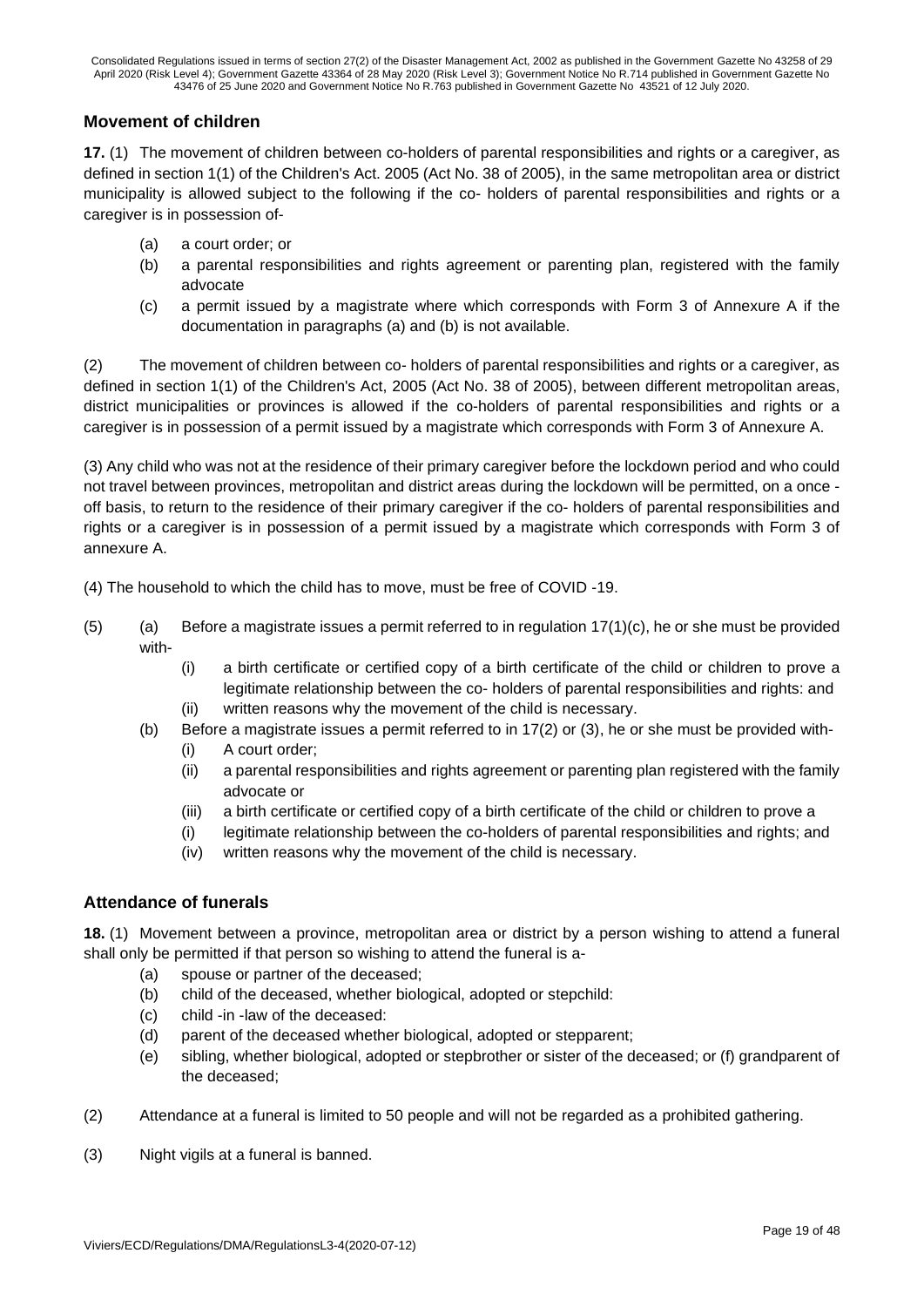(4) During a funeral. all hygienic conditions and distancing measures must be adhered to for the limitation of exposure of persons at the funeral to COVID-19.

(5) Each person, whether traveling alone or not, wishing to attend a funeral and who has to travel between districts, or between provinces to attend a funeral must obtain a permit which corresponds substantially with Form 4 of Annexure A, from his or her nearest magistrate's office or police station to travel to the funeral and back.

(6) The head of court, or a person designated by him or her, or a station commander of a police station or a person designated by him or her, may issue the permit to travel to a funeral.

(7) Upon a request for a permit to attend a funeral. a person requesting a permit must produce a death certificate or a certified copy of the death certificate to the head of court, or a person designated by him or her, or a station commander of a police station or a person designated by him or her: Provided that where a death certificate is not yet available, and the funeral must be held within 24 hours in keeping with cultural and religious practices. the person requesting the permit must make a sworn affidavit which corresponds with Form 5 of Annexure A, together with a letter from a cultural or religious leader confirming the need for the funeral within 24 hours.

(8) Only two family members or a person with a close affiliation to the deceased may, with the required permits. be present in the vehicle transporting the mortal remains to the metropolitan or district area, or province where the funeral will take place: provided that the cause of death of the deceased being transported is non -COVID -19 related.

(9) The Regulations for the use of public transport must be strictly adhered to when travelling.

(10) A copy of the permit issued and the death certificate or sworn affidavit made, must be kept safely by the head of court, or station commander of a police station for record keeping for a period of three months after the national state of disaster has ended, where after it may be destroyed.

(11) All forms must be completed in full, including full names, identification or passport numbers and full contact details as required in the form and failure to do so will result in the form being rejected as invalid.

## **Prohibition on evictions**

**19.** A competent court may grant an order for the eviction of any person from land or a home in terms of the provisions of the Extension of Security of Tenure Act 62 of 1997 and the Prevention of Illegal Eviction from and Unlawful Occupation of Land Act 19 of 1998: Provided that any order of eviction shall be stayed and suspended until the last day Alert Level 4. unless a court decides that it is not just and equitable to stay and suspend the order until the last day of the Alert Level 4 period.

## **Public transport**

**20.** (1) The Minister of Transport must, after consultation with the Cabinet members responsible for cooperative governance and traditional affairs, health, police and justice and correctional services, issue directions for the resumption of different modes of public transport to cater for the gradual return to work of people, in respect of-

- (a) rail, bus services, taxi services;
- (b) e-hailing services; and
- (c) private vehicles.

(2) The directions to be issued by the cabinet member responsible for Transport must set out the hygienic conditions that must be adhered to and steps to be followed for the limitation of exposure of members of the public using public transport to COVID-19.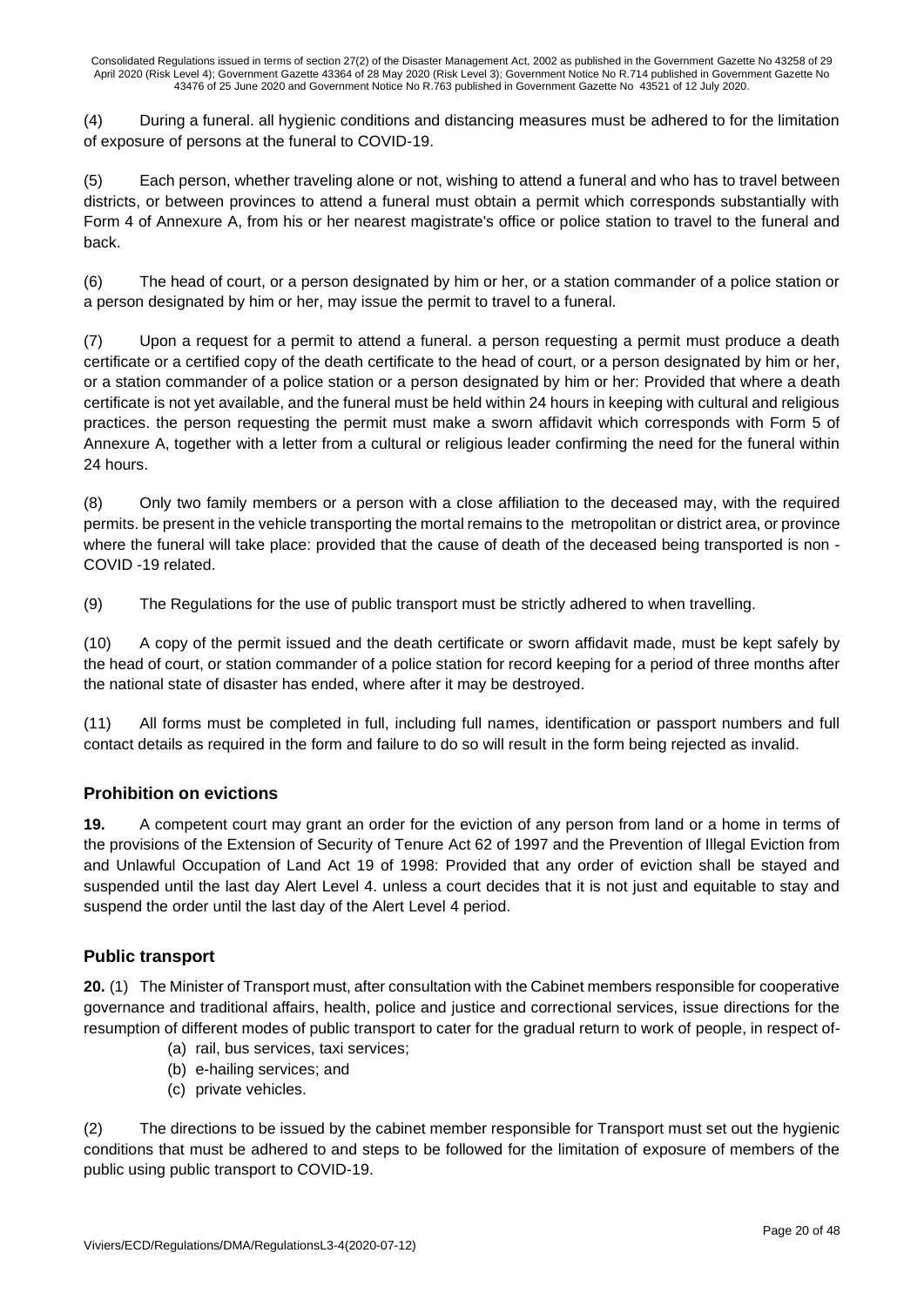## **Closure of borders**

**21.** All borders of the Republic remain closed during the period of Alert Level 4, except for ports of entry designated by the Cabinet member responsible for home affairs and for the transportation of fuel, cargo and goods during the period of Alert Level 4.

## **Transportation of cargo**

**22.** (1) Rail, ocean, air and road transport is permitted for the movement of cargo to other countries and within the Republic of South Africa, subject to national legislation, for the transportation of the following goods-

- (a) essential goods for import as set out in Annexure B to the Regulations;
- (b) the import of materials and components required for manufacturing activities allowed under Alert Level 4;
- (c) cargo at ports of entry;
- (d) goods cleared at ports of entry for removal in transit through the Republic destined for neighboring countries;
- (e) permitted goods for export as set out in Annexure C to the Regulations;
- (f) transport of goods within the Republic of South Africa; and
- (g) any other goods as set out in Directions by the relevant Cabinet member; taking into account health risks, constrained capacity at ports of entry and other factors relevant to the health; public order and economic effects of COVID-19.

(2) The Cabinet member responsible for transport, may, after consultation with the Cabinet members responsible cooperative governance and traditional affairs, trade, industry and competition. health, justice and correctional services and public enterprises, issue directions relating to sea cargo operations and air freight operations.

#### **Gatherings**

**23.** (1) All gatherings are banned, except-

- (a) for funerals;
- (b) when at a workplace; or
- (c) when buying or obtaining goods and services, as allowed in Table 1.

(2) An enforcement officer must, where a gathering takes place- (a) order the persons at the gathering to disperse immediately; and (b) if the persons refuse to disperse, take appropriate action. which may. subject to the Criminal Procedure Act, include arrest and detention.

#### **Places and premises closed to the public**

**24.** (1) Any place or premises normally open to the public where religious, cultural, sporting, entertainment. recreational, exhibitional, organisational or similar activities may take place. is closed.

(2) Any place or premises normally open to the public or where people may gather, are prohibited. These include-

- (a) public parks, sports grounds and fields, beaches and swimming pools;
- (b) flea markets;
- (c) fêtes and bazaars:
- (d) night clubs;
- (e) casinos;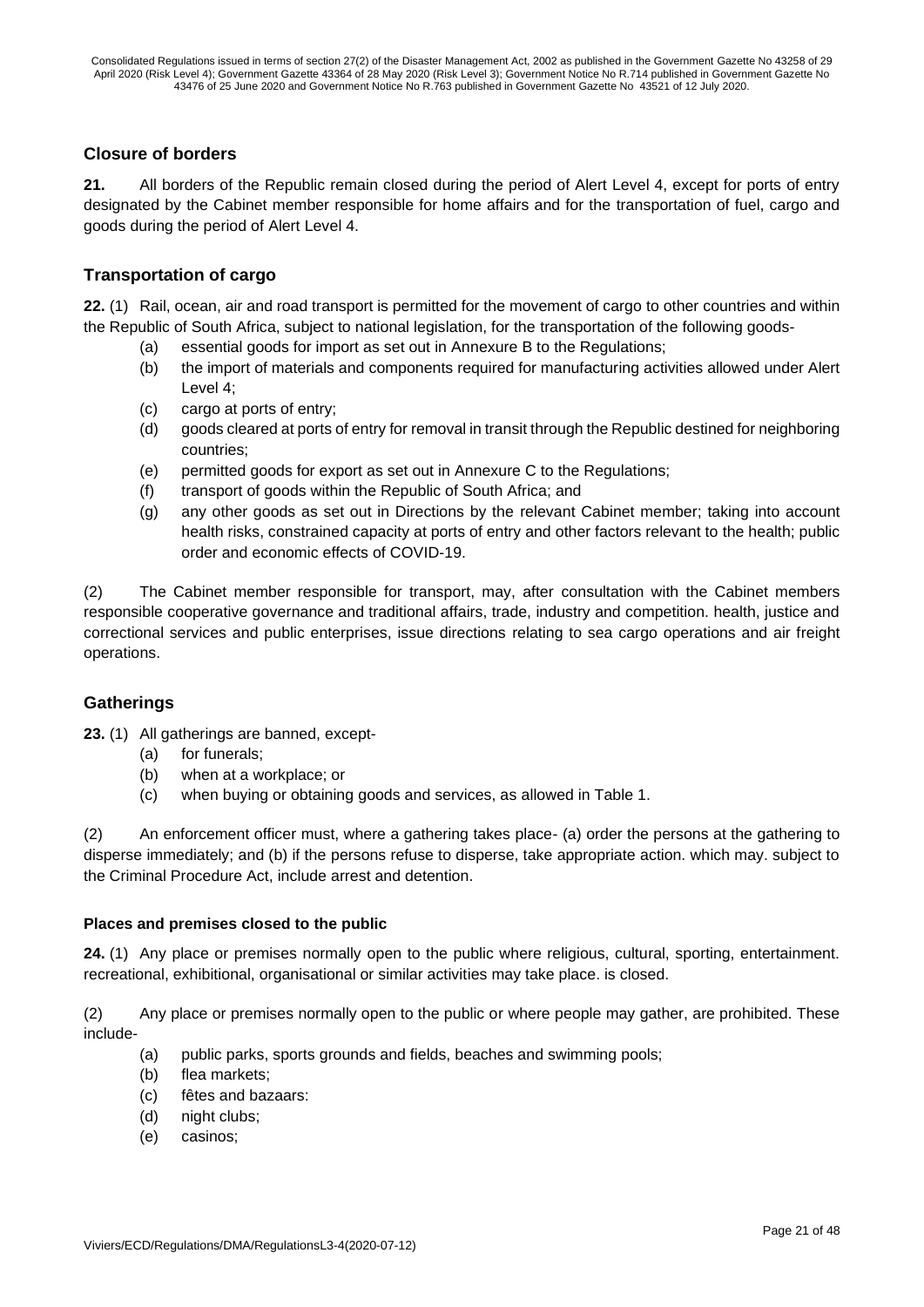- (f) hotels, lodges, bed and breakfasts, airbnbs', timeshare facilities and resorts, and guest houses, except to the extent that they are required for remaining tourists confined to hotels, lodges and guest houses;
- (g) private and public game reserves except to the extent that they are required for remaining tourists confined to private and public game reserves;
- (h) holiday resorts except to the extent that they are required for remaining tourists confined to such holiday resort;
- (i) taverns and shebeens, or similar establishments;
- (j) theatres and cinemas; and
- (k) museums.

(3) Persons rendering security and maintenance services may continue to perform these services at the places or premises listed in this regulation.

(4) The Cabinet member responsible for cooperative governance and traditional affairs may, by direction in the Gazette, determine any other place or premises that must be closed, if there is a risk to any person or members of the public being exposed to COVID-19.

## **Controlled visits by members of the public**

- **25.** All visits by members of the public to-
	- (a) Correctional Centres;
	- (b) Remand Detention Facilities;
	- (c) Police Holding Cells;
	- (d) Military Detention Facilities;
	- (e) Health establishments and facilities, except to receive treatment or medication in accordance with health protocols; and
	- (f) Facilities controlled or managed by the Department of Social Development. including Child and Youth Care Centres, shelters, One Stop Centres. and Treatment Centres,

will be allowed to the extent and in the manner as directed by the Cabinet member responsible for cooperative governance and traditional affairs after consultation with the Cabinet members responsible for health, police and justice and correctional services.

#### **Sale, dispensing or transportation of liquor**

**26.** (1) The sale, dispensing and distribution of liquor is prohibited.

(2) The transportation of liquor is prohibited, except where alcohol is required for industries producing hand sanitizers, disinfectants, soap, alcohol for industrial use and household cleaning products.

(3) The transportation of liquor for export purposes is permitted.

(4) No special or events liquor licenses may be considered for approval during the duration of the national state of disaster.

#### **Tobacco products, e-cigarettes and related products**

**27.** The sale of tobacco, tobacco products, e- cigarettes and related products is prohibited.

#### **Operation of economic sectors**

**28.** (1) Businesses and other entities as set out in Table 1 may commence operations.

(2) Every person in control of a retail store or institution must-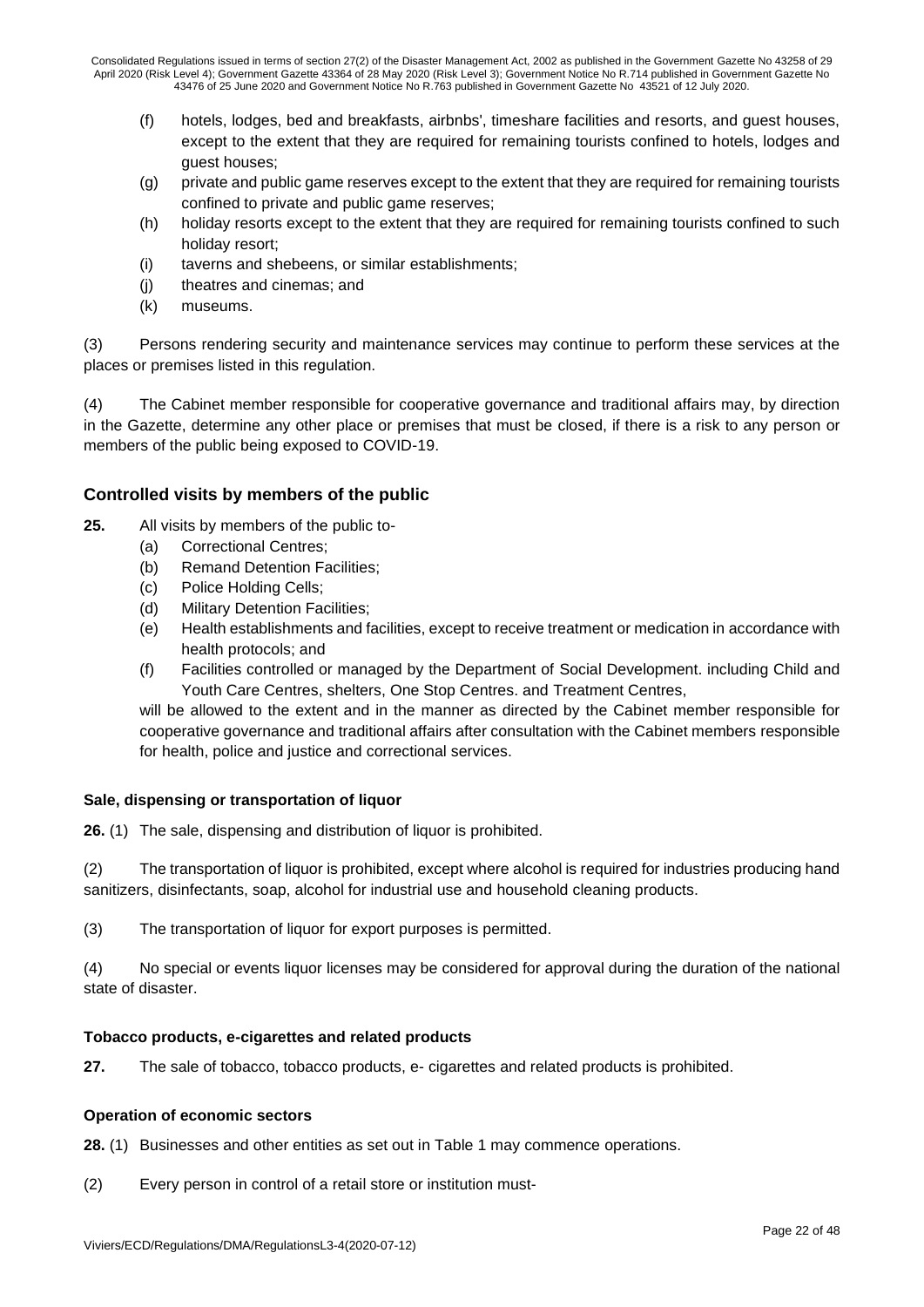- (a) take steps to ensure that customers keep a distance of at least one and a half metres from each other, and that all directions in respect of health protocols and social distancing measures COVID -19, are adhered to; and
- (b) designate a compliance official to ensure that the safety controls are strictly adhered to, and display the name of the official prominently in the store or in a visible area.

(3) Retail stores selling goods as provided for the Table 1 are prohibited from selling other goods that are not permitted in terms of the Table 1.

(4) Persons performing essential services or permitted services, must be duly designated in writing by the head of an institution, or a person designated by him or her, on a form that corresponds with Form 2 in Annexure A: Provided that Cabinet member responsible for small enterprises may issue directions in respect of small and micro enterprises, cooperatives. informal traders and spaza shops in respect of those entities.

## **Energy and petroleum products supply**

29. To ensure the continuous supply of energy and petroleum products to society as referred to in Table 1-

- (a) collieries that supply Eskom may continue to operate at full capacity; and
- (b) refineries and other facilities providing energy and fuel may operate at full capacity to avoid shortage of fuel and energy, and such operations may include fuel storage, smelters, plants and furnaces.

## **Mining Operations**

30. (1) Open -cast mining scaling up to a baseline of 50% and thereafter scaling up to full employment.

(2) All other mining starting in batches scaling up towards 50% employment.

(3) Mining operations must be conducted at a reduced capacity of not more than 50 %, and thereafter at increasing capacity as determined by direction issued by the Cabinet member responsible for mineral resources and energy.

- (4) The following conditions apply to the starting and increasing of capacity:
	- (a) Appropriate measures to protect the health and safety of workers must be implemented by mining companies in accordance with the directions issued from time to time by the Cabinet member responsible for mineral resources and energy, in consultation with the Cabinet member responsible for health.
	- (b) a rigorous screening and testing programme must be implemented as employees return to work:
	- (c) the mining industry must provide quarantine facilities for employees who have tested positive for the COVID-19;
	- (d) data collected during the screening and testing programme must be submitted to the authority referred to in regulation 8;
	- (e) mining companies must make arrangements to transport their South African employees from their homes to their respective areas of operations;

(5) The monitoring and impact assessment of seismicity through the Council for Geoscience must be intensified with immediate effect.

#### **Offences and penalties**

**31.** (1) For the duration of the national state of disaster, any person who -

(a) convenes a gathering; or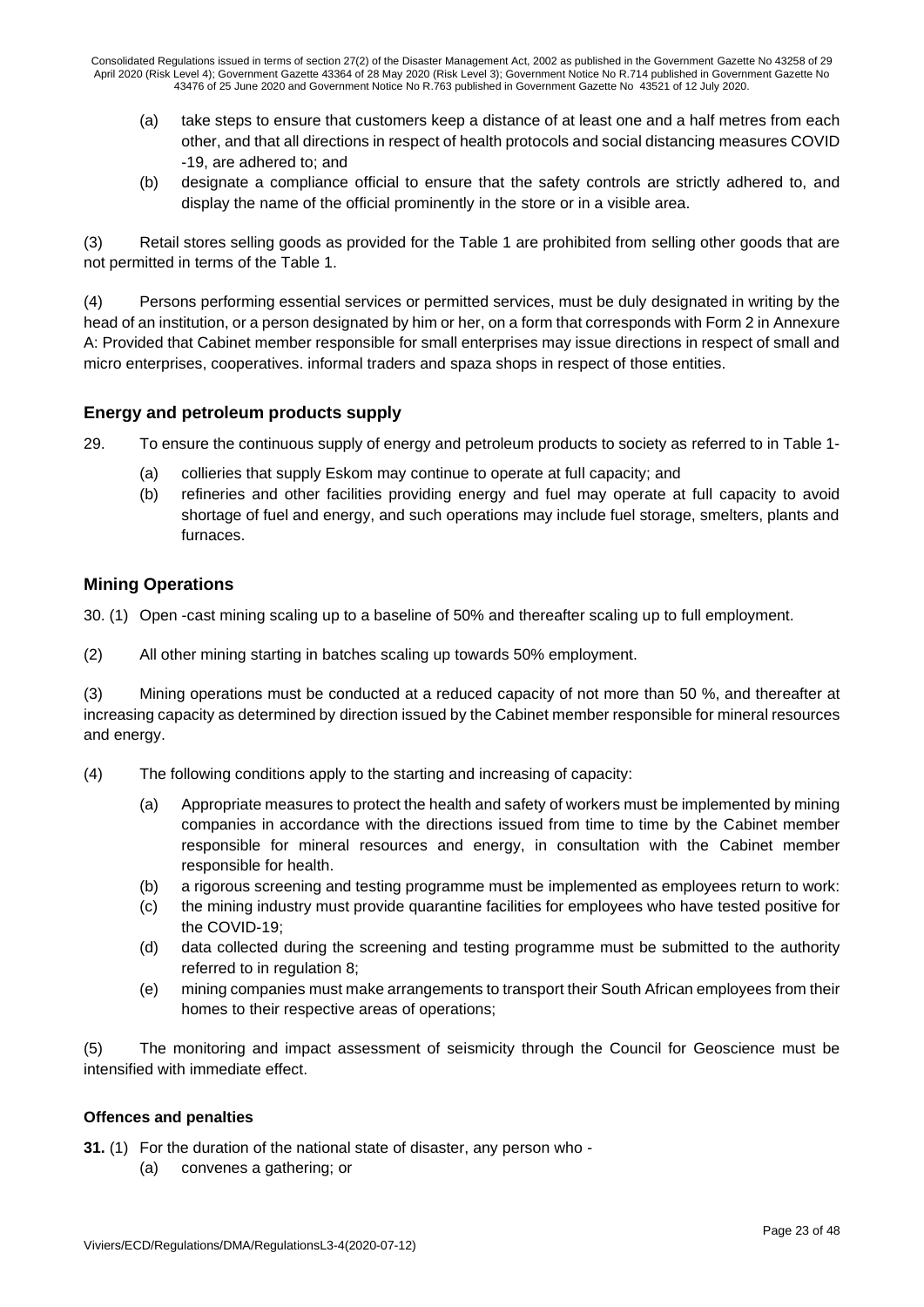(b) hinders, interferes with, or obstructs an enforcement officer in the exercise of his or her powers, or the performance of his or her duties in terms of these Regulations,

is guilty of an offence and. on conviction, liable to a fine or to imprisonment for a period not exceeding six months or to both such fine and imprisonment.

(2) For the purposes of this Chapter, any person who fails to comply with or contravenes the provisions of regulations 16(1), 16(2),16(3) and 16(4), 19, 24(1) and 24(2). 26(1) and 26(2). 27 and 28(3) of these Regulations commits an offence and is, on conviction, liable to a fine or to imprisonment for a period not exceeding six months or to both such fine and imprisonment.

#### **CHAPTER 4 ALERT LEVEL 3**

[Chapter 4 inserted by regulation 5 of Government Notice No R.608 published in Government Gazette No 43364 of 28 May 2020]

## **Application of Alert Level**

**32.** (1) The regulations set out in this Chapter apply during Alert Level 3.

## **Movement of persons**

**33.** (1) A person may leave his or her place of residence to-

- (a) perform any service, as permitted under Alert Level 3;
- (b) travel to and from work;
- (c) buy goods or obtain services, as permitted under Alert Level 3;
- (d) move children, as allowed;
- (e) exercise between the hours of 06h00 to 18h00: Provided that the exercise is not done in organised groups of more than four people and adheres to health protocols and social distancing measures:
- (f) attend a place of worship in the same or another metropolitan area or district within the same province;
- (g) attend a school or learning institution, once these are opened; and
- (h) travel for leisure purposes as allowed under Alert Level 3.

[sub-regulation (1) substituted by regulation 3(a) of Government Notice No R.714 published in Government Gazette No 43476 of 25 June 2020]

(1A) Every person is confined to his or her place of residence from 21H00 until 04H00 daily, except where a person has been granted a permit, which corresponds with Form 2 of Annexure A, to perform a service permitted under Alert Level 3, or is attending to a security or medical emergency. [sub-regulations (1A) inserted by regulation 5 of Government Notice No R.763 published in Government Gazette No 43521 of 12 July 2020]

(2) A person must when in a public place, wear a cloth face mask or a homemade item that covers the nose and mouth. or another appropriate item to cover the nose and mouth.

(3) No person is allowed to be in a public place, use any form of public transport, or enter a public building, place or premises, if that person is not wearing a cloth face mask or a homemade item that covers the nose and mouth, or another appropriate item to cover the nose and mouth.

- (4) Movement of persons between provinces is prohibited, except for
	- (a) persons doing so in the course of carrying out work responsibilities or performing any service permitted under Alert Level 3, provided that such person is in possession of a permit issued by the employer which corresponds with Form 2 of Annexure A;
	- (b) persons travelling for purposes of
		- (i) moving to a new place of residence; or
		- (ii) caring for an immediate family member: Provided that such person is in possession of an affidavit which corresponds with Form 6 of Annexure A:
	- (c) members of Parliament performing oversight responsibilities;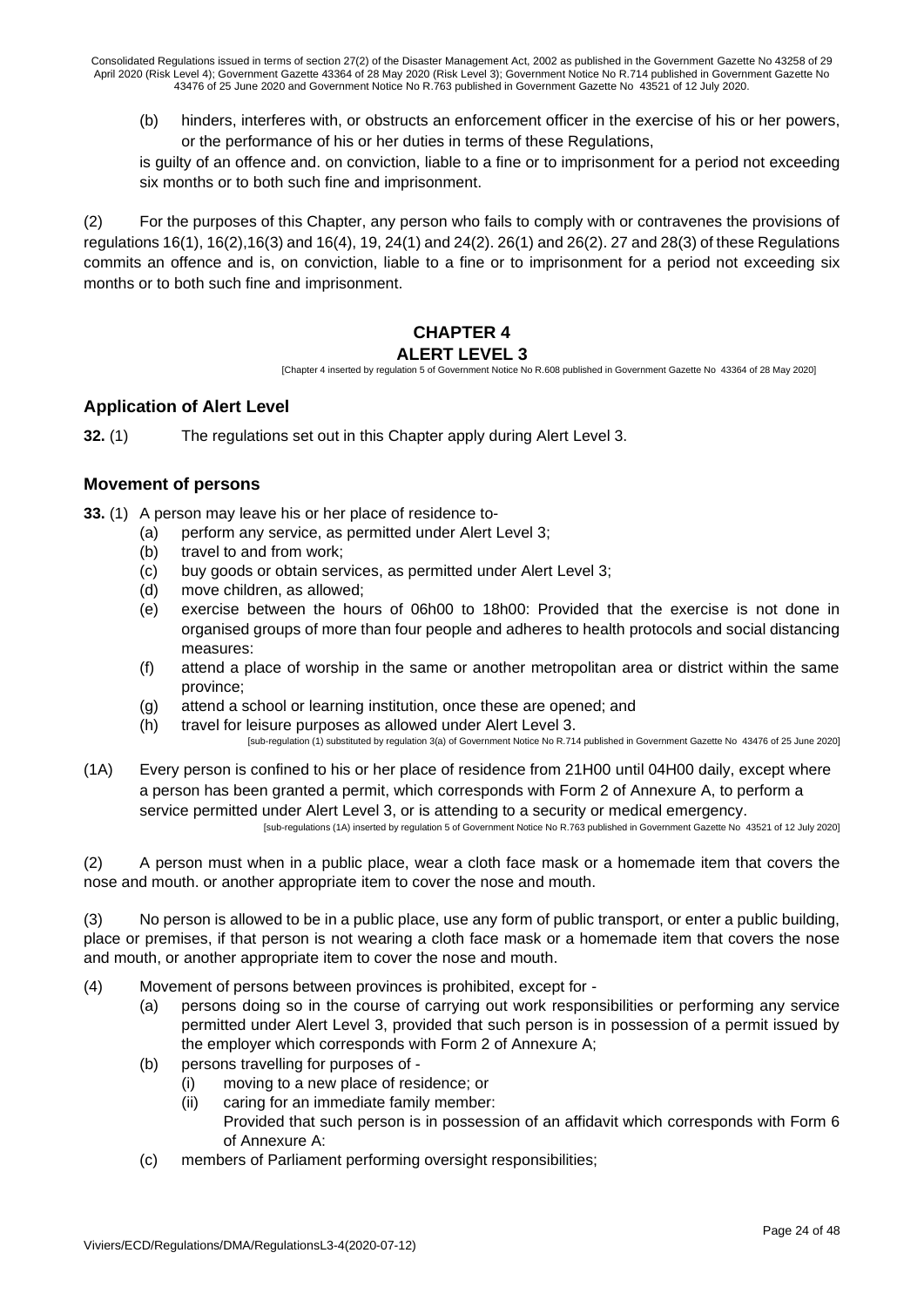- (d) learners or students referred to in regulation 34(5) who have to commute to and from those schools or institutions of higher learning during periods when those schools or institutions are permitted to operate;
- (e) the attendance of funerals as provided for in regulation 35;
- (f) the transportation of mortal remains;
- (g) obtaining medical treatment;
- (h) persons who are returning to their place of residence from a quarantine or isolation facility; or
- (i) any movement permitted under regulation 41. [sub-regulation (4) substituted by regulation 3(b) of Government Notice No R.714 published in Government Gazette No 43476 of 25 June 2020]

#### **Movement of children**

**34.** (1) The movement of children between co- holders of parental responsibilities and rights or a caregiver, as defined in section 1(1) of the Children's Act, 2005 (Act No. 38 of 2005), in the same metropolitan area or district municipality is allowed if the co- holders of parental responsibilities and rights or a caregiver are or is in possession of-

- (a) a court order;
- (b) a parental responsibilities and rights agreement or parenting plan, registered with the family advocate; or
- (c) a permit issued by a magistrate which corresponds with Form 3 of Annexure A, if the documentation in paragraphs (a) and (b) is not available.

(2) The movement of children between co- holders of parental responsibilities and rights or a caregiver, as defined in section 1(1) of the Children's Act, 2005 between different metropolitan areas, district municipalities or provinces is allowed if the co- holders of parental responsibilities and rights or a caregiver are or is in possession of a permit, issued by a magistrate which corresponds with Form 3 of Annexure A.

(3) A person applying for a permit contemplated in this regulation must confirm that the household to which the child has to move must be free of COVID -19.

- (4) (a) Before a magistrate issues a permit referred to in sub-regulation (1)(c), he or she must be provided with -
	- (i) a birth certificate or certified copy of a birth certificate of the child or children to prove a legitimate relationship between the co- holders of parental responsibilities and rights; and
	- (ii) written reasons why the movement of the child is necessary.
	- (b) Before a magistrate issues a permit referred to in sub-regulation (2), he or she must be provided with -
		- (i) a court order:
		- (ii) a parental responsibilities and rights agreement or parenting plan registered with the family advocate: or
		- (iii) a birth certificate or certified copy of a birth certificate of the child or children to prove a legitimate relationship between the co- holders of parental responsibilities and rights; and
		- (iv) written reasons why the movement of the child is necessary.

(5) Any learner or student must be issued with a certificate which corresponds with Form 3A of Annexure A, by the head of his or her school or institution of higher learning, or a person delegated by him or her, that the learner or student attends that school or institution of higher learning for purposes of travel between provinces.

(6) The certificate referred to in sub-regulation (5) must contain the name and address of the school or institution of higher learning and the particulars of the learner or student concerned.

(7) A person transporting a learner or student must be issued with a permit, corresponding with Form 3B of Annexure A, by the head of the school or institution of higher learning contemplated in sub-regulation (5), or a person delegated by him or her, allowing him or her to transport learners or students to and from the school or institution.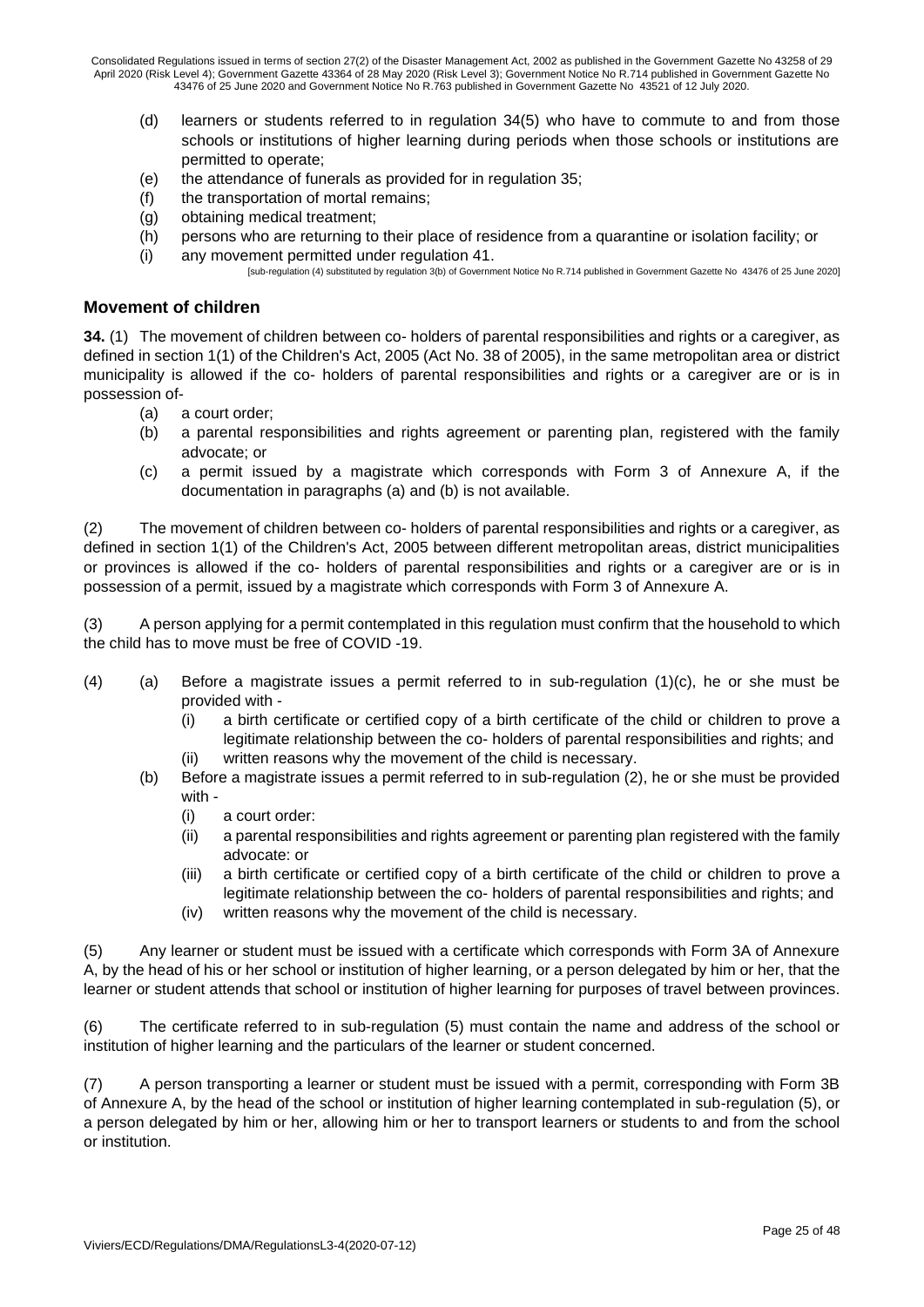### **Attendance of funerals**

**35.** (1) Movement between provinces, metropolitan areas or districts by a person intending to attend a funeral is only permitted if the person is a-

- (a) spouse or partner of the deceased;
- (b) child or grandchild of the deceased. whether biological, adopted. stepchild. foster
- (c) child -in -law of the deceased;
- (d) parent of the deceased whether biological, adopted or stepparent;
- (e) sibling, whether biological, adopted or stepbrother or sister of the deceased; or
- (f) grandparent of the deceased;

(2) Attendance at a funeral is limited to 50 persons and is not regarded as a prohibited gathering.

(3) Night vigils are prohibited.

(4) During a funeral, all health protocols and social distancing measures must be adhered to, in order to limit exposure of persons at the funeral to COVID -19.

(5) Each person, whether traveling alone or not, wishing to attend a funeral and who has to travel between metropolitan areas. districts, or between provinces must obtain a permit which corresponds substantially with Form 4 of Annexure A, from his or her nearest magistrate's office or police station to travel to the funeral and back.

(6) The head of court, or a person designated by him or her, or a station commander of a police station or a person designated by him or her, may issue the permit to travel to a funeral.

(7) Upon a request for a permit to attend a funeral, a person requesting a permit must produce a death certificate or a certified copy of the death certificate to the head of court, or a person designated by him or her. or a station commander of a police station or a person designated by him or her: Provided that where a death certificate is not yet available, and the funeral must be held within 24 hours in keeping with cultural or religious practices, the person requesting the permit must make a sworn affidavit which corresponds with Form 5 of Annexure A, together with a letter from a cultural or religious leader confirming the need for the funeral to take place within 24 hours.

(8) Only two family members of the deceased may, with the required permits, travel in the vehicle transporting the mortal remains to the metropolitan area, district. or province where the funeral will take place if the cause of death of the deceased being transported is non -COVID -19 related: Provided that the health protocols and social distancing measures are adhered to.

(9) The provisions of regulation 43 must be strictly adhered to when travelling.

(10) A copy of the permit issued and the death certificate or sworn affidavit made, must be kept safely by the head of court, or station commander of a police station, for record keeping fora period of three months after the national state of disaster has ended, where -after it may be destroyed.

(11) All Forms must be completed in full, including full names, identification or passport numbers and full contact details as required in the Form.

(12) A Form that is not completed in full as required by sub-regulation (11) is invalid.

#### **Prohibition on evictions**

**36.** (1) Subject to sub-regulation (2), a person may not be evicted from his or her land or home during the period of Alert Level 3 period.

(2) A competent court may grant an order for the eviction of a person from his or her land or home in terms of the provisions of the Extension of Security of Tenure Act, 1997 (Act No. 62 of 1997) and the Prevention of Illegal Eviction from and Unlawful Occupation of Land Act, 1998 (Act No. 19 of 1998): Provided that an order of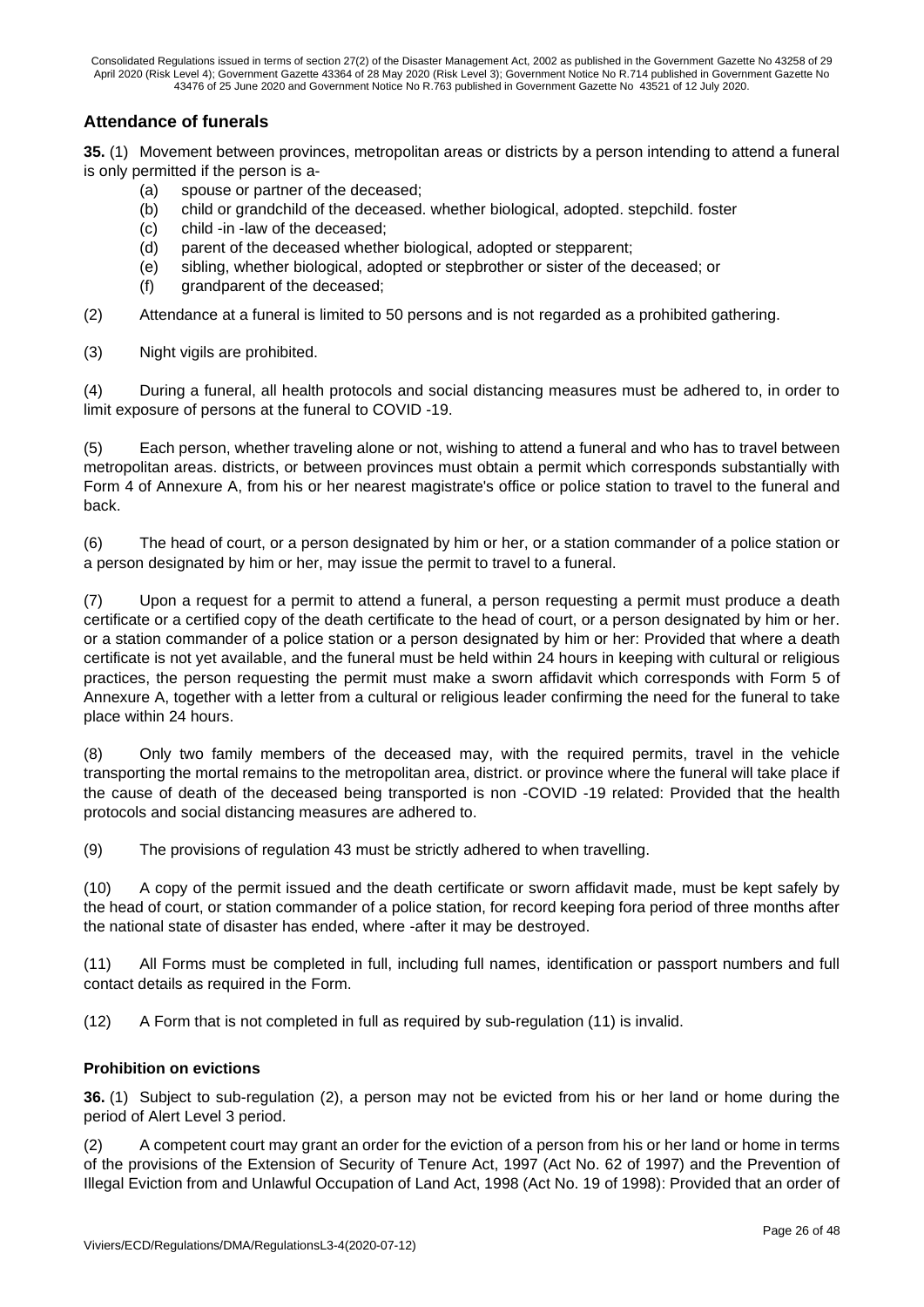eviction may be stayed and suspended until the last day of the Alert Level 3 period, unless a court decides that it is not just and equitable to stay and suspend the order until the last day of the Alert Level 3 period.

## **Gatherings**

- **37.** (1) All gatherings are prohibited except a gathering at-
	- (a) a faith -based institution, which is limited to 50 persons or less, depending on the size of the place of worship: Provided that all health protocols and social distancing measures are being adhered to as provided for in directions that must be issued by the Cabinet member responsible for cooperative governance and traditional affairs:
	- (b) a funeral, subject to regulation 35;
	- (c) a workplace for work purposes;
	- (d) conferences and meetings which is subject to
		- (i) a limitation of 50 persons, excluding those who participate through electronic platforms;
		- (ii) restricted to business purposes; and
		- (iii) strict adherence to all health protocols and social distancing measures as provided for in directions that must be issued by the responsible Cabinet member, after consultation with the Cabinet member responsible for health;
	- (e) cinemas, subject to-
		- (i) a limitation of 50 persons or less;
		- (ii) sale of tickets through a booking system; and
		- (iii) strict adherence to all health protocols and social distancing measures as provided for in directions that must be issued by the responsible Cabinet member, after consultation with the Cabinet member responsible for health;
	- (f) theatres, subject to-
		- (i) a limitation of 50 persons or less;
		- (ii) strict adherence to all health protocols and social distancing measures as provided for in directions that must be issued by the responsible Cabinet member, after consultation with the Cabinet member responsible for health, and;
		- (iii) limitation on performers and crew to a maximum of 15 persons including live streaming or recording for distribution on digital platforms;
	- (g) casinos, subject to-
		- (i) a restriction on the number of persons allowed in the casino to not more than 50 percent of the available floor space, with patrons observing a distance of least one and a half metres from each other: Provided that this percentage may be increased as provided for in directions issued by the Cabinet member; and
		- (ii) strict adherence to all health protocols and social distancing measures as provided for in directions that must be issued by the responsible Cabinet member, after consultation with the Cabinet member responsible for health;
	- (h) all auctions, subject to strict adherence to all health protocols and social distancing measures and directions issued by the responsible Cabinet members;

[paragraph (h) substituted by regulation 6 of Government Notice No R.763 published in Government Gazette No 43521 of 12 July 2020] (i) sporting activities; subject to directions issued by the Cabinet member responsible for sport after consultation with the Cabinet member responsible for health, in the following manner-

- (i) non -contact sports matches, which may only include players, match officials, journalists, medical and television crew; and
- contact sports for training only:
- (j) museums, galleries, libraries and archives, subject to strict adherence to all health protocols and social distancing measures as provided for in directions that must be issued by the responsible Cabinet member, after consultation with the Cabinet member responsible for health;
- (k) personal care services, including hairdressing, beauty treatments, make-up and nails salons and piercing and tattoo parlours, as identified in directions by the responsible Cabinet member, in consultation with the Cabinet member responsible for health, as safe to resume, under specified conditions; and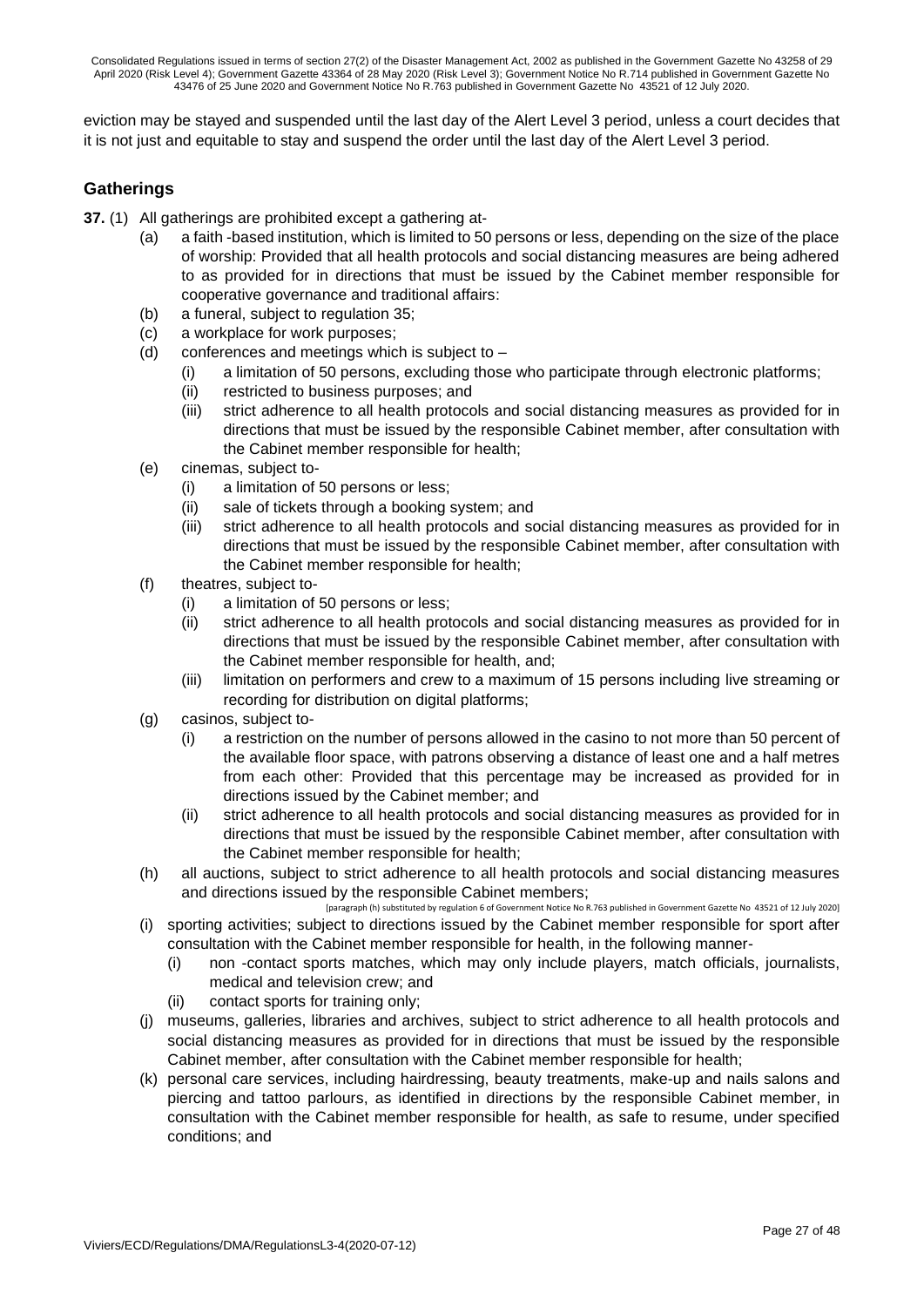(l) restaurants, subject to the strict adherence to all health protocols and social distancing measures as provided for in directions that must be issued by the responsible Cabinet member, after consultation with the Cabinet member responsible for health.

[sub-regulation (1) substituted by regulation 4 of Government Notice No R.714 published in Government Gazette No 43476 of 25 June 2020]

- (2) An enforcement officer must. where a prohibited gathering takes place
	- (a) order the persons at the gathering to disperse immediately: and
	- (b) if the persons refuse to disperse. take appropriate action, which may, subject to the Criminal Procedure Act, 1977 (Act No. 51 of 1977). Include the arrest and detention of any person at the gathering.

#### **Prohibition of initiation practices**

**38.** (1) For the duration of the national state of disaster -

- (a) male and female initiation practices are prohibited;
- (b) a person may not arrange or hold an initiation school or conduct an initiation practice;
- (c) a prospective initiate may not to attend an initiation school;
- (d) an owner of land may not provide consent for the use of his or her land for the holding of an initiation school; and
- (e) a traditional surgeon or medical practitioner may not perform circumcision as part of an initiation practice.

(2) The National House of Traditional Leaders and provincial houses of traditional leaders must take steps to ensure that traditional leaders are aware of the content of this regulation.

## **Places and premises closed to the public**

**39.** (1) A place or premises normally open to the public, where cultural, sporting, entertainment, leisure, exhibitional, organisational or similar activities may take place, is closed to the public, and all gatherings at these places or premises are prohibited, save for the exceptions in sub-regulation (2) and in regulation 37. [sub-regulation (1) substituted by regulation 5(a) of Government Notice No R.714 published in Government Gazette No 43476 of 25 June 2020]

- (2) The places or premises referred to in sub-regulation (1) include
	- (a) gyms and fitness centres;
	- (b) sports grounds and fields and swimming pools, except for-
		- (i) training of professional athletes and non -contact sports matches as referred to in regulation  $37(1)(i)(i)$ ; and
		- (ii) contact sports for training only, with restricted use of facilities as referred to in regulation 37(1)(ii);sports grounds and fields and swimming pools, except for training of professional athletes and professional non -contact sports matches as referred to in regulation 37(1)(f);
	- (c) fêtes and bazaars;
	- (d) night clubs;
	- (e) hotels, lodges, bed and breakfasts, timeshare facilities and resorts and guest houses, except to the extent that these facilities are required for accommodation by-
		- (i) the remaining tourists confined to such facilities;
		- (ii) persons for work purposes; and
		- (iii) persons in quarantine or isolation;
		- [paragraph (f) substituted by regulation 7(a) of Government Notice No R.763 published in Government Gazette No 43521 of 12 July 2020]
	- (f) conference facilities, except for business use as referred to in regulation  $37(1)(d)$ ;
	- (g) any on- consumption premises, including bars, taverns, shebeens and similar establishments, except as provided for in regulation 44;
	- (h) beaches; and
	- [paragraph (m) substituted by regulation 7(b) of Government Notice No R.763 published in Government Gazette No 43521 of 12 July 2020] (i) public parks, except for exercising and subject to health protocols.

[paragraph (n) inserted by regulation 7(c) of Government Notice No R.763 published in Government Gazette No 43521 of 12 July 2020] [sub-regulation (2) substituted by regulation 5(b) of Government Notice No R.714 published in Government Gazette No 43476 of 25 June 2020]

(3) Tourist attractions must remain closed except for private self-drive excursion activities.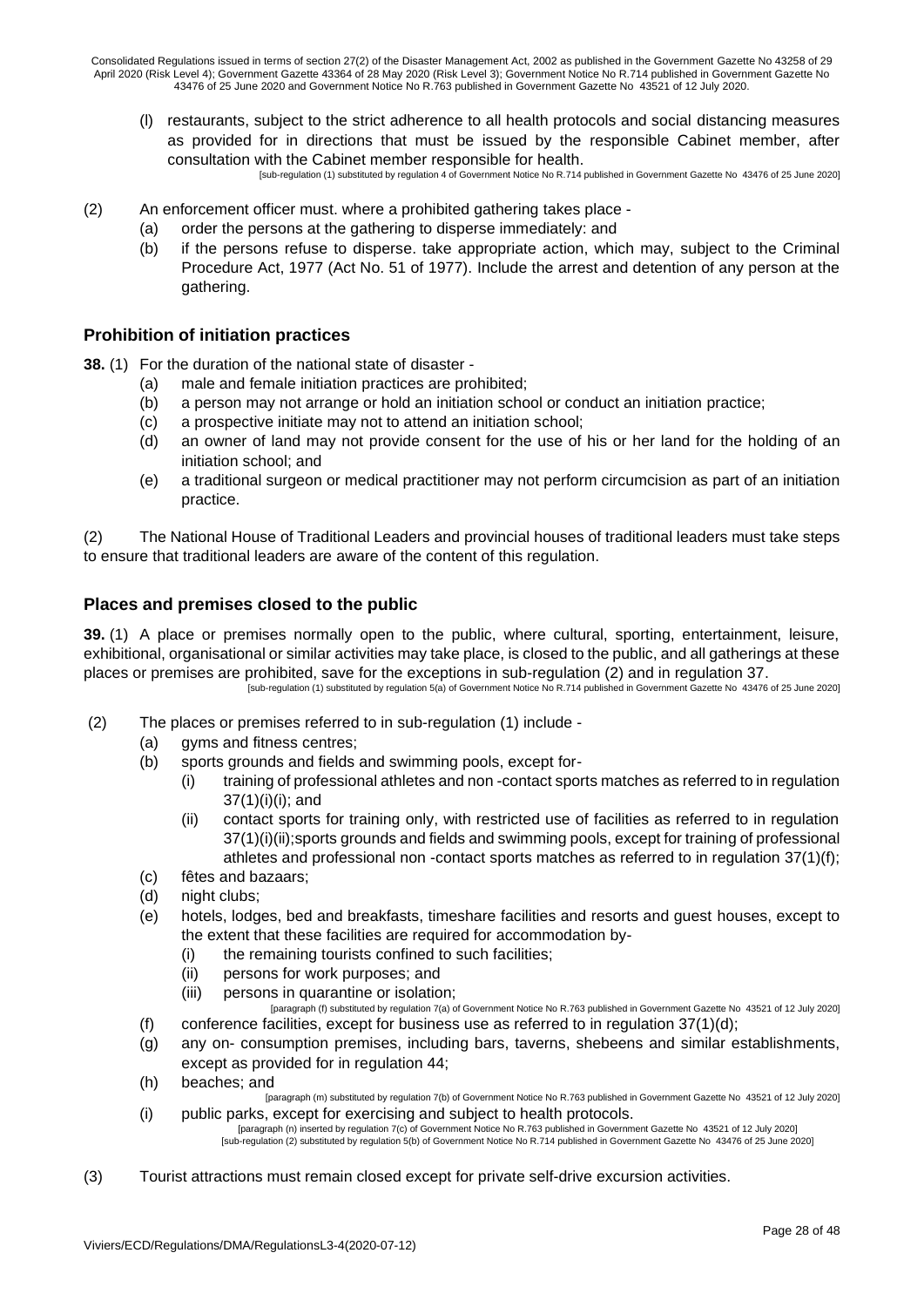(4) Persons rendering security and maintenance services may continue to perform these services at the places or premises closed in terms of this regulation.

(5) The Cabinet member responsible for cooperative governance and traditional affairs may, by directions, determine any other place or premises that must be closed, if there is a risk of any members of the public being exposed to COVID-19.

#### **Controlled visits by members of the public**

- **40.** Visits by members of the public to-
	- (a) correctional centres:
	- (b) remand detention facilities;
	- (c) police holding cells;
	- (d) military detention facilities:
	- (e) health establishments and facilities, except to receive treatment or
	- (f) medication in accordance with health protocols: and
	- (g) older persons' residential facilities,

are prohibited, except to the extent and in the manner as directed by the relevant Cabinet member.

#### **Closure of borders**

**41.** (1) During the national state of disaster all borders of the Republic must be closed, except for ports of entry designated by the Cabinet member responsible for home affairs,

- (a) the transportation of fuel, cargo and goods; and
- (b) humanitarian operations, repatriations. evacuations, medical emergencies, movement of staff of diplomatic and international organisations and other exceptions as may be determined by the relevant Cabinet member by directions.

(2) The Cabinet member responsible for home affairs, or a person designated by him or her. may allow entry into or exit from the Republic for -

- (a) emergency medical attention for a life- threatening condition;
- (b) the evacuation of a South African national or permanent resident to the Republic;
- (c) the repatriation of a foreign national to his or her country of nationality or permanent residence;
- (d) the return of a South African national or permanent resident to his or her place of employment, study or residence, outside the Republic; or
- (e) daily commuters from neighbouring countries who attend school in the Republic. and who are allowed entry and exit into and from the Republic, subject to compliance with protocols relating to-
	- (i) screening for COVID -19 and quarantine or isolation, where necessary;
	- (ii) wearing of a cloth face mask or a homemade item that covers the nose and mouth when in a public place, or another appropriate item to cover the nose and mouth;
	- (iii) transportation: and
	- (iv) sanitisation and social distancing measures as per the relevant health protocols on safety and prevention of the spread of COVID19.
- (3) (a) A foreign tourist who arrived in the Republic prior to the period of lockdown, which ended on 30 April 2020. and who remained in the Republic -
	- (i) must remain in his or her place of temporary residence until otherwise determined by the Cabinet member responsible for international relations and cooperation; and
	- (ii) may be subject to screening for COVID -19 and be quarantined or isolated, as required.
	- (b) The evacuation of foreign tourists may be allowed where arrangements, including an arrangement for evacuation by air charter. have been made by the relevant embassy: Provided that a tourist who is escorted to the point of exit may be screened again.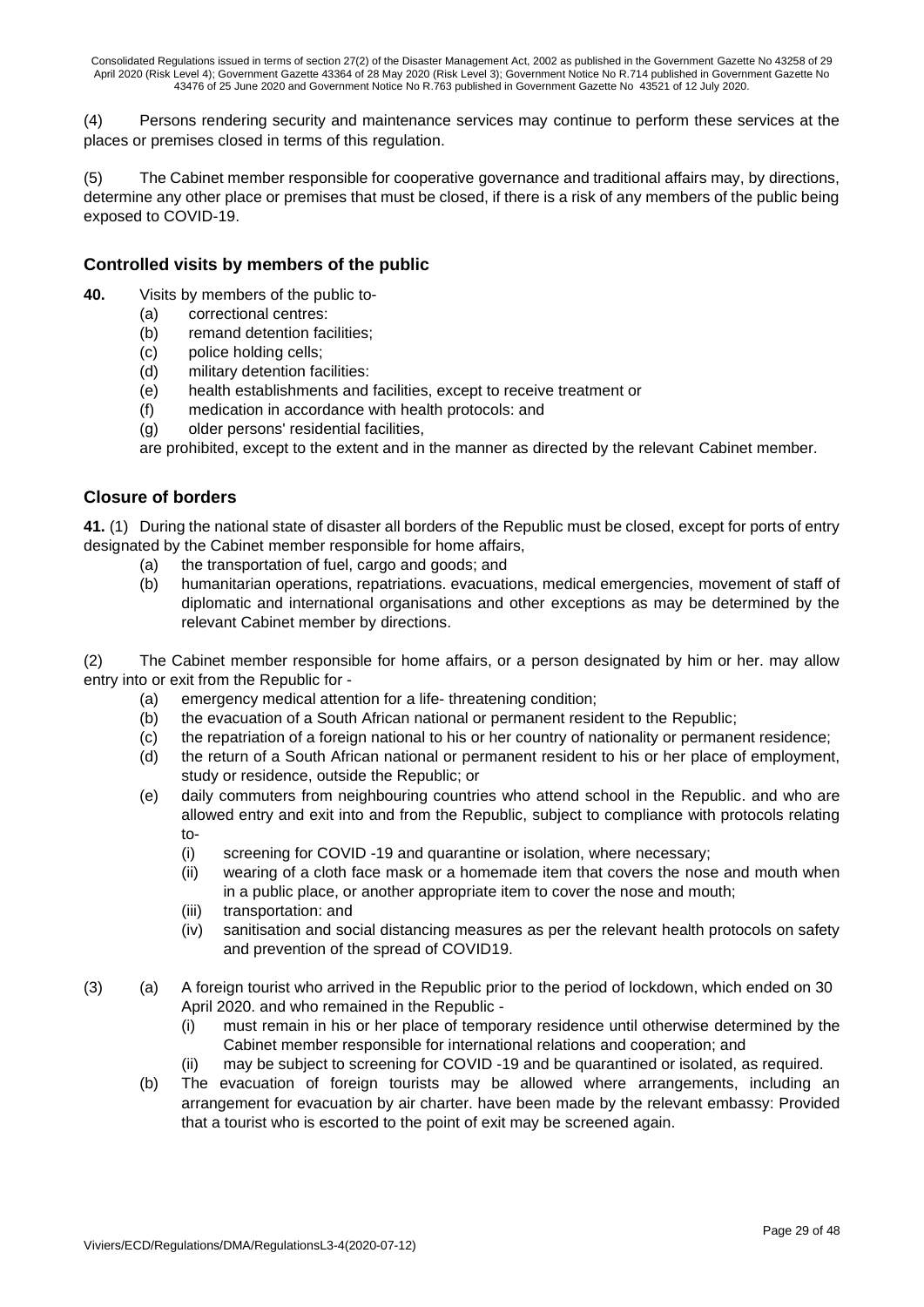(4) The Cabinet member responsible for home affairs in consultation with the Cabinet members responsible for health and transport may allow certain categories of international travel to resume once it is deemed safe to do so, subject to directions.

## **Transportation of cargo**

**42**. (1) Rail, ocean, air and road transport is permitted for the movement of cargo to and from other countries and within the Republic, subject to national legislation and any directions issued in terms of subregulation (2) below, for the transportation of goods for export and for import.

(2) The Cabinet member responsible for trade, industry and competition may, after consultation with the Cabinet members responsible for transport and finance, issue directions that provide for the management, administration and prioritisation of exports or imports, taking into account the need to prevent and limit the spread of COVID -19 and to deal with the destructive and other effects of the COVID -19 pandemic.

(3) The Cabinet member responsible for transport may. After consultation with the Cabinet members responsible for cooperative governance and traditional affairs, trade. industry and competition, health, justice and correctional services, finance and public enterprises. issue directions relating to health protocols applicable to sea cargo operations and air freight operation.

## **Public transport**

**43.** (1) For purposes of this regulation "long distance travel" is a trip of 200 km or more whether the travel is within a province or inter -provincial.

(2) The Cabinet member responsible for transport must, after consultation with the Cabinet members responsible for cooperative governance and traditional affairs, health, police, trade, industry and competition, and justice and correctional services, issue directions for the resumption of different modes of public transport to cater for the gradual return to work of people, in respect of-

- (a) domestic air travel;
- (b) rail, bus services, taxi services;
- (c) e- hailing services; and
- (d) private vehicles.

(3) Bus and taxi services may operate under the following conditions:

- (a) May not carry more than 70% of the licensed capacity for long distance intra- provincial and permitted inter -provincial travel; and
- (b) may carry 100% of the licensed capacity for any trip not regarded as long distance travel in terms of sub-regulation (1).

(4) A driver, owner or operator of public transport may not allow any member of the public not wearing a cloth face mask, homemade item, or another appropriate item that covers the nose and mouth, to board or be conveyed in public transport owned or operated by him or her.

(5) The directions to be issued by the Cabinet member responsible for transport must set out the health protocols that must be adhered to and steps to be followed for the limitation of the exposure of members of the public using public transport to COVID-19.

[Regulation 43 substituted by regulation 8 of Government Notice No R.763 published in Government Gazette No 43521 of 12 July 2020]

## **Sale, dispensing or transportation of liquor**

**44.** (1) The sale, dispensing and distribution of liquor is prohibited.

- (2) The transportation of liquor is prohibited, except where the transportation of liquor is
	- (a) in relation to alcohol required for industries producing hand sanitizers, disinfectants, soap or alcohol for industrial use and household cleaning products;
	- (b) for export purposes; or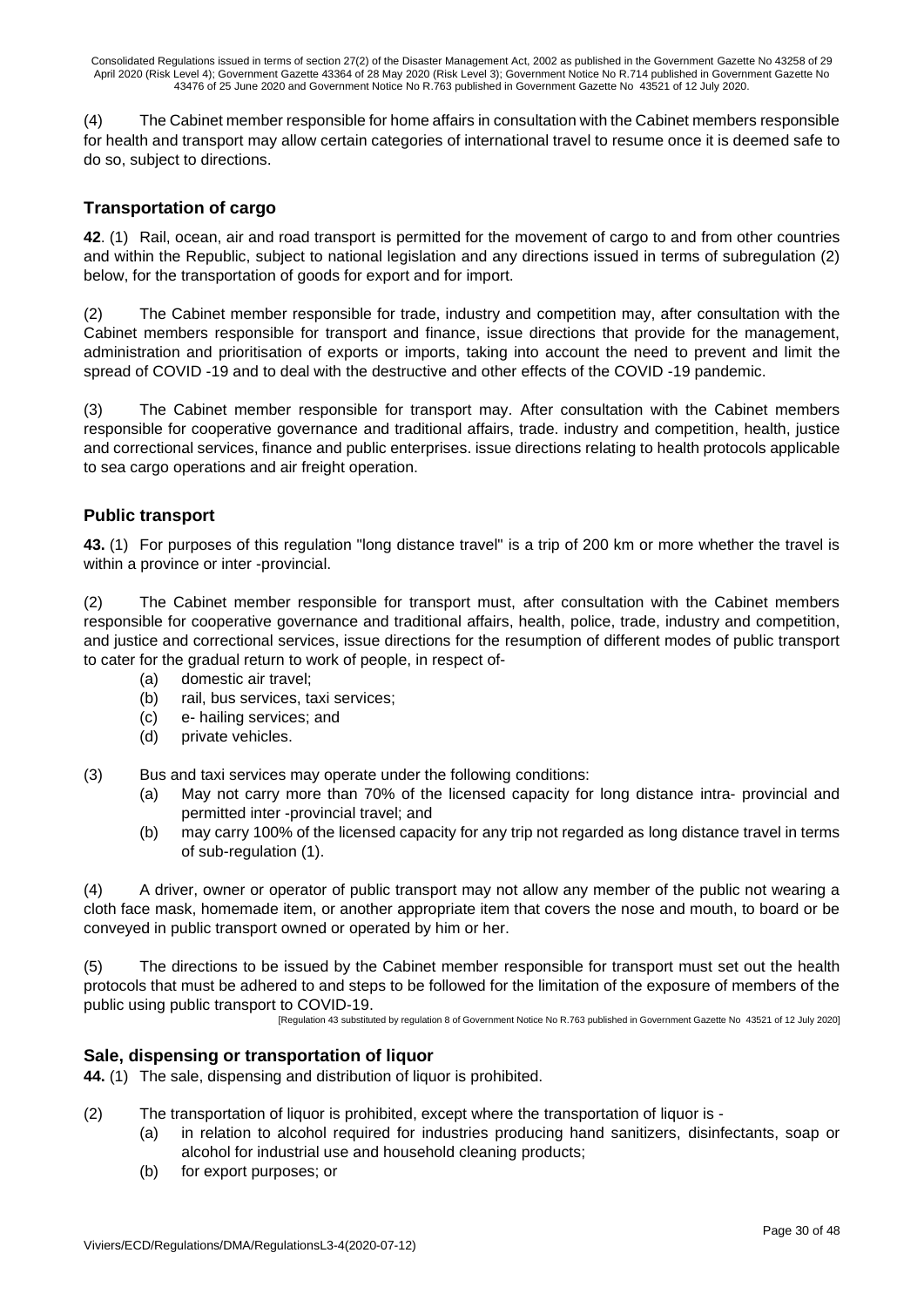(c) from manufacturing plants to storage facilities.

(3) No special or events liquor licenses may be considered for approval during the duration of the national state of disaster.

(4) The Cabinet member responsible for transport must, after consultation with the Cabinet members responsible for cooperative governance and traditional affairs, health, police and trade, industry and competition, issue directions for the transportation and storage of liquor.

[Regulation 44 substituted by regulation 9 of Government Notice No R.763 published in Government Gazette No 43521 of 12 July 2020]

## **Tobacco products, e- cigarettes and related products**

**45.** (1) The sale of tobacco, tobacco products, e-cigarettes and related products to members of the public and to persons including retailers who sell directly to the members of the public, is prohibited.

(2) The sale of tobacco, tobacco products, e- cigarettes and related products for export, is permitted.

(3) The sale of tobacco from farmers to local processors or local manufacturers, and from processors to manufacturers, is permitted.

[Regulation 45 substituted by regulation 10 of Government Notice No R.763 published in Government Gazette No 43521 of 12 July 2020]

## **Operation of economic and public sector**

**46.** (1) Businesses and other institutions may operate except those set out in Table 2.

(2) Businesses and other institutions with more than 100 employees must, where possible. make provision for minimising the number of employees at the workplace at any given time. through rotation, staggered working hours, shift systems, remote working arrangements or similar measures, in order to achieve social distancing and to limit congestion in public transport and at the workplace.

(3) Relevant health protocols and social distancing measures for persons employed in private residences must be adhered to.

(4) Relevant health protocols and social distancing measures set out in directions must be adhered to, in addition to the occupational health and safety directions issued by the Cabinet member responsible for employment and labour. and applicable labour legislation.

(5) Employers must implement measures for employees who are over 60 or those with co- morbidities to facilitate their safe return to work, which may include special measures at the work place to limit employees' exposure to COVID -19 infection and where possible that the employees work from home.

(6) Construction, manufacturing, business and financial services firms with more than 500 employees must finalise appropriate sector or workplace arrangements or compacts to address the following,

- (a) provide, or arrange transport to their employees coming to site, or, where this is not possible. consider staggered working time arrangements to reduce congestion in public transport:
- (b) stagger the return to work of employees to ensure workplace readiness and avoid traffic congestion during peak travel times as a result of the return to work;
- (c) screen employees daily for symptoms of COVID -19 and refer the employees who display symptoms for medical examination and testing where necessary; and
- (d) submit data collected during the screening and testing process to the Director -General: Health.
- (7) (a) The relevant sector or industry body, if such a body exists, must, in the event of high health risks, develop sector -specific health protocols which must include provisions to limit the spread of COVID -19 in the sector concerned and provide for those circumstances where a firm cannot operate staggered working hours or provide transport to its employees.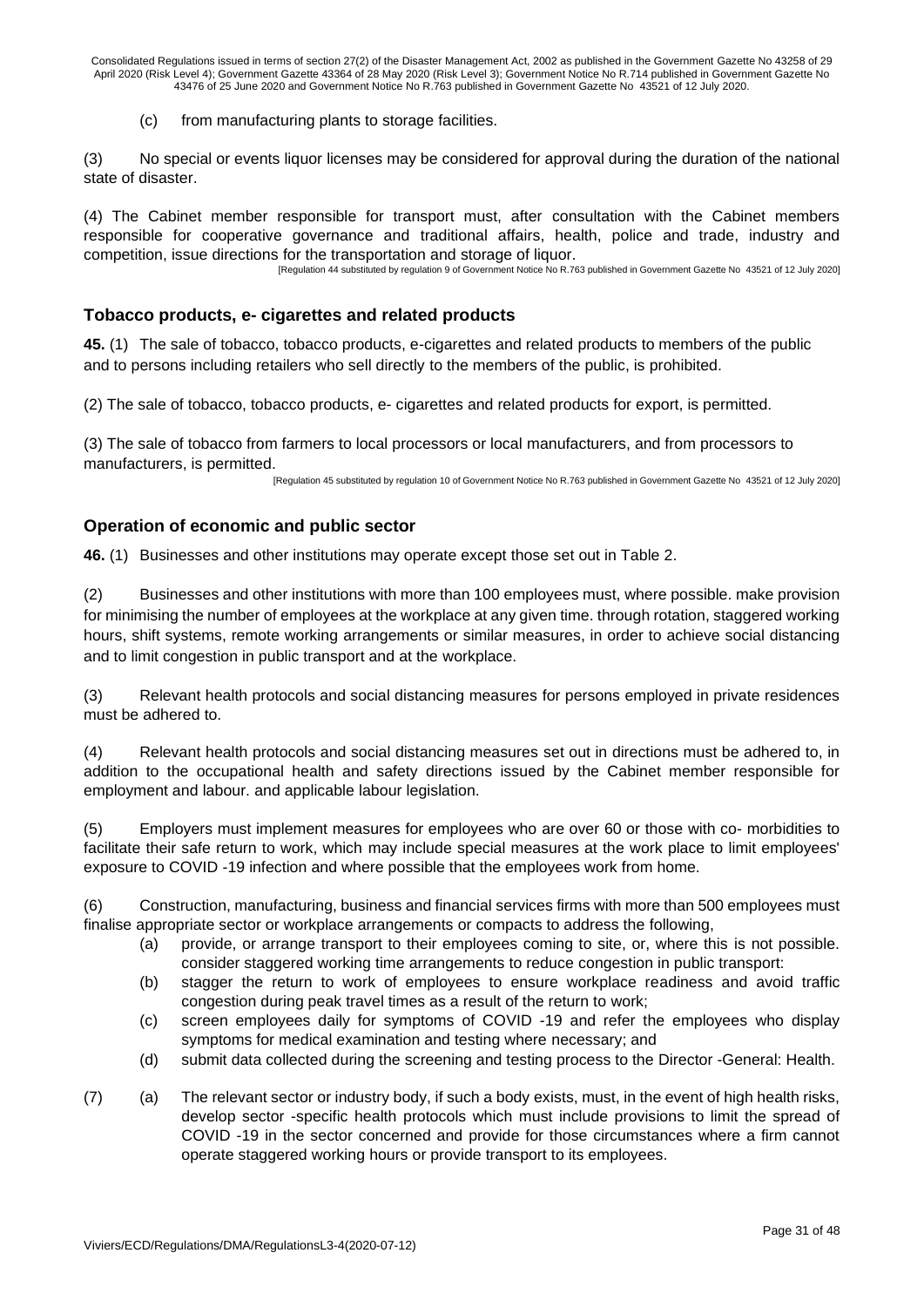(b) The sector-specific health protocols referred to in paragraph (a) must be developed in consultation with the Department of Health.

#### **Compliance officers**

**47.** (1) Industries, businesses and entities, both private and in the public sector, which are permitted to operate must -

- (a) designate a COVID -19 compliance officer who must oversee the
	- (i) the implementation of the plan referred to in paragraph (b); and
	- (ii) adherence to the standards of hygiene and health protocols relating to COVID -19 at the workplace;
- (b) develop a plan for the phased -in return of their employees to the workplace, prior to reopening the workplace for business. which plan must correspond to Annexure E and must be retained for inspection and must contain the following information:
	- (i) which employees are permitted to work;
	- (ii) what the plans for the phased -in return of their employees to the workplace are;
	- (iii) what health protocols are in place to protect employees from COVID19; and
	- (iv) the details of the COVID -19 compliance officer;
- (c) phased-in the return of their employees to work to manage the return of employees from other provinces, metropolitan areas and districts; and
- (d) develop measures to ensure that the workplace meets the standards of health protocols, adequate space for employees and social distancing measures for the public and service providers, as required.
- (2) A person in control of a retail store or institution must
	- (a) take steps to ensure that customers keep a distance of at least one and a half metres from each other and that all directions in respect of health protocols and social distancing measures are adhered to; and
	- (b) designate a compliance officer to ensure that safety controls are strictly adhered to and display the name of the compliance officer prominently in the store or institution in a visible area.

#### **Offences and penalties**

- **48.** (1) For the duration of the national state of disaster, any person who
	- (a) convenes a prohibited gathering; or
	- (b) hinders, interferes with, or obstructs an enforcement officer in the exercise of his or her powers. or the performance of his or her duties in terms of these Regulations, commits of an offence and is on conviction, liable to a fine or to imprisonment for a period not exceeding six months or to both such fine and imprisonment.

(2) For the purposes of this Chapter, any person who fails to comply with or contravenes a provision of regulations 33(1A), 35(3), 36(1), 38(1), 39(1), 39(2), 43(3)(a), 44(1), 44(2), and 45(1) of these Regulations commits an offence and is, on conviction, liable to a fine or to imprisonment for a period not exceeding six months or to both such fine and imprisonment.

[Regulation (2) substituted by regulation 11 of Government Notice No R.763 published in Government Gazette No 43521 of 12 July 2020]

#### **COMMENCEMENT OF AMENDMENTS TO THE REGULATIONS AS PER REGULATION 13 AS PUBLISHED IN GOVERNMENT NOTICE NO R.763 PUBLISHED IN GOVERNMENT GAZETTE NO 43521 OF 12 JULY 2020**

These amendments to the Regulations come into operation on 12 July 2020, except for regulation 33(1A), which will come into operation on 13 July 2020 at 21H00.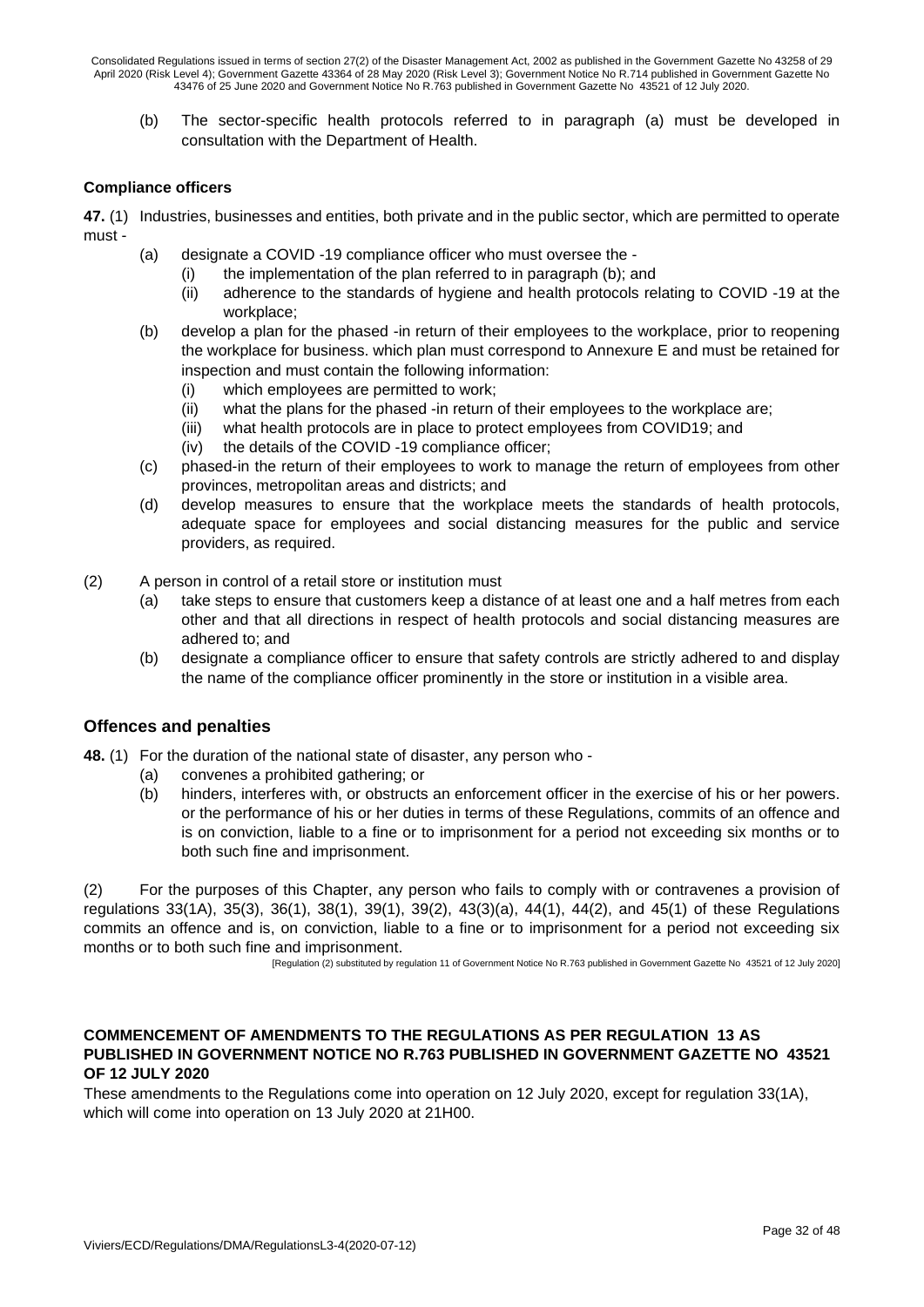## **TABLE 1 ALERT LEVEL 4**

All persons who are able to work from home should do so.

Persons in the following list of industries and activities will be permitted to perform work outside the home, and to travel to and from work, under Alert Level 4, subject to-

(a) strict health protocols, and social distancing rules;

- (b) return to work to be phased in to enable measures to make the workplace COVID-ready; and
- (c) return to work to be done in a manner that avoids and reduces risks of infection.

|                | <b>PERMISSIONS AND PROHIBITIONS</b>                                                                                                                                                                                                                                                                                                                                                                                                                                                                                                                                                                                                                                                                                                                    |
|----------------|--------------------------------------------------------------------------------------------------------------------------------------------------------------------------------------------------------------------------------------------------------------------------------------------------------------------------------------------------------------------------------------------------------------------------------------------------------------------------------------------------------------------------------------------------------------------------------------------------------------------------------------------------------------------------------------------------------------------------------------------------------|
| <b>PART A:</b> | <b>AGRICULTURE, HUNTING, FORESTRY AND FISHING</b>                                                                                                                                                                                                                                                                                                                                                                                                                                                                                                                                                                                                                                                                                                      |
| 1              | All agriculture, hunting, forestry and fishing, bee-keeping, including preparation, cultivation, harvesting, storage,<br>transport of live animals and auctions (subject to health directions) and related agricultural infrastructure and<br>services (including research, inspection, certification and quality control).<br>All fishing, operation of fish hatcheries and fish farms, on such conditions as may be issued in directions by the<br>cabinet members responsible for the environment, forestry and fisheries.<br>Harvesting and storage activities essential to prevent the wastage of primary agricultural, fishing and forestry<br>goods.<br>Export of all agricultural, agro-processed, fishing and forestry products.<br>$\bullet$ |
| <b>PART B:</b> | ELECTRICITY, GAS AND WATER SUPPLY                                                                                                                                                                                                                                                                                                                                                                                                                                                                                                                                                                                                                                                                                                                      |
|                | All electricity, gas and water supply is permitted                                                                                                                                                                                                                                                                                                                                                                                                                                                                                                                                                                                                                                                                                                     |
| <b>PART C:</b> | <b>MANUFACTURING</b>                                                                                                                                                                                                                                                                                                                                                                                                                                                                                                                                                                                                                                                                                                                                   |
| 1              | Manufacture of wholesale and retail products permitted to be sold under Alert Level 4, and all input products, permitted<br>scaling up to full employment, except where otherwise indicated, and subject to strict health protocols.                                                                                                                                                                                                                                                                                                                                                                                                                                                                                                                   |
| 2              | Manufacture of paper and paper products, excluding stationery, permitted scaling up to full employment and subject to<br>strict health protocols.                                                                                                                                                                                                                                                                                                                                                                                                                                                                                                                                                                                                      |
| 3              | Manufacture of plastics and packaging, including glass, plastic bottles and containers, permitted scaling up to full<br>employment and subject to strict health protocols.                                                                                                                                                                                                                                                                                                                                                                                                                                                                                                                                                                             |
| 4              | Petroleum refineries, smelters, and furnaces, permitted scaling up to full employment and subject to strict health<br>protocols.                                                                                                                                                                                                                                                                                                                                                                                                                                                                                                                                                                                                                       |
| 5              | Manufacture of winter clothing, footwear, bedding and heaters (and all inputs required, including textiles) permitted,<br>commencing at 25% and scaling up to 50% employment and subject to strict health protocols.                                                                                                                                                                                                                                                                                                                                                                                                                                                                                                                                   |
| 6              | Manufacturing of automotives, steel and other metals, rail and ship-building (including components), scaling up in<br>phases to 50% employment and subject to strict health protocols.                                                                                                                                                                                                                                                                                                                                                                                                                                                                                                                                                                 |
| $\overline{7}$ | Stationery production, scaling up in phases to 50% employment and subject to strict health protocols                                                                                                                                                                                                                                                                                                                                                                                                                                                                                                                                                                                                                                                   |
| 8              | Cement, other construction material, and hardware, scaling up in phases to 50% employment and subject to strict<br>health protocols.                                                                                                                                                                                                                                                                                                                                                                                                                                                                                                                                                                                                                   |
| 9              | All other manufacturing, scaling up to 30% employment and subject to strict health protocols.                                                                                                                                                                                                                                                                                                                                                                                                                                                                                                                                                                                                                                                          |
| <b>PART D:</b> | <b>CONSTRUCTION AND RELATED SERVICES (INC. TRADES PERSONS)</b>                                                                                                                                                                                                                                                                                                                                                                                                                                                                                                                                                                                                                                                                                         |
| 1              | Civil engineering for public works projects (including water, energy, sanitation).                                                                                                                                                                                                                                                                                                                                                                                                                                                                                                                                                                                                                                                                     |
| 2              | Public works civil engineering and construction works.                                                                                                                                                                                                                                                                                                                                                                                                                                                                                                                                                                                                                                                                                                 |
| 3              | Road and bridge projects, including local road repairs                                                                                                                                                                                                                                                                                                                                                                                                                                                                                                                                                                                                                                                                                                 |
| 4              | Civil engineering for public works projects (including water, energy, sanitation)                                                                                                                                                                                                                                                                                                                                                                                                                                                                                                                                                                                                                                                                      |
| <b>PART E:</b> | WHOLESALE AND RETAIL TRADE, COVERING STORES, SPAZA SHOPS,<br><b>ECOMMERCE AND INFORMAL TRADERS</b>                                                                                                                                                                                                                                                                                                                                                                                                                                                                                                                                                                                                                                                     |
| 1              | Food products, including non -alcoholic beverages and animal food.                                                                                                                                                                                                                                                                                                                                                                                                                                                                                                                                                                                                                                                                                     |
| 2              | The sale of hot cooked food, only for home delivery.                                                                                                                                                                                                                                                                                                                                                                                                                                                                                                                                                                                                                                                                                                   |
| 3              | Toilet Paper, sanitary pads, sanitary tampons, and condoms.                                                                                                                                                                                                                                                                                                                                                                                                                                                                                                                                                                                                                                                                                            |
| 4              | Hand sanitiser, disinfectants, soap, alcohol for industrial use, household cleaning products, and personal protective<br>equipment                                                                                                                                                                                                                                                                                                                                                                                                                                                                                                                                                                                                                     |
| 5              | Products for the care of babies and toddlers.                                                                                                                                                                                                                                                                                                                                                                                                                                                                                                                                                                                                                                                                                                          |
| 6              | Personal toiletries, including haircare, body, face, hand and foot care products, roll-ons, deodorants, dental care<br>products.                                                                                                                                                                                                                                                                                                                                                                                                                                                                                                                                                                                                                       |
| 7              | Medical and Hospital Supplies, medicine, equipment and personal protective equipment.                                                                                                                                                                                                                                                                                                                                                                                                                                                                                                                                                                                                                                                                  |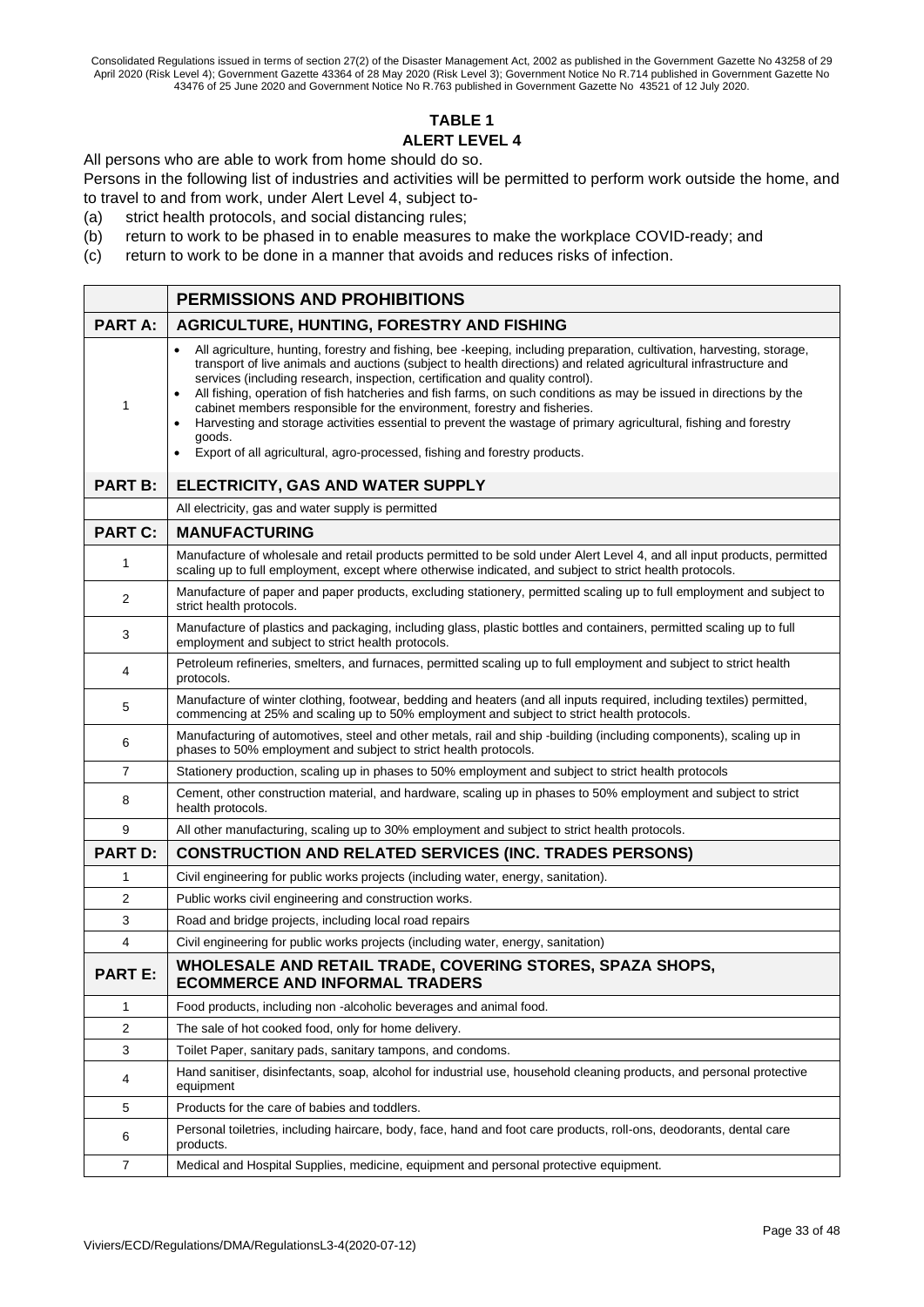| 8              | Fuel and lighting, including coal, wood, paraffin and gas.                                                                                                                                                                                                                                                                                                                                                                                                                                                                                                                                                                                                                                                                                                                                                                                                                                                                                                                                                                                                                                              |
|----------------|---------------------------------------------------------------------------------------------------------------------------------------------------------------------------------------------------------------------------------------------------------------------------------------------------------------------------------------------------------------------------------------------------------------------------------------------------------------------------------------------------------------------------------------------------------------------------------------------------------------------------------------------------------------------------------------------------------------------------------------------------------------------------------------------------------------------------------------------------------------------------------------------------------------------------------------------------------------------------------------------------------------------------------------------------------------------------------------------------------|
| 9              | Airtime and electricity.                                                                                                                                                                                                                                                                                                                                                                                                                                                                                                                                                                                                                                                                                                                                                                                                                                                                                                                                                                                                                                                                                |
| 10             | Hardware, components and supplies.                                                                                                                                                                                                                                                                                                                                                                                                                                                                                                                                                                                                                                                                                                                                                                                                                                                                                                                                                                                                                                                                      |
| 12             | Components for vehicles undergoing emergency repairs                                                                                                                                                                                                                                                                                                                                                                                                                                                                                                                                                                                                                                                                                                                                                                                                                                                                                                                                                                                                                                                    |
| 13             | Chemicals, packaging and ancillary products used in the production of any these products listed in Part E.                                                                                                                                                                                                                                                                                                                                                                                                                                                                                                                                                                                                                                                                                                                                                                                                                                                                                                                                                                                              |
| 14             | Textiles required to produce face masks and other personal protective equipment and winter clothing.                                                                                                                                                                                                                                                                                                                                                                                                                                                                                                                                                                                                                                                                                                                                                                                                                                                                                                                                                                                                    |
| 15             | Winter clothing, footwear, bedding and heaters and the components and fabrics required to manufacture these.                                                                                                                                                                                                                                                                                                                                                                                                                                                                                                                                                                                                                                                                                                                                                                                                                                                                                                                                                                                            |
| 16             | Children's clothing and fabrics and components required to manufacture these.                                                                                                                                                                                                                                                                                                                                                                                                                                                                                                                                                                                                                                                                                                                                                                                                                                                                                                                                                                                                                           |
| 17             | Stationery and educational books.                                                                                                                                                                                                                                                                                                                                                                                                                                                                                                                                                                                                                                                                                                                                                                                                                                                                                                                                                                                                                                                                       |
| 18             | Personal ICT equipment including computers, mobile telephones and other home office equipment.                                                                                                                                                                                                                                                                                                                                                                                                                                                                                                                                                                                                                                                                                                                                                                                                                                                                                                                                                                                                          |
| 19             | No sale of liquor permitted.                                                                                                                                                                                                                                                                                                                                                                                                                                                                                                                                                                                                                                                                                                                                                                                                                                                                                                                                                                                                                                                                            |
| 20             | Directions may permit the incremental expansion of e-Commerce, taking into account the need to limit the extent of<br>movement on the road, contact between people, law-enforcement challenges and the impact on other businesses                                                                                                                                                                                                                                                                                                                                                                                                                                                                                                                                                                                                                                                                                                                                                                                                                                                                       |
| <b>PART F:</b> | <b>INFORMATION AND COMMUNICATION SERVICES</b>                                                                                                                                                                                                                                                                                                                                                                                                                                                                                                                                                                                                                                                                                                                                                                                                                                                                                                                                                                                                                                                           |
| 1              | All telecommunication services and infrastructure                                                                                                                                                                                                                                                                                                                                                                                                                                                                                                                                                                                                                                                                                                                                                                                                                                                                                                                                                                                                                                                       |
| $\overline{2}$ | Information and Communication Technology services for all private and business customers.                                                                                                                                                                                                                                                                                                                                                                                                                                                                                                                                                                                                                                                                                                                                                                                                                                                                                                                                                                                                               |
| 3              | Postal services and courier services for all permitted Alert Level 4 services                                                                                                                                                                                                                                                                                                                                                                                                                                                                                                                                                                                                                                                                                                                                                                                                                                                                                                                                                                                                                           |
| <b>PART G:</b> | <b>INFORMATION AND COMMUNICATION SERVICES</b>                                                                                                                                                                                                                                                                                                                                                                                                                                                                                                                                                                                                                                                                                                                                                                                                                                                                                                                                                                                                                                                           |
| 1              | Online services.                                                                                                                                                                                                                                                                                                                                                                                                                                                                                                                                                                                                                                                                                                                                                                                                                                                                                                                                                                                                                                                                                        |
| 2              | Productions for local broadcast and live streaming of creative sector services in support of COVID-19 subject to<br>directions.                                                                                                                                                                                                                                                                                                                                                                                                                                                                                                                                                                                                                                                                                                                                                                                                                                                                                                                                                                         |
| 3              | Newspapers and broadcasting.                                                                                                                                                                                                                                                                                                                                                                                                                                                                                                                                                                                                                                                                                                                                                                                                                                                                                                                                                                                                                                                                            |
| <b>PARTH:</b>  | <b>FINANCIAL AND BUSINESS SERVICES</b>                                                                                                                                                                                                                                                                                                                                                                                                                                                                                                                                                                                                                                                                                                                                                                                                                                                                                                                                                                                                                                                                  |
| 1              | Employees should work from home where possible.                                                                                                                                                                                                                                                                                                                                                                                                                                                                                                                                                                                                                                                                                                                                                                                                                                                                                                                                                                                                                                                         |
| 2              | Essential financial services may operate, subject to directions issues by the relevant Cabinet member, including the<br>following services necessary to maintain the functioning of a financial system as defined in section 1(1) of the<br>Financial Sector Regulation Act, only when the operation of a place of business or entity is necessary to continue to<br>perform those services:<br>the banking environment (including the operations of mutual banks, cooperative banks, co-operative financial<br>j.<br>institutions and the Postbank);<br>the payments environment;<br>ii.<br>iii.<br>the financial markets (including market infrastructures licensed under the Financial Markets Act, 2012 (Act No.<br>19 of 2012);<br>the insurance environment;<br>iv.<br>the savings and investment environment;<br>٧.<br>pension fund administration;<br>vi.<br>outsourced administration;<br>VII.<br>medical schemes administration; and<br>viii.<br>additional services designated in terms of regulation 11B (4A)<br>ix.<br>The services listed above may not include debt collection services. |
| 3              | Services necessary for the provision of social grants.                                                                                                                                                                                                                                                                                                                                                                                                                                                                                                                                                                                                                                                                                                                                                                                                                                                                                                                                                                                                                                                  |
| 4              | Private security services may operate.                                                                                                                                                                                                                                                                                                                                                                                                                                                                                                                                                                                                                                                                                                                                                                                                                                                                                                                                                                                                                                                                  |
| 5              | Implementation of payroll systems.                                                                                                                                                                                                                                                                                                                                                                                                                                                                                                                                                                                                                                                                                                                                                                                                                                                                                                                                                                                                                                                                      |
| 6              | Car sales under specific directions                                                                                                                                                                                                                                                                                                                                                                                                                                                                                                                                                                                                                                                                                                                                                                                                                                                                                                                                                                                                                                                                     |
| 7              | Chauffeur services, rental of motor vehicles, driven vehicles, machinery and equipment, and of goods to support other<br>Alert Level 4 services                                                                                                                                                                                                                                                                                                                                                                                                                                                                                                                                                                                                                                                                                                                                                                                                                                                                                                                                                         |
| 8              | Call centres, for local and all international markets, may operate subject to directions issues by the relevant cabinet<br>members.                                                                                                                                                                                                                                                                                                                                                                                                                                                                                                                                                                                                                                                                                                                                                                                                                                                                                                                                                                     |
| 9              | Other professional services may operate only where work-fro-home is not possible, and only to support other Alert<br>Level 4 services                                                                                                                                                                                                                                                                                                                                                                                                                                                                                                                                                                                                                                                                                                                                                                                                                                                                                                                                                                   |
| <b>PART I:</b> | <b>ACCOMMODATION AND FOOD SERVICE ACTIVITIES PERMITTED</b>                                                                                                                                                                                                                                                                                                                                                                                                                                                                                                                                                                                                                                                                                                                                                                                                                                                                                                                                                                                                                                              |
| 1              | Accommodation not permitted, except for quarantine and essential services                                                                                                                                                                                                                                                                                                                                                                                                                                                                                                                                                                                                                                                                                                                                                                                                                                                                                                                                                                                                                               |
| 2              | Restaurants only for food delivery services (9H00 - 19H00) and subject to restriction on movement (no sit down or pick<br>-up allowed).                                                                                                                                                                                                                                                                                                                                                                                                                                                                                                                                                                                                                                                                                                                                                                                                                                                                                                                                                                 |
| <b>PART J:</b> | TRANSPORT, STORAGE AND COMMUNICATION SERVICES PERMITTED                                                                                                                                                                                                                                                                                                                                                                                                                                                                                                                                                                                                                                                                                                                                                                                                                                                                                                                                                                                                                                                 |
| 1              | Ocean, rail, road and air transport of goods permitted only for activities set out in Regulation 22(1).                                                                                                                                                                                                                                                                                                                                                                                                                                                                                                                                                                                                                                                                                                                                                                                                                                                                                                                                                                                                 |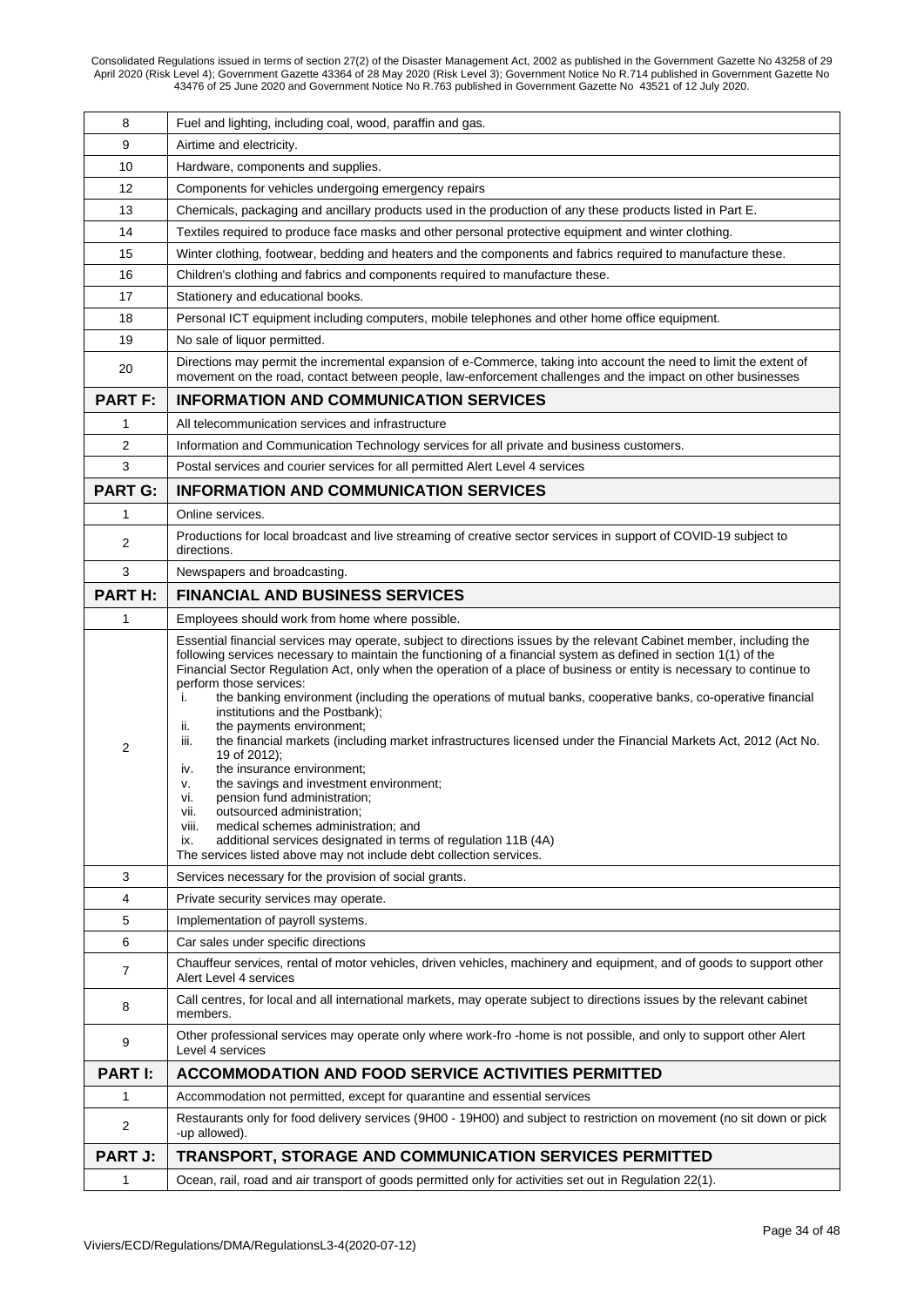| 2              | Public rail, minibus taxi and bus services will resume at Alert Levels and on terms as will be set out in Directions, based<br>on the progressive increase in commuter numbers during the various phases.                                                                                                                                       |
|----------------|-------------------------------------------------------------------------------------------------------------------------------------------------------------------------------------------------------------------------------------------------------------------------------------------------------------------------------------------------|
| 3              | E-hailing services subject to restrictions on capacity and times, and for permitted activities only.                                                                                                                                                                                                                                            |
| 4              | Transport and logistics in respect of specified cargo specified in J1, and permitted retail goods to neighbouring<br>countries, which shall include all goods imported via SA ports of entry, for re-export to neighbouring countries.                                                                                                          |
| <b>PART K:</b> | <b>MINING AND QUARRYING</b>                                                                                                                                                                                                                                                                                                                     |
| 1              | Coal production for Eskom scaling up to full employment.                                                                                                                                                                                                                                                                                        |
| 2              | Open-cast mining scaling up to a baseline of 50% and thereafter scaling up to full employment.                                                                                                                                                                                                                                                  |
| 3              | All other mining starting in batches scaling up towards 50% employment.                                                                                                                                                                                                                                                                         |
| <b>PART L:</b> | <b>REPAIR AND RELATED EMERGENCY SERVICES PERMITTED</b>                                                                                                                                                                                                                                                                                          |
| 1              | Tow trucks and vehicle recovery services.                                                                                                                                                                                                                                                                                                       |
| 2              | Emergency repair work, including plumbers, electricians, locksmiths, glaziers, roof repair work                                                                                                                                                                                                                                                 |
| 3              | Emergency automobile repairs for all persons.                                                                                                                                                                                                                                                                                                   |
| <b>PART M:</b> | <b>SUPPLY CHAINS</b>                                                                                                                                                                                                                                                                                                                            |
| 1              | Production, manufacturing, supply, logistics, transport, delivery and critical 1 maintenance and repair of goods and<br>services (including components and equipment) required for theproduction or rendering of permitted goods and<br>services                                                                                                |
| $\overline{2}$ | All workplaces or premises must have care and maintenance that is essential to the prevention of the destruction or<br>significant impairment of working 2 machinery or inventory. areas, plant, or to permit orderly wind down arrangements,<br>on such conditions as may be issued by means of directions by the relevant cabinet<br>members. |
| <b>PART N:</b> | <b>PRIVATE HOUSEHOLDS' EMPLOYMENT</b>                                                                                                                                                                                                                                                                                                           |
| $\mathbf{1}$   | Live-in staff, and staff providing care to the sick, mentally ill, elderly, people with disabilities and children                                                                                                                                                                                                                               |
| <b>PART O:</b> | PUBLIC ADMINISTRATION, GOVERNMENT SERVICES AND OTHER ARMS OF THE<br><b>STATE</b><br>Only essential government and administration services may operate, including                                                                                                                                                                                |
| 1              | Disaster management services.                                                                                                                                                                                                                                                                                                                   |
| 2              | Licensing, permitting, deeds, masters offices. birth and death certificates, replacement identification documents                                                                                                                                                                                                                               |
| 3              | Any other service designated by the Executive Authority, HODs, Heads of Courts, and Heads of other Chapter 9<br>Institutions.                                                                                                                                                                                                                   |
| 4              | Essential municipal services.                                                                                                                                                                                                                                                                                                                   |
| 5              | Services related to the functioning of courts; the State Capture Commission.                                                                                                                                                                                                                                                                    |
| 6              | Essential SARS services defined by the Commissioner of SARS.                                                                                                                                                                                                                                                                                    |
| 7              | Police, peace officers, traffic officers, military medical personnel and soldiers, correctional services officials and traffic<br>management services.                                                                                                                                                                                          |
| 8              | Services rendered by the Executive. members of Parliament, Members of the Provincial Legislature, Members of Local<br>Councils, the Judiciary, traditional leaders and National Office Bearers of Political Parties represented in Parliament                                                                                                   |
| 9              | Commissioners of the South African Human Rights Commission, Gender Commission. the Commission for the<br>Promotion and Protection of the Rights of Cultural, Religious and Linguistic Communities, the Public Protector and the<br>Independent Electoral Commission                                                                             |
| <b>PART P:</b> | <b>HEALTH, SOCIAL AND PERSONAL SERVICES</b>                                                                                                                                                                                                                                                                                                     |
| 1              | Medical and veterinary services permitted.                                                                                                                                                                                                                                                                                                      |
| $\overline{2}$ | Cleaning, sanitation, pest control, sewerage, waste and refuse removal services.                                                                                                                                                                                                                                                                |
| 3              | Recycling of glass, paper, plastic, metal, tyres and such others as determined by directions, are permitted at 50%<br>capacity. Informal recyclers will be permitted to resume operations.                                                                                                                                                      |
| 4              | All social work, counselling, services supporting gender-based violence, care and relief activities permitted.                                                                                                                                                                                                                                  |
| 5              | Wildlife Management, Anti -poaching, Animal Care and Veterinary services                                                                                                                                                                                                                                                                        |
| 6              | Funeral services, including mortuaries services and the transportation of mortal remains.                                                                                                                                                                                                                                                       |
| 7              | Trade union essential staff for workers covered by Alert Level 4, subject to Directions.                                                                                                                                                                                                                                                        |
| <b>PART Q:</b> | <b>EDUCATION SERVICES</b>                                                                                                                                                                                                                                                                                                                       |
| 1              | Permitted on dates and schedule set out separately.                                                                                                                                                                                                                                                                                             |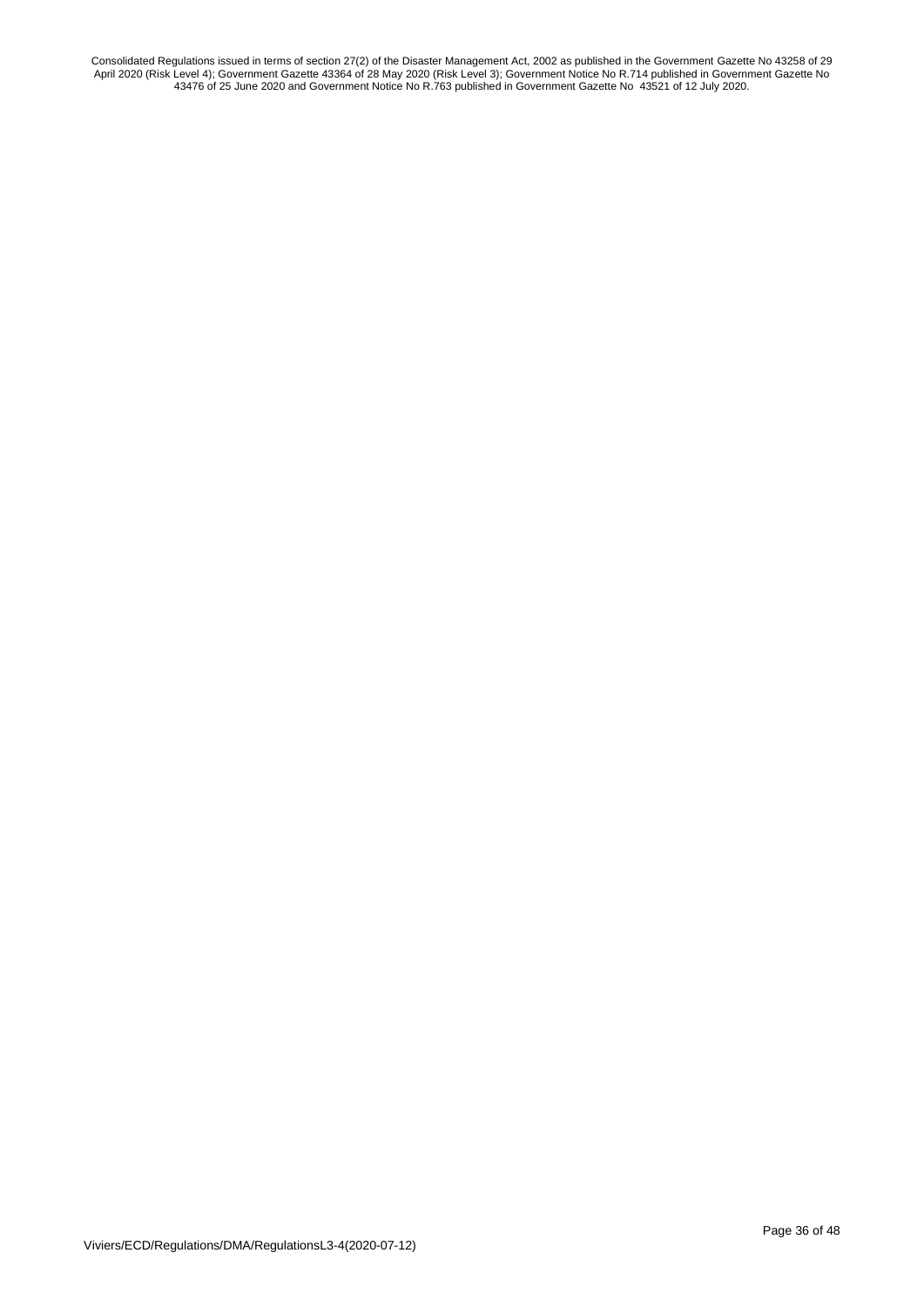## **TABLE 2 ALERT LEVEL 3**

[inserted by regulation 6 of Government Notice No R.608 published in Government Gazette No 43364 of 28 May 2020 and substituted by regulation 12 of Government Notice No R.763 published in Government Gazette No 43521 of 12 July 2020]

All persons who are able to work from home must do so. However, persons will be permitted to perform any type of work outside the home, and to travel to and from work and for work purposes under Alert Level 3, subject to-

- (a) strict compliance with health protocols and social distancing measures;
- (b) the return to work being phased -in in order to put in place measures to make the workplace COVID -19 ready;
- (c) the return to work being done in a manner that avoids and reduces the risk of infection; and
- (d) the work not being listed under the specific economic exclusions in this Table.2

|                | <b>SPECIFIC ECONOMIC EXCLUSIONS</b>                                                                                                                                                                                          |
|----------------|------------------------------------------------------------------------------------------------------------------------------------------------------------------------------------------------------------------------------|
|                | Sale, dispensing or transportation of liquor except as provided for in regulation 44.                                                                                                                                        |
| $\mathfrak{p}$ | Sale of tobacco, tobacco products, e-cigarettes and related products to members of the public and to persons including retailers<br>who sell directly to the members of the public, except as provided for in regulation 45. |
| 3              | Hotels, lodges, bed and breakfasts, timeshare facilities and resorts and guest houses, for leisure purposes.                                                                                                                 |
| 4              | Short term home -sharing / letting / leasing / rental.                                                                                                                                                                       |
| 5              | Domestic passenger air travel for leisure purposes.                                                                                                                                                                          |
| 6              | Passenger ships for leisure purposes.                                                                                                                                                                                        |
| 7              | Sporting events, except as provided for in Chapter 4 of the Regulations.                                                                                                                                                     |
| 8              | Exclusions relating to public transport services as set out in the directions issued by the Cabinet member responsible for transport.                                                                                        |
| 9              | Exclusions relating to education services as set out in the directions issued by the Cabinet members responsible for education.                                                                                              |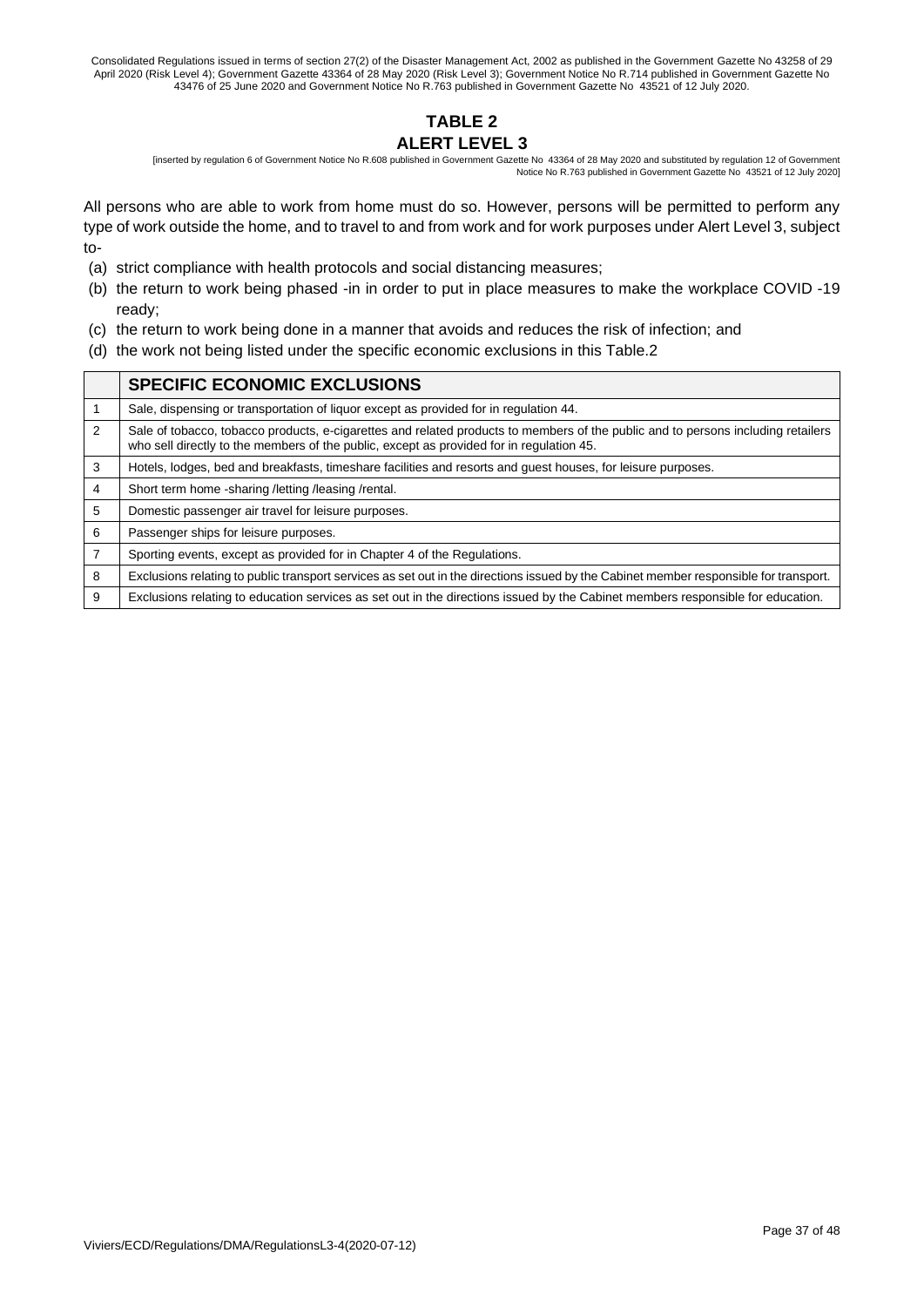## **ANNEXURE A FORM 1**

## **ORDER FOR A PERSON TO GO TO A SITE OF ISOLATION, QUARANTINED FACILITY, OR FOR A PERSON TO GO FOR MEDICAL EXAMINATION**

Regulation 7(2)

|            |                                                                                                                                                                                                 | Regulation 7(2)  |                                              |                                          |
|------------|-------------------------------------------------------------------------------------------------------------------------------------------------------------------------------------------------|------------------|----------------------------------------------|------------------------------------------|
|            | IN THE MAGISTRATES DISTRICT FOR THE DISTRICT OF                                                                                                                                                 |                  |                                              | <b>Example 19 AT A RELD AT A RELD AT</b> |
|            |                                                                                                                                                                                                 |                  | _ON THIS ____ DAY OF _______________________ | 2020                                     |
|            | <b>BEFORE ME</b>                                                                                                                                                                                |                  |                                              | <b>MAGISTRATE FOR THE</b>                |
|            | AFOREMENTIONED DISTRICT IN CHAMBERS                                                                                                                                                             |                  |                                              |                                          |
|            |                                                                                                                                                                                                 |                  |                                              | (name of person)                         |
|            | Being a person                                                                                                                                                                                  |                  |                                              |                                          |
|            | who has been clinically, or by a laboratory, confirmed as having COVID-19                                                                                                                       |                  |                                              |                                          |
|            | who is suspected of having contracted COVID-19                                                                                                                                                  |                  |                                              |                                          |
|            | who has been in contact with a person who is a carrier or COVID 19                                                                                                                              |                  |                                              |                                          |
|            | and who has refused consent for the -                                                                                                                                                           |                  |                                              |                                          |
|            | submission to a medical examination, including but not limited to the taking of any bodily sample by a person<br>authorised in law to do so;                                                    |                  |                                              |                                          |
|            | admission to a site to be used isolation or a quarantine facility; or                                                                                                                           |                  |                                              |                                          |
|            | submission to mandatory prophylaxis, treatment, isolation or quarantine or isolation in order to prevent<br>transmission                                                                        |                  |                                              |                                          |
|            | I hereby issue an order for the submission of the said person to a medical examination, including but not limited to the<br>taking of any bodily sample by a person authorized in law to do so. |                  |                                              |                                          |
|            | <b>MAGISTRATE</b>                                                                                                                                                                               |                  | <b>DATE</b>                                  |                                          |
|            | <b>NOTE:</b> This order remains in force until one of the following occurs:                                                                                                                     |                  |                                              |                                          |
| (a)<br>(b) | it is executed:<br>it is cancelled by the person who issued it or, if such person is not available, by any person with like authority;                                                          |                  |                                              |                                          |
| (c)        | the expiry of ninety days from the date of its issue; or                                                                                                                                        |                  |                                              |                                          |
| (d)        | the purpose for the issuing of the order has lapsed.                                                                                                                                            |                  |                                              |                                          |
|            | Signed at                                                                                                                                                                                       | on this $\equiv$ | day of _____________________________         | 2020                                     |
|            |                                                                                                                                                                                                 |                  |                                              |                                          |

*Official stamp of Institution*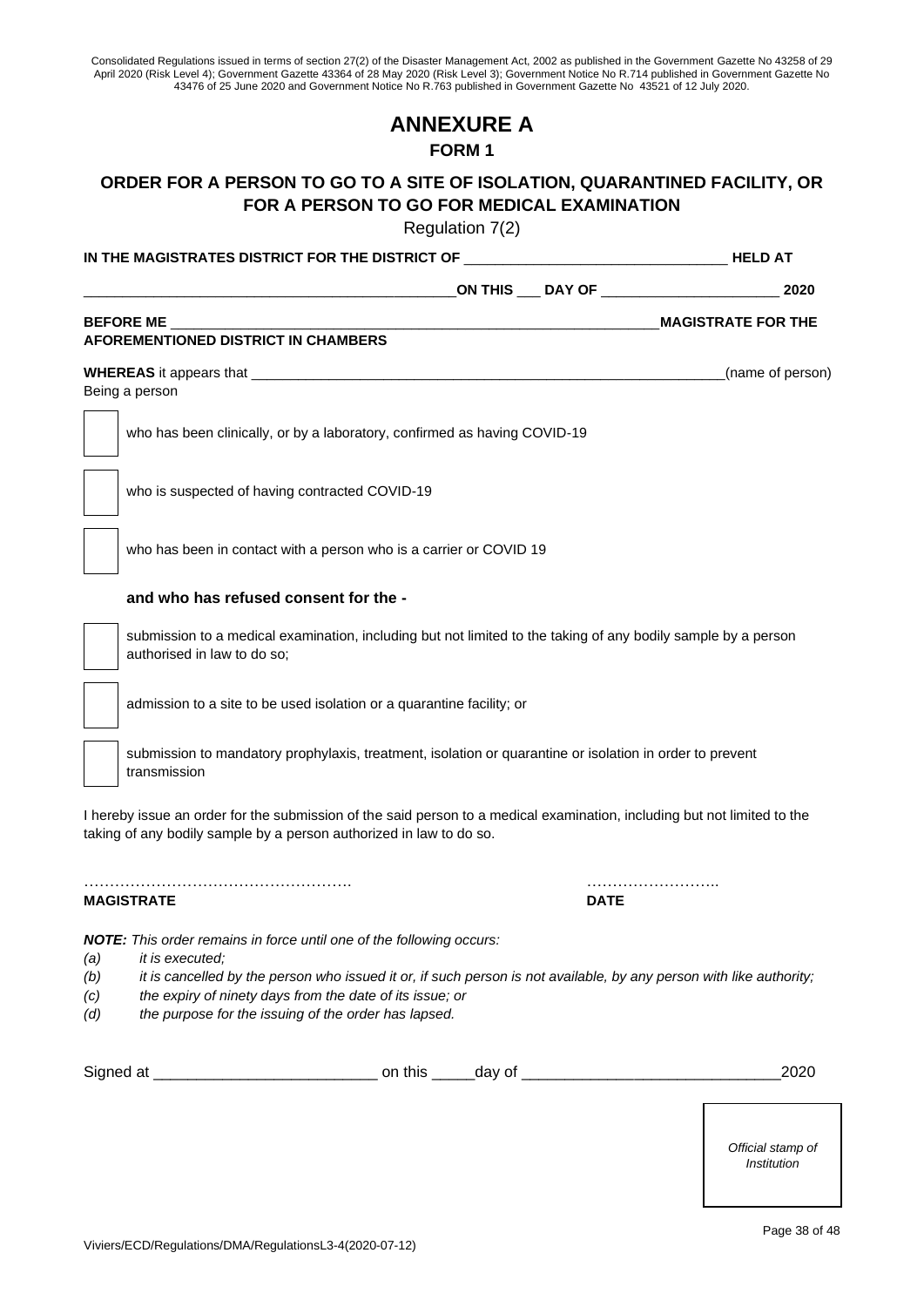## **FORM 2 PERMIT TO PERFORM ESSENTIAL / PERMITTED SERVICE**  Regulations \*16(2)(b)/28(4)/33(1A)

*Please note that the person to whom the permit is issued must at all times present a form of identification together with this permit. If no identification is presented, the person to whom the permit is issued will have to return to his or her place of residence.*

I, being the head of institution, with the below mentioned details,

| <b>Surname</b>                            |          |            |            |                      |
|-------------------------------------------|----------|------------|------------|----------------------|
| <b>Full names</b>                         |          |            |            |                      |
| <b>Identity number</b>                    |          |            |            |                      |
| <b>Contact details</b>                    | Cell nr. | Tel Nr (W) | Tel Nr (H) | <b>Email address</b> |
|                                           |          |            |            |                      |
| <b>Physical address</b><br>of institution |          |            |            |                      |

Hereby certify that the below mentioned official/employee is performing services in my institution

| <b>Surname</b>                           |  |
|------------------------------------------|--|
| <b>Full names</b>                        |  |
| <b>Identity number</b>                   |  |
| <b>Place of residence</b><br>of employee |  |

| Signed at | on this<br>_day of |                                  |  |  |
|-----------|--------------------|----------------------------------|--|--|
|           |                    |                                  |  |  |
|           |                    |                                  |  |  |
|           |                    |                                  |  |  |
|           |                    | Official stamp of<br>Institution |  |  |

**Signature of Head of Institution** 

[Form 2 substituted by regulation 14 of Government Notice No R.763 published in Government Gazette No 43521 of 12 July 2020]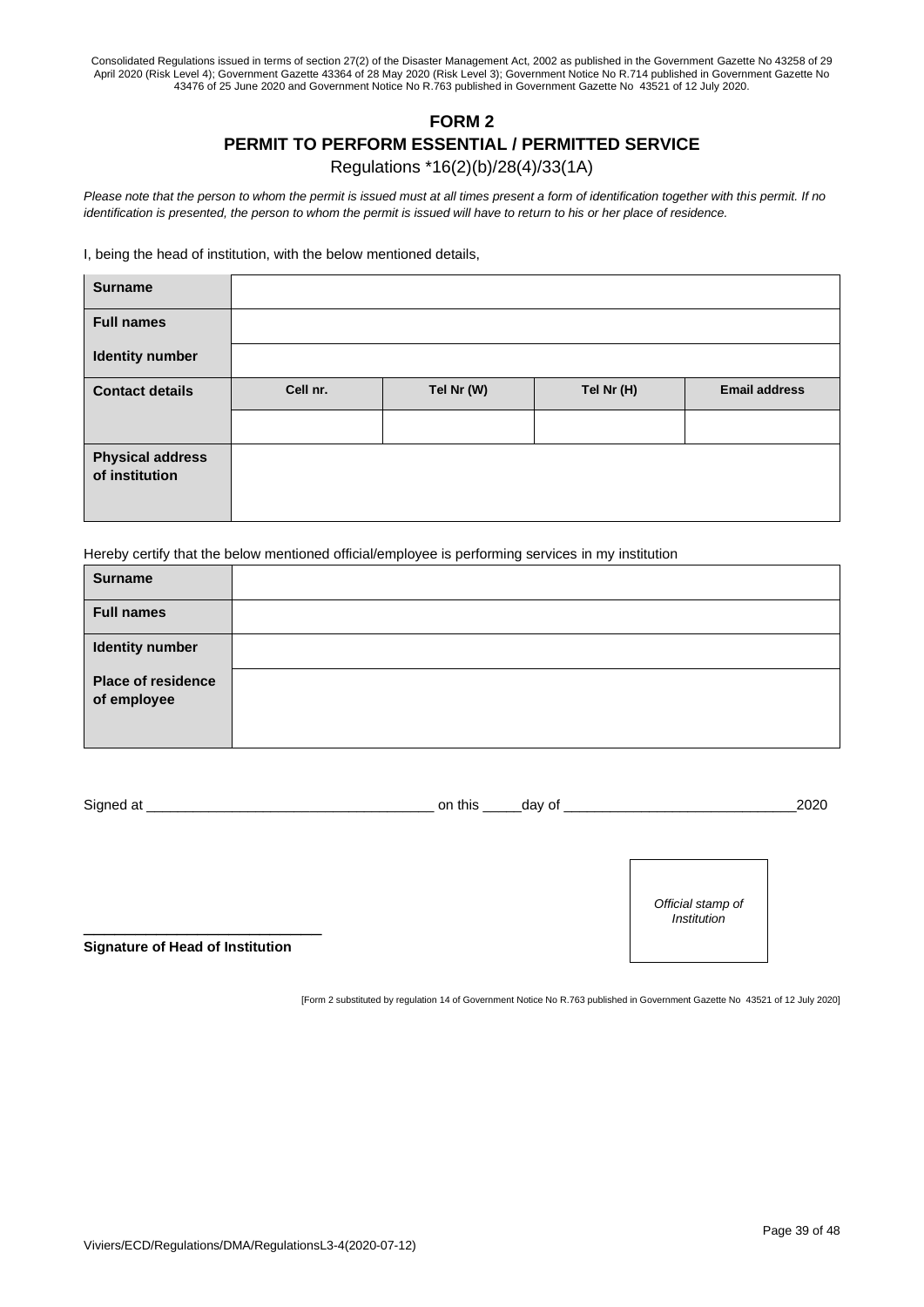## **FORM 3**

## **PERMIT FOR THE MOVEMENT OF CHILDREN TO TRAVEL TO ANOTHER PROVINCE/METROPOLITAN AREA/DISTRICT**

Regulation 17(c)(1)

*Note: This permit and any form of identification must be in the possession of the person to whom this permit is issued.*

#### **IN THE MAGISTRATES DISTRICT FOR THE DISTRICT OF** \_\_\_\_\_\_\_\_\_\_\_\_\_\_\_\_\_\_\_\_\_\_\_\_\_\_\_\_\_\_\_\_\_\_ **HELD AT**

| பட<br>ግሊ<br>אור<br>____ | $\sim$ $\sim$ $\sim$ $\sim$ $\sim$ | . |
|-------------------------|------------------------------------|---|
|                         |                                    |   |

#### **BEFORE ME** \_\_\_\_\_\_\_\_\_\_\_\_\_\_\_\_\_\_\_\_\_\_\_\_\_\_\_\_\_\_\_\_\_\_\_\_\_\_\_\_\_\_\_\_\_\_\_\_\_\_\_\_\_\_\_\_\_\_\_\_\_\_\_**MAGISTRATE FOR THE AFOREMENTIONED DISTRICT IN CHAMBERS**

I, hereby issue this permit for the travel of the following person:

| <b>Full names</b>                         |      |               |         |                                                                                                          |
|-------------------------------------------|------|---------------|---------|----------------------------------------------------------------------------------------------------------|
| <b>Surname</b>                            |      |               |         |                                                                                                          |
| <b>Identity number</b>                    |      |               |         |                                                                                                          |
| <b>Address of Place</b><br>of Residence   |      |               |         |                                                                                                          |
| <b>Province of</b><br>residence           |      |               |         |                                                                                                          |
| <b>Contact details</b>                    | Cell | <b>Tel No</b> | Email   |                                                                                                          |
|                                           | nr.  | (h)           | address |                                                                                                          |
| Metropolitan area/<br>district travelling |      |               |         |                                                                                                          |
| to:                                       |      |               |         |                                                                                                          |
| <b>Province</b>                           |      |               |         |                                                                                                          |
| travelling to:                            |      |               |         |                                                                                                          |
| Date of travel to:                        |      |               |         |                                                                                                          |
| Date of return                            |      |               |         |                                                                                                          |
| travel:                                   |      |               |         |                                                                                                          |
| Name of child                             |      |               |         |                                                                                                          |
| concerned (must                           |      |               |         |                                                                                                          |
| correspond with birth<br>certificate)     |      |               |         |                                                                                                          |
| Reason for the                            |      |               |         |                                                                                                          |
| movement of the                           |      |               |         |                                                                                                          |
| child                                     |      |               |         |                                                                                                          |
|                                           |      |               |         | also declare that the abovementioned person presented the documentation as required by regulation 17(5). |

Signed at \_\_\_\_\_\_\_\_\_\_\_\_\_\_\_\_\_\_\_\_\_\_\_\_\_\_\_\_\_\_\_\_\_\_\_\_\_ on this \_\_\_\_\_day of \_\_\_\_\_\_\_\_\_\_\_\_\_\_\_\_\_\_\_\_\_\_\_\_\_\_\_\_\_\_2020

**Magistrate issuing** 

\_\_\_\_\_\_\_\_\_\_\_\_\_\_\_\_\_\_\_\_\_\_\_

*Official stamp of Institution*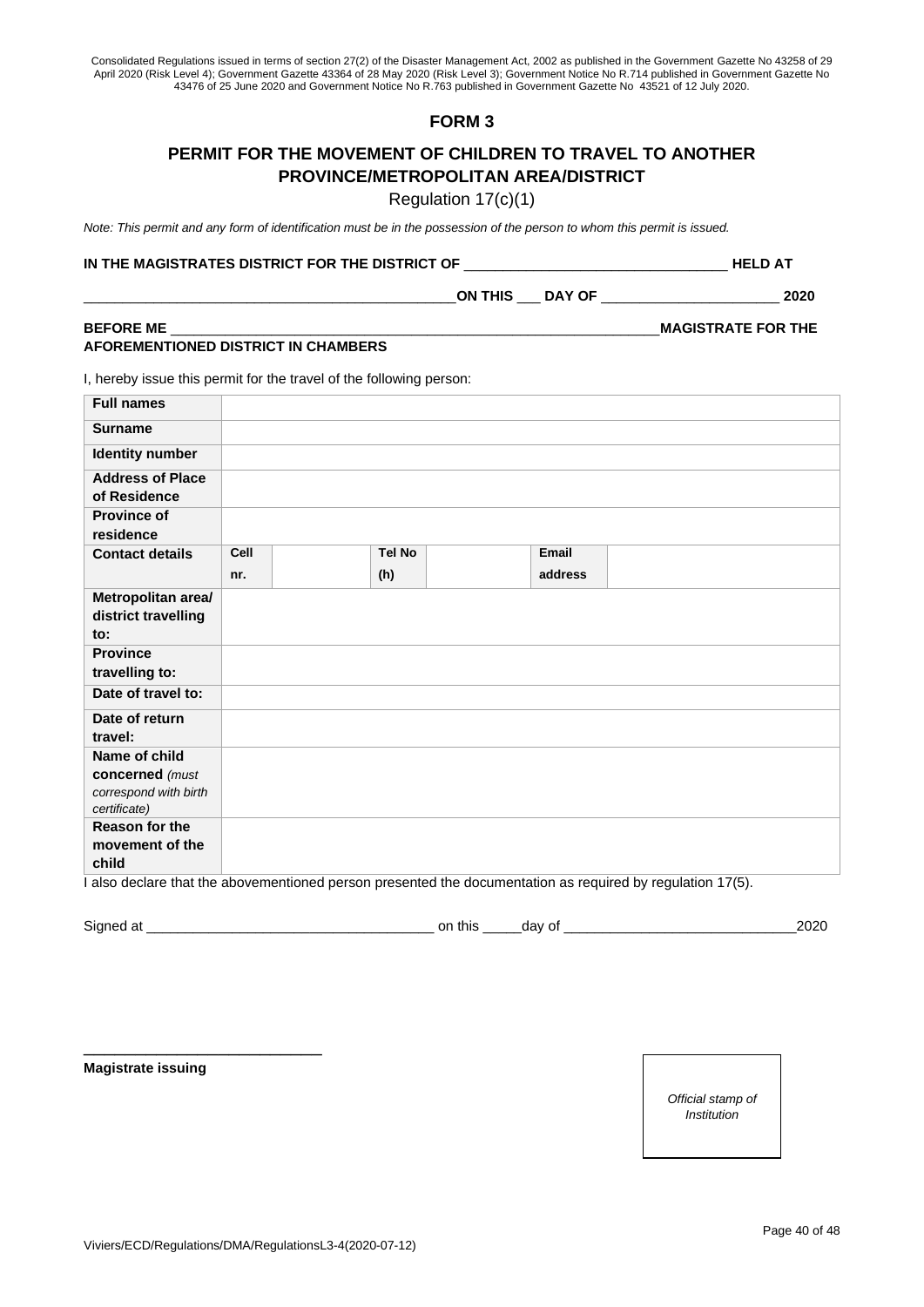## **FORM 3A**

## **CERTIFICATE FOR LEARNERS OR STUDENTS TO TRAVEL TO ANOTHER PROVINCE/METROPOLITAN AREA/DISTRICT**

Regulation 34(5)

*Note: This certificate and an identity document/drivers licence must be in the possession of the learner /student to whom this certificate is issued* I,

| <b>Full names</b>      |          |            |                      |  |
|------------------------|----------|------------|----------------------|--|
| <b>Surname</b>         |          |            |                      |  |
| <b>Identity number</b> |          |            |                      |  |
| Name of school         |          |            |                      |  |
| <i>l</i> institution   |          |            |                      |  |
| <b>Address of</b>      |          |            |                      |  |
| school /Institution    |          |            |                      |  |
|                        |          |            |                      |  |
| <b>Province of</b>     |          |            |                      |  |
| school /institution    |          |            |                      |  |
| Metropolitan area      |          |            |                      |  |
| /district of school    |          |            |                      |  |
| /institution           |          |            |                      |  |
| <b>Contact details</b> | Cell nr. | Tel No (h) | <b>Email address</b> |  |

In my capacity as head/ delegated person of the the above-mentioned \*school /institution, hereby declare that the undermentioned \*learner /student. is a \*learner /student at this \*school /institution, and needs to travel between different \*provinces /metropolitan areas /districts for education

| Full names of          |          |            |                      |  |
|------------------------|----------|------------|----------------------|--|
| learner /student:      |          |            |                      |  |
| <b>Surname of</b>      |          |            |                      |  |
| learner /student:      |          |            |                      |  |
| <b>Residential</b>     |          |            |                      |  |
| address                |          |            |                      |  |
|                        |          |            |                      |  |
| <b>Province of</b>     |          |            |                      |  |
| residence              |          |            |                      |  |
| Metropolitan area/     |          |            |                      |  |
| district of            |          |            |                      |  |
| residence              |          |            |                      |  |
| Full name of           |          |            |                      |  |
| primary                |          |            |                      |  |
| caregiver:             |          |            |                      |  |
| <b>Contact details</b> | Cell nr. | Tel No (h) | <b>Email address</b> |  |
|                        |          |            |                      |  |

Signed at \_\_\_\_\_\_\_\_\_\_\_\_\_\_\_\_\_\_\_\_\_\_\_\_\_\_\_\_\_\_\_\_\_\_\_\_\_ on this \_\_\_\_\_day of \_\_\_\_\_\_\_\_\_\_\_\_\_\_\_\_\_\_\_\_\_\_\_\_\_\_\_\_\_\_2020

**\*Head /delegated person of \*school /institution**

\_\_\_\_\_\_\_\_\_\_\_\_\_\_\_\_\_\_\_\_\_\_\_

*Official stamp of Institution*

[inserted by regulation 7 of Government Notice No R.608 published in Government Gazette No 43364 of 28 May 2020]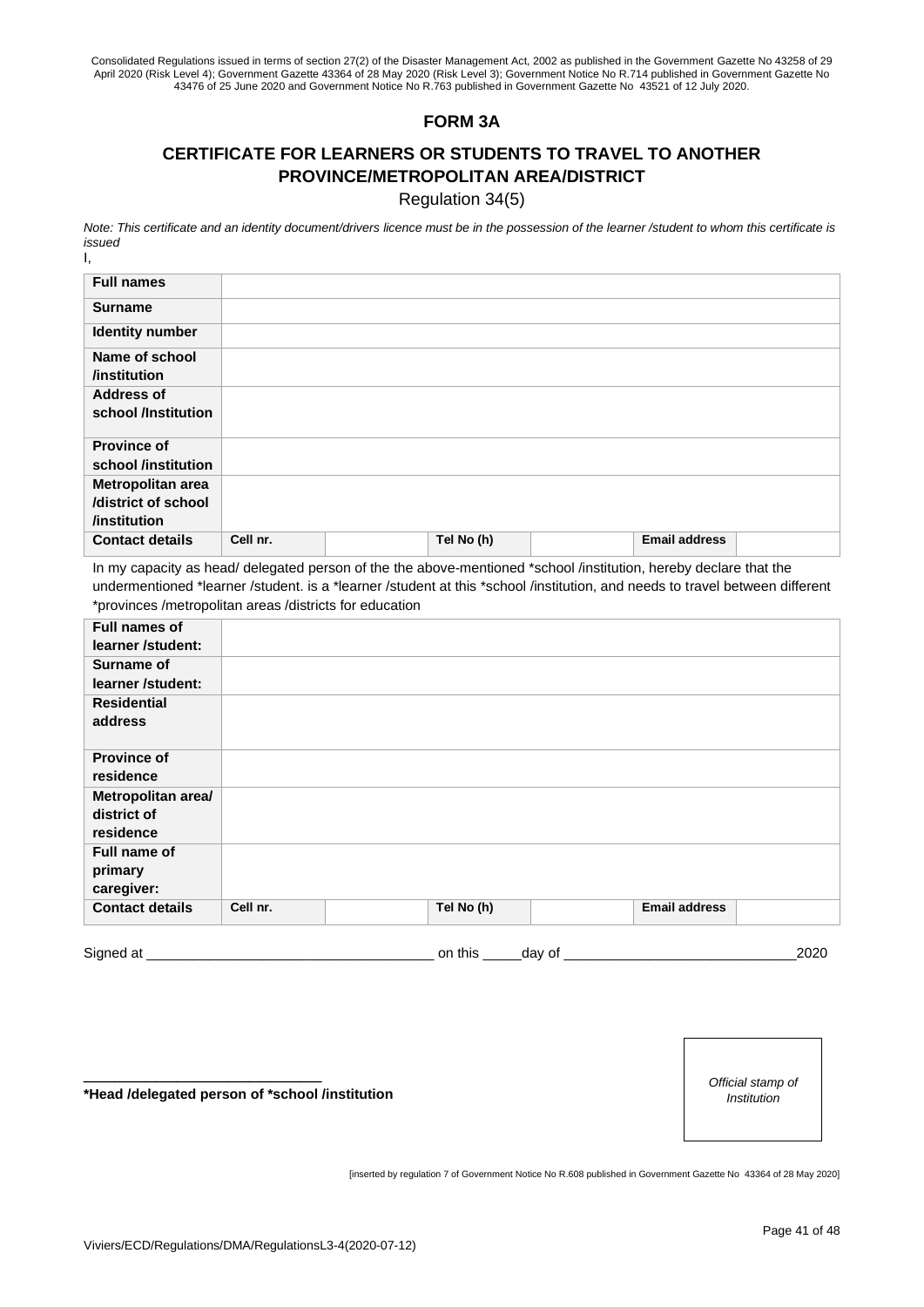## **FORM 3B**

## **PERMIT TO TRANSPORT LEARNERS OR STUDENTS TO ANOTHER PROVINCE/METROPOLITAN AREA/DISTRICT**

Regulation 34(7)

*Note: This certificate and an identity document/drivers licence must be in the possession of the person to whom this certificate is issued* I,

| <b>Full names</b>      |          |            |                      |  |
|------------------------|----------|------------|----------------------|--|
| <b>Surname</b>         |          |            |                      |  |
| <b>Identity number</b> |          |            |                      |  |
| Name of school         |          |            |                      |  |
| <i>l</i> institution   |          |            |                      |  |
| <b>Address of</b>      |          |            |                      |  |
| school /Institution    |          |            |                      |  |
| <b>Province of</b>     |          |            |                      |  |
| school /institution    |          |            |                      |  |
| Metropolitan area      |          |            |                      |  |
| /district of school    |          |            |                      |  |
| /institution           |          |            |                      |  |
| <b>Contact details</b> | Cell nr. | Tel No (h) | <b>Email address</b> |  |

In my capacity as head/ delegated person of the the above-mentioned \*school /institution, hereby declare that the undermentioned person, transports learners or students from this \*school /institute between different \*provinces /metropolitan areas /districts.

| <b>Full names</b>                                 |          |            |                      |  |
|---------------------------------------------------|----------|------------|----------------------|--|
| <b>Surname</b>                                    |          |            |                      |  |
| <b>Province</b><br>traveling from:                |          |            |                      |  |
| Metropolitan area/<br>district traveling<br>from: |          |            |                      |  |
| <b>Vehicle</b><br>registration<br>number:         |          |            |                      |  |
| <b>Contact details of</b><br>driver               | Cell nr. | Tel No (h) | <b>Email address</b> |  |

Signed at \_\_\_\_\_\_\_\_\_\_\_\_\_\_\_\_\_\_\_\_\_\_\_\_\_\_\_\_\_\_\_\_\_\_\_\_\_ on this \_\_\_\_\_day of \_\_\_\_\_\_\_\_\_\_\_\_\_\_\_\_\_\_\_\_\_\_\_\_\_\_\_\_\_\_2020

**\*Head /delegated person of \*school /institution**

\_\_\_\_\_\_\_\_\_\_\_\_\_\_\_\_\_\_\_\_\_\_\_

*Official stamp of Institution*

[inserted by regulation 7 of Government Notice No R.608 published in Government Gazette No 43364 of 28 May 2020]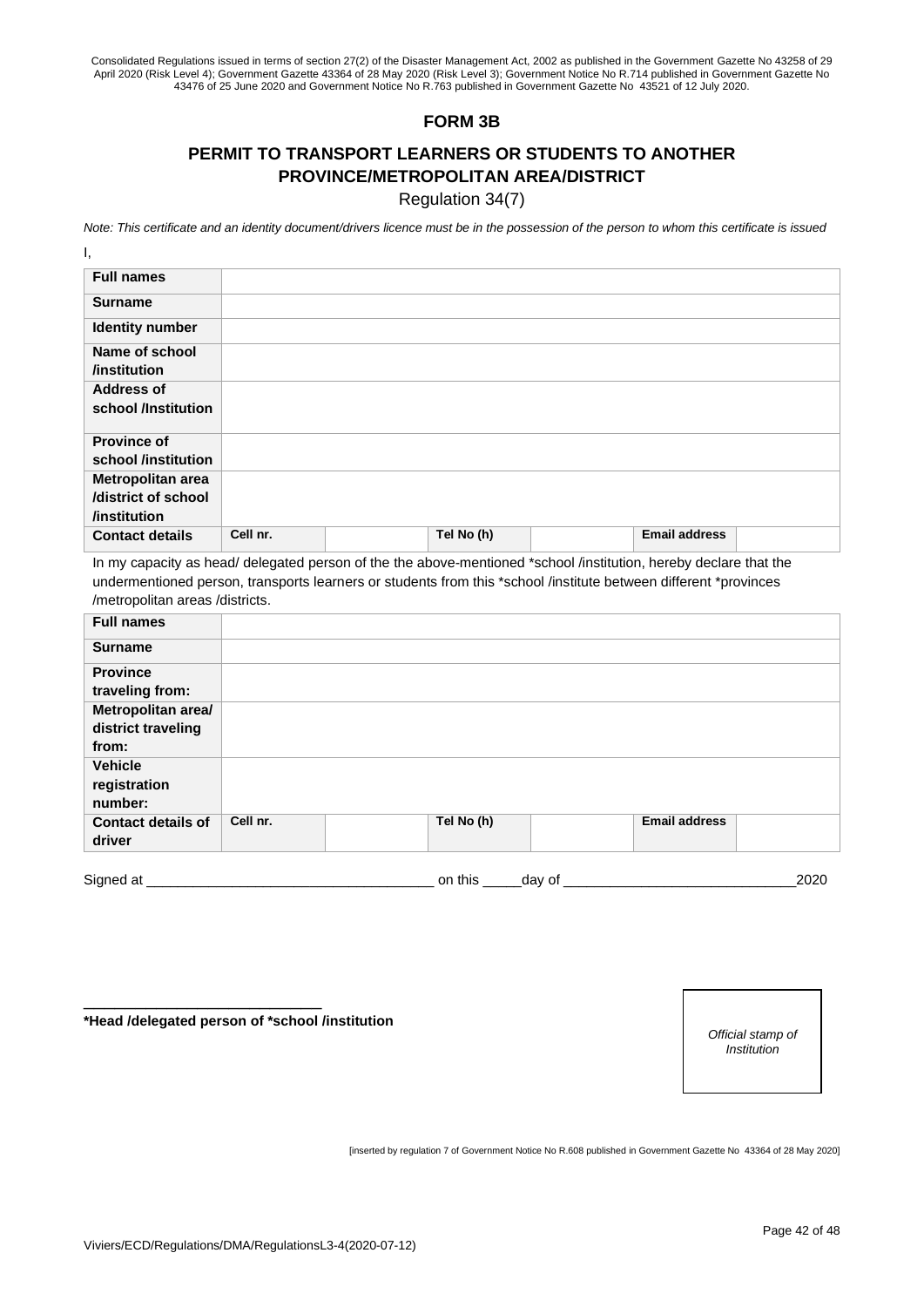## **FORM 4**

## **PERMIT TO TRAVEL TO ANOTHER PROVINCE/METROPOLITAN AREA/DISTRICT FOR A FUNERAL**

#### Regulation 18(5)

*(To be completed by the head of court or a station commander or a person designated by him or her respectively)*

I,\_\_\_\_\_\_\_\_\_\_\_\_\_\_\_\_\_\_\_\_\_\_\_\_\_\_\_\_\_\_\_\_\_\_\_\_\_\_(full names of \*head of court or a person designated by him or her /

station commander of a police station or a person designated by him or her) for—

(a) the Magistrate's court for the district of \_

(b) the police station at  $\equiv$ 

hereby issue this permit for travel to another metropolitan area/district/province\*, to the following person:

#### **AFOREMENTIONED DISTRICT IN CHAMBERS**

I, hereby issue this permit for the travel of the following person:

| <b>Full names</b>                                                                                                                                                                                                                                           |      |        |         |                                                                                  |
|-------------------------------------------------------------------------------------------------------------------------------------------------------------------------------------------------------------------------------------------------------------|------|--------|---------|----------------------------------------------------------------------------------|
| <b>Surname</b>                                                                                                                                                                                                                                              |      |        |         |                                                                                  |
| <b>Identity number</b>                                                                                                                                                                                                                                      |      |        |         |                                                                                  |
| <b>Address of Place</b>                                                                                                                                                                                                                                     |      |        |         |                                                                                  |
| of Residence                                                                                                                                                                                                                                                |      |        |         |                                                                                  |
| <b>Province of</b><br>residence                                                                                                                                                                                                                             |      |        |         |                                                                                  |
| <b>Contact details</b>                                                                                                                                                                                                                                      | Cell | Tel No | Email   |                                                                                  |
|                                                                                                                                                                                                                                                             | nr.  | (h)    | address |                                                                                  |
| Metropolitan area/                                                                                                                                                                                                                                          |      |        |         |                                                                                  |
| district travelling                                                                                                                                                                                                                                         |      |        |         |                                                                                  |
| to:                                                                                                                                                                                                                                                         |      |        |         |                                                                                  |
| <b>Province</b>                                                                                                                                                                                                                                             |      |        |         |                                                                                  |
| travelling to:                                                                                                                                                                                                                                              |      |        |         |                                                                                  |
| Date of funeral:<br>$\mathbf{r} = \mathbf{r}$ , and the second contract of the second contract of the second contract of the second contract of the second contract of the second contract of the second contract of the second contract of the second cont |      |        |         | الموارد والمتلوث المستنقل والمتحدث والمتعود المتعارض والمتحدث والمتناور والمتحدث |

I also declare that the abovementioned person presented the \*death certificate/ certified copy of the death certificate/affidavit to me.

| Signed<br>n.<br>a | this<br>Ωt<br>י ירי<br>ud | ≀רי∩ |
|-------------------|---------------------------|------|
|-------------------|---------------------------|------|

**\*Person issuing** *Official stamp of* 

\_\_\_\_\_\_\_\_\_\_\_\_\_\_\_\_\_\_\_\_\_\_\_

*Institution*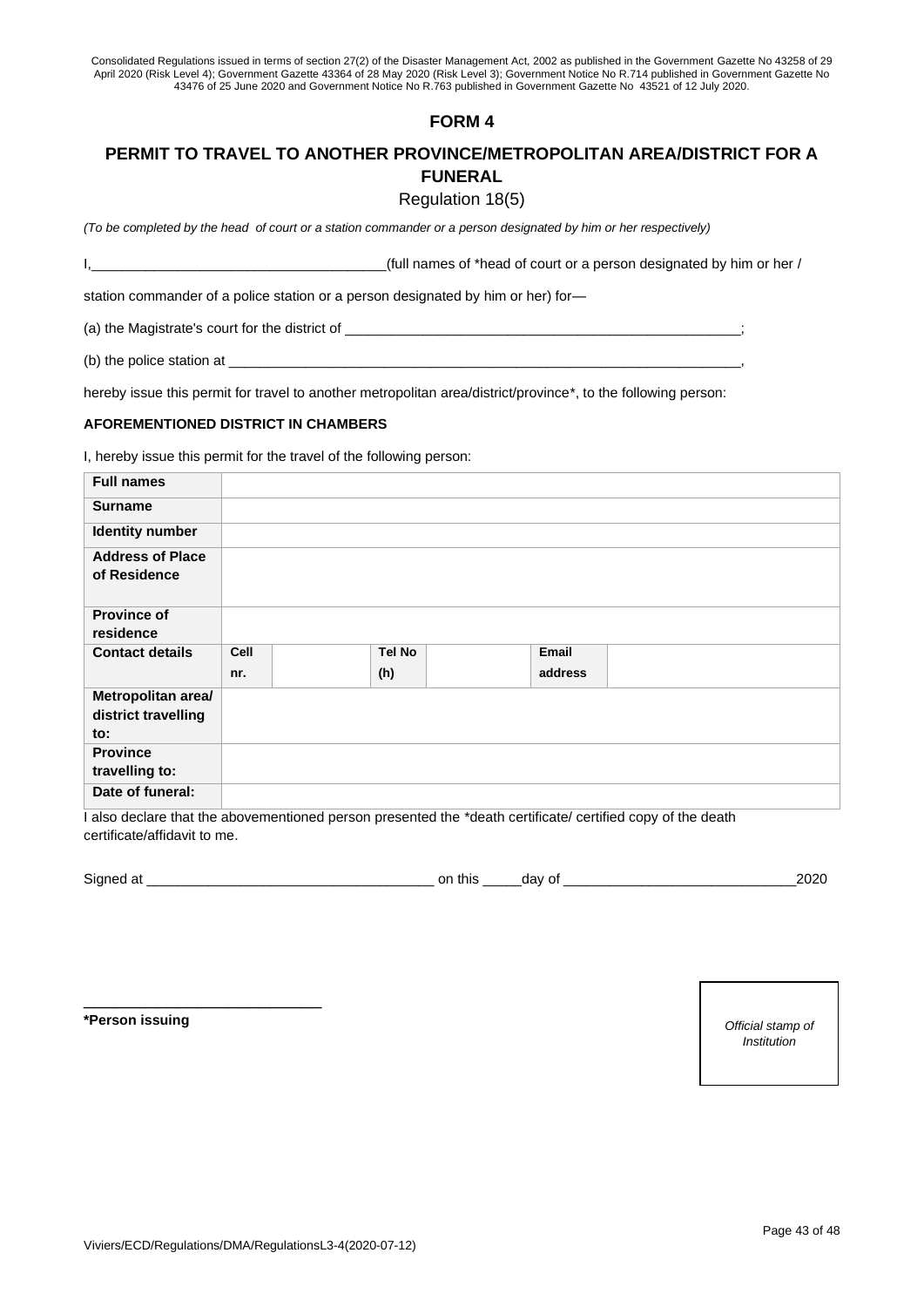## **FORM 5**

## **SWORN AFFIDAVIT BY PERSON WHO WISHES TO ATTEND A FUNERAL IN ANOTHER METROPOLITAN AREA, DISTRICT OR PROVINCE**

Regulation 18(7)

*Note: 1. A person giving false information on this affidavit shall be guilty of an offence and, on conviction, liable to a fine or to imprisonment for a period not exceeding six months or to both such fine and imprisonment. 2. This affidavit may only be sworn to or affirmed at a magistrate's court or police station.*

**I,** 

| <b>Full names:</b>                                                |          |   |                      |                  |
|-------------------------------------------------------------------|----------|---|----------------------|------------------|
| Surname:                                                          |          |   |                      |                  |
| <b>Identity number</b>                                            |          |   |                      |                  |
| Address of place of<br>residence.                                 |          |   |                      |                  |
| <b>Province of residence:</b>                                     |          |   |                      |                  |
| <b>Contact details</b>                                            | Cell nr. |   | <b>Tel No</b><br>(h) | Email<br>address |
| Metropolitan<br>area/district of funeral:                         |          |   |                      |                  |
| <b>Province in which</b><br>funeral/cremation will<br>take place: |          |   |                      |                  |
|                                                                   |          | . |                      |                  |

Hereby declare under oath with regards to the deceased:

| Names of deceased:                                                          |  |                                                                                          |            |  |           |  |
|-----------------------------------------------------------------------------|--|------------------------------------------------------------------------------------------|------------|--|-----------|--|
| Surname of deceased:                                                        |  |                                                                                          |            |  |           |  |
| <b>Relationship/Affiliation to</b><br>the deceased (eg spouse/<br>parent)   |  |                                                                                          |            |  |           |  |
| from the cultural or religious leader is attached:                          |  | I am not in the possession of the death for the reasons set out and a copy of the letter | <b>YES</b> |  | <b>NO</b> |  |
| Date of funeral:                                                            |  |                                                                                          |            |  |           |  |
| Province in which funeral will<br>take place:                               |  |                                                                                          |            |  |           |  |
| *City/town/village of funeral:                                              |  |                                                                                          |            |  |           |  |
|                                                                             |  | *OATH/AFFIRMATION                                                                        |            |  |           |  |
| hereby declare under                                                        |  |                                                                                          |            |  |           |  |
| *oath/affirmation that the above-mentioned information is true and correct. |  |                                                                                          |            |  |           |  |
|                                                                             |  |                                                                                          | 2020       |  |           |  |

\_\_\_\_\_\_\_\_\_\_\_\_\_\_\_\_\_\_\_\_\_\_\_\_\_\_\_\_\_\_\_\_ **Signature of person making affidavit**

#### **CERTIFICATION**

| I hereby certify that before administering the *oath/taking the affirmation, I asked the deponent the following questions and noted *his/her |
|----------------------------------------------------------------------------------------------------------------------------------------------|
| answers in *his/her presence as indicated below:                                                                                             |

(a) Do you know and understand the contents of the above declaration? Answer: \_\_

(b) Do you have any objection to taking the \*oath/affirmation? Answer: \_

(c) Do you consider the \*oath/affirmation to be binding on your conscience? Answer: \_

I hereby certify that the deponent has acknowledged that \*he/she knows and understands the content of this declaration which was \*sworn to/affirmed before me, and the deponent's signature was placed thereon in my presence.

| Signed at                                   | on this<br>dav of | 2020 |
|---------------------------------------------|-------------------|------|
| *Justice of the Peace/Commissioner of Oaths |                   |      |
| Full names:                                 | Designation:      |      |
| Business address:                           |                   |      |

*\*Delete which is not applicable".*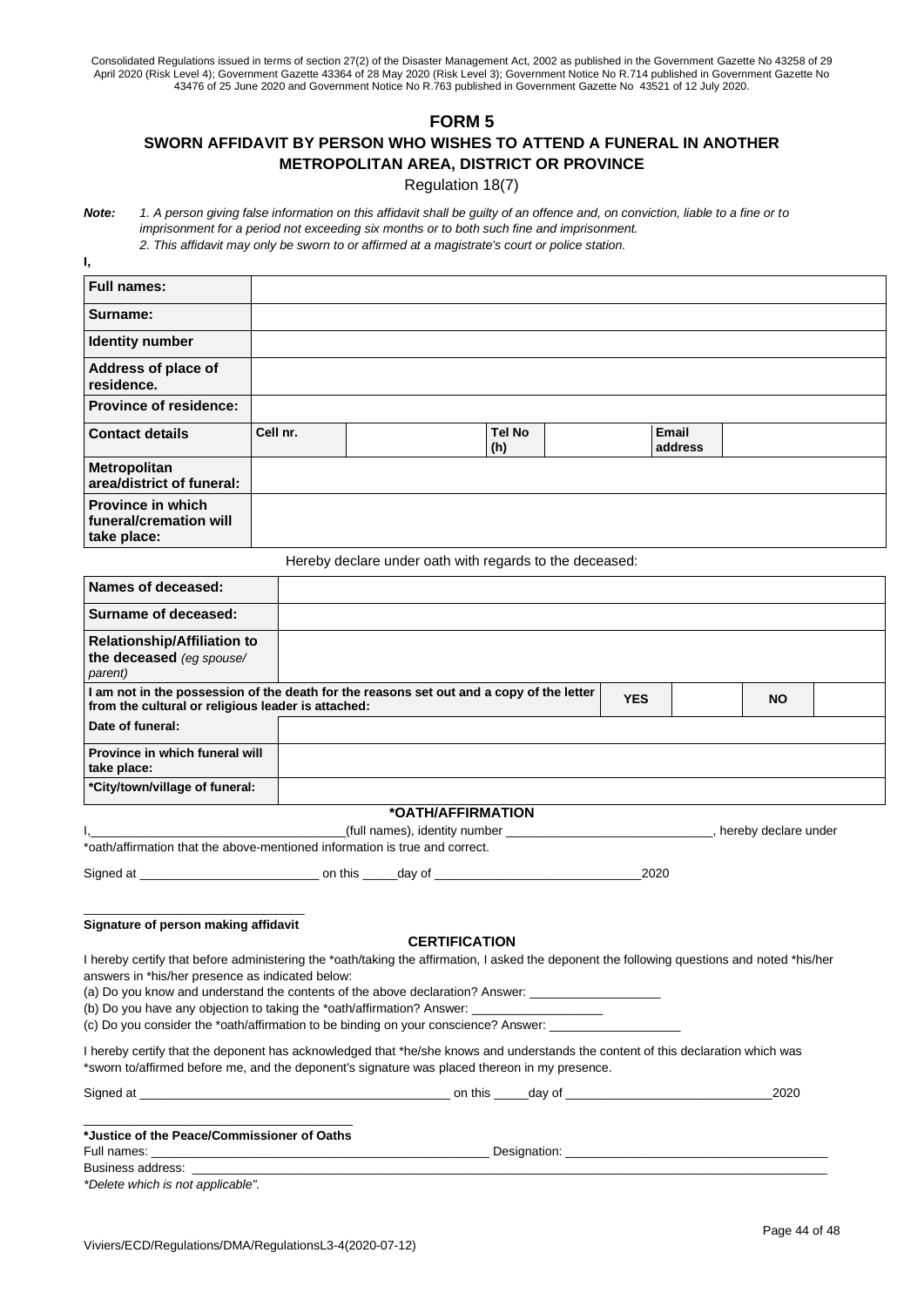## **FORM 6**

## **SWORN AFFIDAVIT BY PERSON WHO INTENDS TO TRAVEL TO AND FROM ANOTHER PROVINCE DURING ALERT LEVEL 3**

Regulation 33(4)(b)

*Note 1: This affidavit may only be sworn to or affirmed at a magistrate's court or police station.*

| <b>Full names</b>                       |          |            |                      |  |
|-----------------------------------------|----------|------------|----------------------|--|
| <b>Surname</b>                          |          |            |                      |  |
| <b>Identity number</b>                  |          |            |                      |  |
| <b>Address of place</b><br>of residence |          |            |                      |  |
| <b>Province of</b><br>residence.        |          |            |                      |  |
| <b>Contact details</b>                  | Cell nr. | Tel No (h) | <b>Email address</b> |  |

Hereby declare under oath that I am moving to a new place of residence that requires travel across provinces during Alert Level 3.

#### **\*OATH/AFFIRMATION**

|                                                                             |         | (full names), identity number |      | hereby declare under |
|-----------------------------------------------------------------------------|---------|-------------------------------|------|----------------------|
| *oath/affirmation that the above-mentioned information is true and correct. |         |                               |      |                      |
| Signed at                                                                   | on this | dav of                        | 2020 |                      |

\_\_\_\_\_\_\_\_\_\_\_\_\_\_\_\_\_\_\_\_\_\_\_\_\_\_\_\_\_\_\_\_ **Signature of person making affidavit**

#### **CERTIFICATION**

I hereby certify that before administering the \*oath/taking the affirmation, I asked the deponent the following questions and noted \*his/her answers in \*his/her presence as indicated below:

(a) Do you know and understand the contents of the above declaration? Answer: \_

(b) Do you have any objection to taking the \*oath/affirmation? Answer:

(c) Do you consider the \*oath/affirmation to be binding on your conscience? Answer:

I hereby certify that the deponent has acknowledged that \*he/she knows and understands the content of this declaration which was \*sworn to/affirmed before me, and the deponent's signature was placed thereon in my presence.

| Signed at<br><u> 1989 - Johann Stoff, deutscher Stoff, der Stoff, der Stoff, der Stoff, der Stoff, der Stoff, der Stoff, der S</u> | on this _____day of ______________________                                                                                                                                                                                           | 2020 |
|------------------------------------------------------------------------------------------------------------------------------------|--------------------------------------------------------------------------------------------------------------------------------------------------------------------------------------------------------------------------------------|------|
| *Justice of the Peace/Commissioner of Oaths                                                                                        |                                                                                                                                                                                                                                      |      |
|                                                                                                                                    | Designation: <u>contract and contract and contract and contract and contract and contract and contract and contract and contract and contract and contract and contract and contract and contract and contract and contract and </u> |      |
| Business address:                                                                                                                  |                                                                                                                                                                                                                                      |      |

[inserted by regulation 7 of Government Notice No R.608 published in Government Gazette No 43364 of 28 May 2020]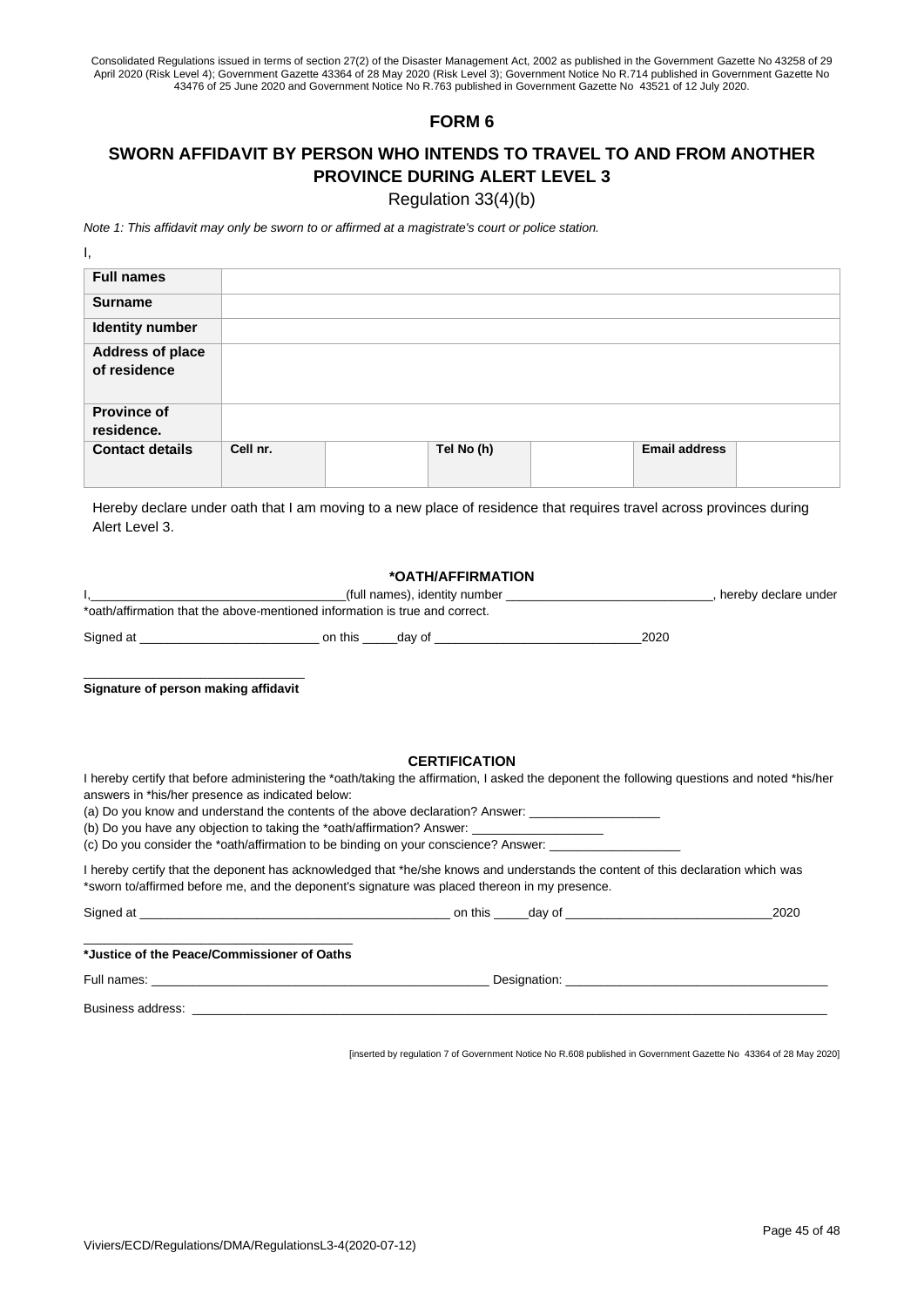## **ANNEXURE B ESSENTIAL GOODS FOR IMPORT** Regulation 22(1)

|    | <b>ESSENTIAL GOODS FOR IMPORT</b>                                                                                                                               |
|----|-----------------------------------------------------------------------------------------------------------------------------------------------------------------|
| 1  | Food products, including non-alcoholic beverages and animal feed.                                                                                               |
| 2  | Sanitary pads, sanitary tampons, condoms.                                                                                                                       |
| 3  | Hand sanitiser, disinfectants, soap, alcohol for industrial use, household cleaning products, and personal protective equipment,<br>excluding cloth face masks. |
| 4  | Products for the care of babies and toddlers.                                                                                                                   |
| 5  | Personal toiletries, including haircare, body and face care products, roll-ons, deodorants, and dental care products.                                           |
| 6  | Medical and hospital supplies, medicine, equipment and personal protective equipment (excluding cloth face masks).                                              |
| 7  | Fuel, including coal, wood, paraffin and gas.                                                                                                                   |
| 8  | Hardware, components and supplies.                                                                                                                              |
| 9  | Components for aftersales vehicles services.                                                                                                                    |
| 10 | Chemicals, packaging and ancillary products used in the production of any these products.                                                                       |
| 11 | Textiles required to produce face masks, and other personal protective equipment.                                                                               |
| 12 | ICT equipment to facilitate work -from -home arrangements including computers, mobile telephones and other home office<br>equipment.                            |

# **ANNEXURE C PERMITTED GOODS FOR EXPORT**

Regulation 22(1)(e)

| <b>PERMITTED GOODS FOR EXPORT</b>                                                                                                                          |
|------------------------------------------------------------------------------------------------------------------------------------------------------------|
| Agricultural, agro-processing, forestry and fishing products                                                                                               |
| Manufacturing products and mining products permitted for production under the Alert Level 4 table subject to directions issued by<br>the relevant Minister |

## **ANNEXURE D ESSENTIAL SERVICES** Regulation 22(1)

- A Essential and permitted services referred to in section 16(3) of the Regulation shall refer to:
	- (a) the list of essential services as set out in B below; and
	- (b) such other service as are set out in Alert Level 4 and where the technological. industrial, structural or similar requirement of the service necessitates a continuous or shift operation, as set out in directions, as set out below.
- B Essential services means the services as defined in section 213 of the Labour Relations Act. 1995 (Act No. 66 of 1995), and designated in terms of section 71(8) of the Labour Relations Act, 1995 (and which designation remains valid as at the date of publication of this regulation), and as listed below:
- 1. Medical, Health (including Mental Health), Laboratory and Medical services and the National Institute for Communicable Diseases;
- 2. Disaster Management, Fire Prevention. Fire Fighting and Emergency services;
- 3.1 (a) The following services necessary to maintain the functioning of a financial system as defined in section 1(1) of the Financial Sector Regulation Act, only when the operation of a place of business or entity is necessary to continue to perform those services:
	- (i) the banking environment (including the operations of mutual banks, co- operative banks, co- operative financial institutions and the Postbank);
	- (ii) the payments environment;
	- (iii) the financial markets (including market infrastructures licensed under the Financial Markets Act, 2012 (Act No. 19 of 2012);
	- (iv) the insurance environment;
	- (v) the savings and investment environment;
	- (vi) pension fund administration;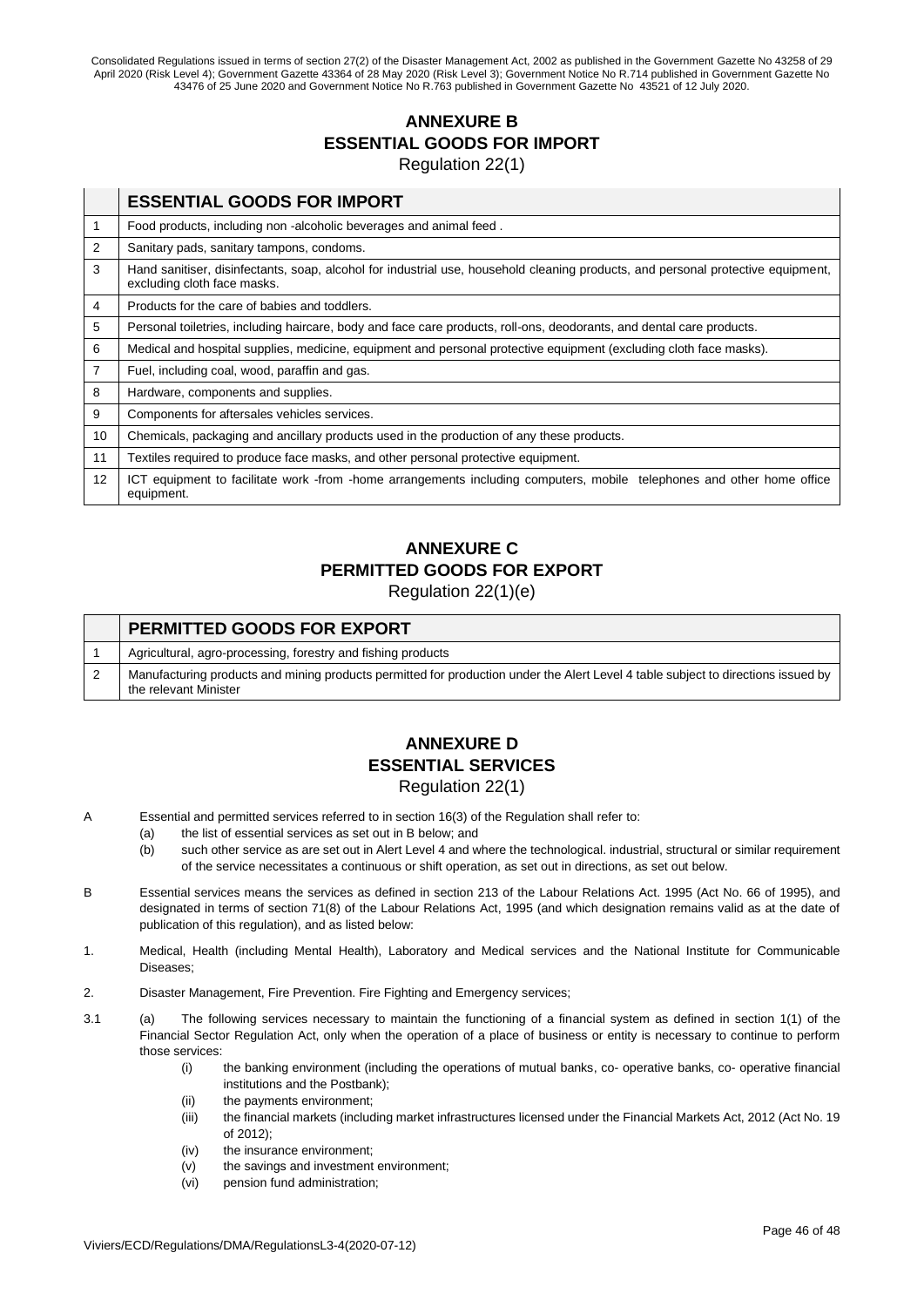- (vii) outsourced administration;
- (viii) medical schemes administration, and
- (ix) additional services set out in directions.
- (b) The services listed in paragraph (a) may not be construed to include debt collection services.
- 3.2 Services necessary for the provision of social grants.
- 4. Production and sale of the goods listed in Annexure B;
- 5. Wholesale and retail stores for re- stocking:
- 6. Electricity (including vital demand management services), water, gas and fuel production, supply and maintenance;
- 7. Critical jobs for essential government services as determined by Head of National or Provincial Departments in accordance with the guidance of the Department of Public Service and Administration, including Social Grant Payments and pension payments;
- 8. Essential municipal services:
- 9. Care services and social relief of distress provided to older persons, mentally ill, persons with disabilities, the sick, and children;
- 10. Funeral and cremation services, including mortuaries services and the transportation of mortal remains:
- 11. Wildlife Management, Anti-poaching. Animal Care and Veterinary services:
- 12. Newspaper, broadcasting and telecommunication infrastructure and services, including call centres critical for the support of such services;
- 13. Production and sale of any chemicals, hygiene products, pharmaceuticals for the medical or retail sector;
- 14. Cleaning, sanitation, pest control, sewerage, waste and refuse removal services: 15. Services related to the essential functioning of courts, judicial officers, the Master of the High Court, Sheriffs and legal practitioners required for those services: 16. Essential SARS services defined by the Commissioner of SARS;
- 17. Police, peace officers, traffic officers, military medical personnel and soldiers, correctional services officials and traffic management services;
- 18. Postal services and courier services related to transport of medical products;
- 19. Private security services;
- 20. Air-traffic Navigation, Civil Aviation Authority, air charters. Cargo Shipping and dockyard services:
- 21. Gold, gold refinery, coal and mining:
- 22. Accommodation used for persons rendering essential services, quarantine, isolation and the lockdown.
- 23. Production, manufacturing, supply, logistics, transport, delivery. critical maintenance and repair in relation to the rendering of essential services including components and equipment:
- 24. Transport services for persons rendering essential services and goods. and transportation of patients;
- 25. Services rendered by the Executive, members of Parliament, Members of the Provincial Legislature, Members of Local Councils, the Judiciary, traditional leaders and National Office Bearers of Political Parties represented in Parliament;
- 26.1 Commissioners of the South African Human Rights Commission, Gender Commission, the Commission for the Promotion and Protection of the Rights of Cultural, Religious and Linguistic Communities, the Public Protector and Deputy Public Protector and the Independent Electoral Commission; and
- 26.2 Services rendered by the institutions referred to in item 26.1
- 27. Transport and logistics in respect of cargo and goods as set out in Part A to neighbouring countries:
- 28. Tow trucks and vehicle recovery services:
- 29. Call centres necessary to provide health, safety, social support, government and financial services, debt restructuring for consumers of retailers, and access to short-term insurance policies as a result of reduced income or loss of income;
- 30. Harvesting and storage activities essential to prevent the wastage of primary agricultural goods;
- 31. Implementation of payroll systems to the extent that such arrangement has not been made, to ensure timeous payments to workers; and
- 32. Critical maintenance services which cannot be delayed for more than 21 days and are essential to resume operations;
- 33. Trades necessary for the rendering of emergency repair work. including plumbers, electricians. locksmiths, glaziers, roof repair work;
- 34. Trades necessary for emergency automobile repairs for persons rendering essential services;